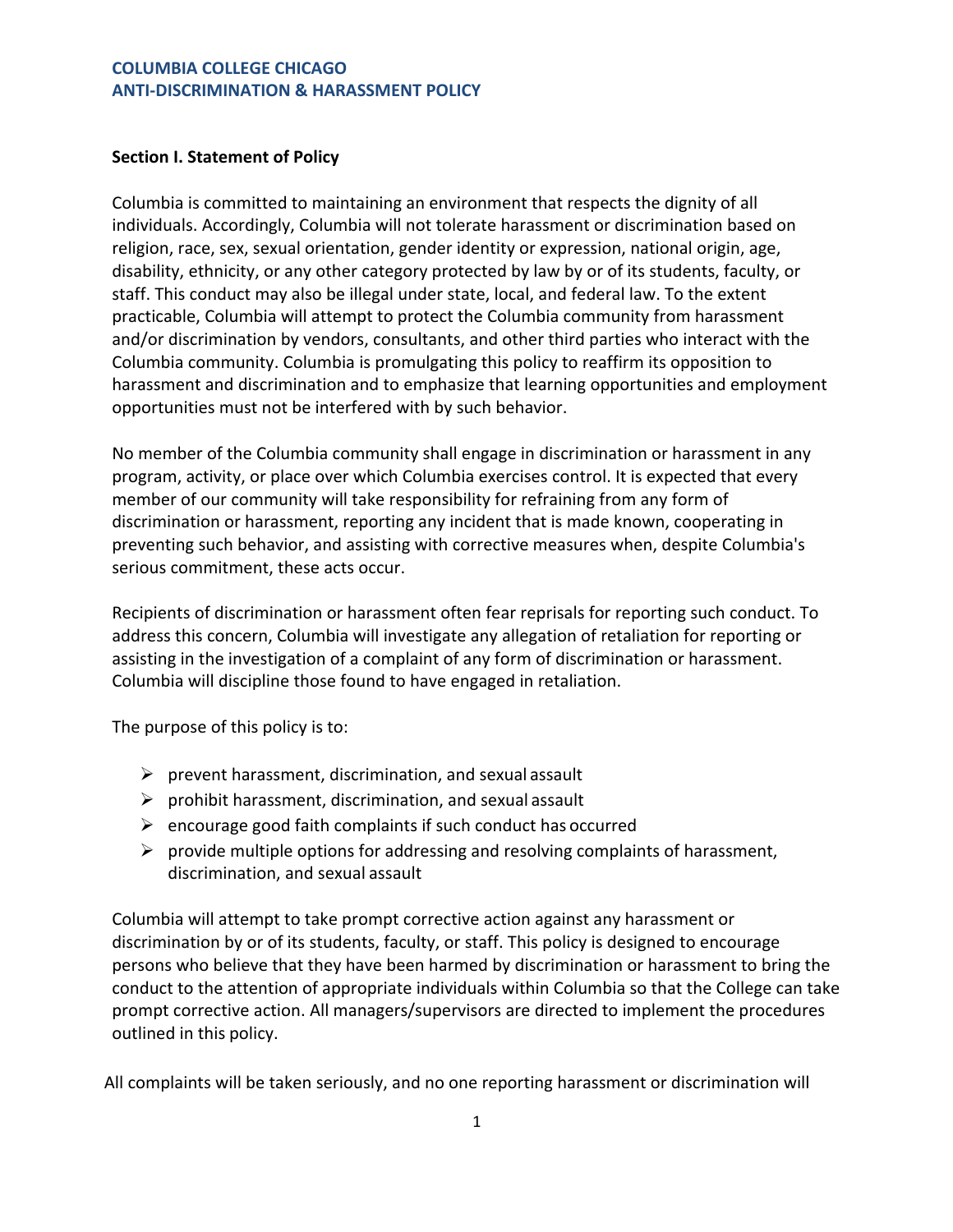#### **ANTI-DISCRIMINATION & HARASSMENT POLICY**

suffer retaliation or reprisal by the College. Complaints of harassment and/or discrimination will be treated in confidence to the extent feasible, given the need to conduct a thorough investigation and to take corrective action. If it is determined through an appropriate and prompt investigation that harassment or discrimination has occurred, effective corrective action will be taken to stop the conduct and to attempt to ensure that it does not reoccur. Depending on the circumstances and the severity of the conduct, corrective action could range from an oral/written warning to dismissal or expulsion.

As used in this Policy, the "Complainant" means an individual who is alleged to be the victim of conduct that could constitute discrimination or harassment. The "Respondent" refers to an individual who has been reported to be the perpetrator of conduct that could constitute discrimination or harassment.

#### *Coordination of Sexual Harassment Policies*

Pursuant to Title IX of the Education Amendments of 1972 and its implementing regulations, the College does not discriminate on the basis of sex in its education programs or activities (including, without limitation, in admissions and employment). The Title IX Sexual Harassment Policy & Procedures ("Title IX Policy") is attached as Appendix A and incorporated into this Policy.

Sexual harassment that is connected to the College's operations but is outside the scope of the Title IX Policy (such as inappropriate behavior occurring during a Study Abroad Program or in a private residence, or offensive acts that are unwelcome but are not so severe, pervasive, and objectively offensive that they constitute Sexual Harassment as defined by Title IX), will be governed by Section VIII of this Policy or the Student Sexual Misconduct Policy & Procedures (the "Student Sexual Misconduct Policy"), attached as Appendix B.

The Student Sexual Misconduct Policy, attached as Appendix B, addresses unwelcome sexual behavior perpetrated **by students** that is inconsistent with the College's educational mission but outside the scope of the Title IX Policy. Specifically, the Student Sexual Misconduct Policy contains Grievance Procedures (defined and explained in Section XIV of Appendix B) that provide for prompt and equitable resolution of any allegation of "Sexual Misconduct" (a type of Sexual Harassment as defined in the Student Sexual Misconduct Policy) not covered by the Title IX Policy that is (A) made against a student by another student, College employee, or third party and (B) related to or made in the context of the College's academic, educational, extracurricular, athletic or other programs and activities. The College designed these procedures to end the Sexual Misconduct, eliminate any resulting hostile environment, remedy any other effects, and prevent the Sexual Misconduct from reoccurring. The Student Sexual Misconduct Policy applies to all Columbia faculty, staff, students, as well as to third parties, regardless of sexual orientation or gender identity.

Section V(B)(iii) of this Anti-Discrimination & Harassment Policy addresses unwelcome sexual behavior perpetrated **by employees** that is inconsistent with the College's educational mission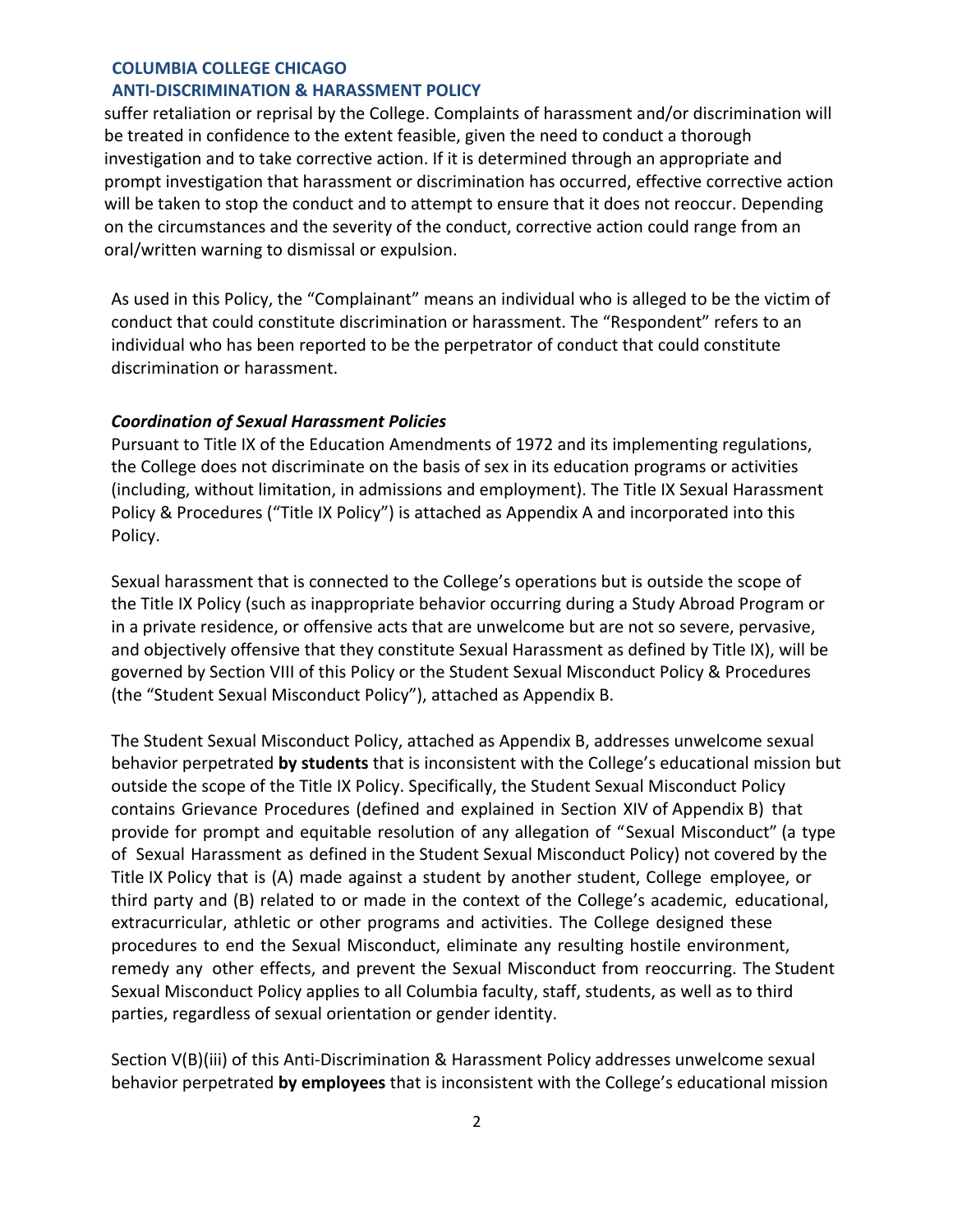#### **ANTI-DISCRIMINATION & HARASSMENT POLICY**

but outside the scope of the Title IX Policy. Specifically, this Policy contains investigation procedures for allegations of sexual harassment, defined in Section V(B)(iii) below, not covered by the Title IX Policy that are (A) made against a College employee or third party by a student, College employee, or third party and (B) related to or made in the context of the College's academic, educational, extracurricular, athletic or other programs and activities.

The Title IX Coordinator is responsible for determining the applicability of the foregoing policies. Any inconsistencies among the policies will be resolved by giving precedence in the following order: 1) Title IX Sexual Harassment Policy and Procedures; 2) Student Sexual Misconduct Policy; and 3) this Anti-Discrimination and Harassment Policy.

#### **Section II. Responsibilities of Community Membership**

It is the responsibility of each Columbia community member to be knowledgeable about discrimination and harassment, its negative impact, and the means by which it can be effectively addressed. Every member has a role in the implementation of this policy. All members of the Community who serve in a supervisory capacity, such as deans, managers, directors, chairs, and administrators are responsible for reporting all complaints of harassment or discrimination to the appropriate office as outlined below. A person who engages in discrimination or harassment must reform his or her behavior or be subject to disciplinary action up to and including termination or expulsion from Columbia. A person who witnesses or learns of any form of discrimination or harassment is expected to cooperate in Columbia's efforts to address this conduct.

#### **Section III. Academic/Artistic Freedom**

Academic/artistic freedom protects the presentation and discussion of ideas and artistic works. It does not include demeaning or intimidating individuals because of a personal characteristic.

In considering what are appropriate statements or conduct, a faculty member should consider 1) whether the statements or conduct advance a valid educational objective related to the subject matter of the academic experience, and 2) whether they are made or occur in an academically appropriate manner as part of a valid educational objective. Similarly, while in the normal course of student-faculty exchange it may sometimes be of value to discuss or present a controversial matter or experience that has no direct relation to the immediate academic subject; nevertheless, the faculty member must also be cognizant that under Columbia's Academic Freedom Policy he or she may not have a right to discuss such a matter.

### **Section IV. Consensual Relations**

A faculty member is expected to adhere to his or her proper role as an intellectual or artistic guide and avoid any exploitation of his or her students. Additionally, a faculty member has the responsibility to ensure that his or her evaluation of students reflects the true merit of each student. Because it may easily involve or appear to involve a conflict of interest, an amorous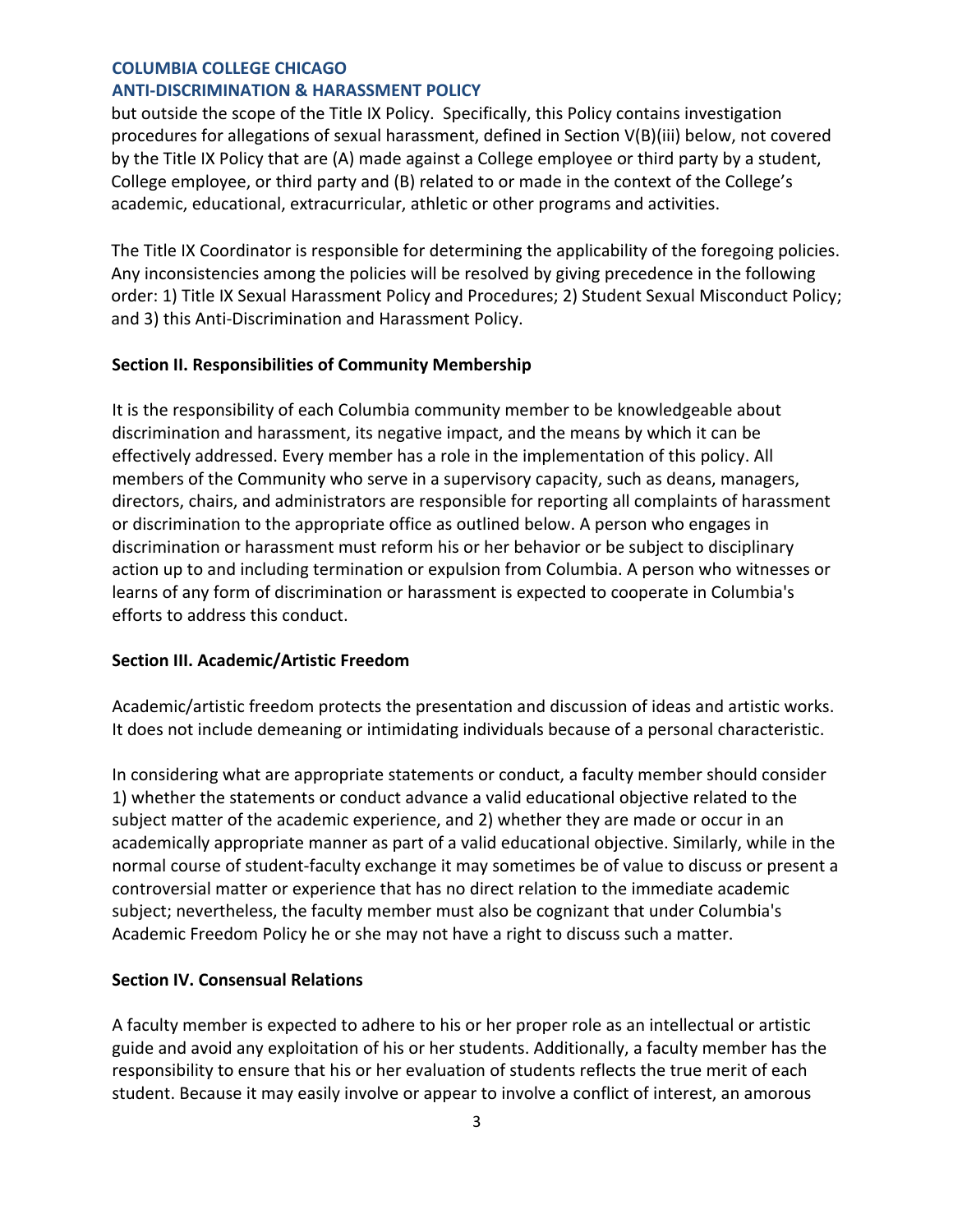## **ANTI-DISCRIMINATION & HARASSMENT POLICY**

or sexual relationship between a faculty member and a student entails serious ethical concerns when the faculty member has professional responsibility for the student, such as when the student is in the faculty member's class.

Therefore, faculty members or other instructional staff shall not initiate, pursue, or be involved in any amorous or sexual relationship with any student whom they are in a position to evaluate or supervise by virtue of their teaching, research, or administrative responsibilities. Such a relationship is a violation of this policy, and consent by a student to such a relationship will not be a defense against a later sexual harassment charge by the student.

Likewise, a supervisor shall not initiate, pursue, or be involved in any amorous or sexual relationship with any subordinate employee. A supervisor will be prohibited from assessing, determining, or influencing another person's employment, performance progress or potential, entitlement to or eligibility for institutionally conferred rights, benefits, or opportunities with an individual with whom the supervisor has or has had an intimate relationship. Such a relationship is a violation of this policy, and consent by the subordinate employee to such a relationship will not be a defense against a later sexual harassment charge by the subordinate employee.

## **Section V. Definition of Discrimination**

Discrimination is unequal favorable or unfavorable treatment of an individual based on race, national origin, ethnicity, sex, age, disability, religion or sexual orientation and gender identity or expression. It can include the failure to recognize the contributions of work in class; the failure to provide appropriate academic support; or inequities in salary, benefits, accommodations, office space, hiring, promotion; or appointment to college-wide committees and to administrative roles on the basis of the above outlined protected characteristics.

## **Section V(A). Definition of Discriminatory Harassment**

Discriminatory harassment is physical conduct or other expressive behavior that has the purpose or effect of interfering with an individual's work or academic performance or creates an intimidating, hostile, or abusive environment and that is based upon the individual's characteristics of race, national origin, ethnicity, sex, age, disability, religion, or sexual orientation and gender identity or expression.

Discriminatory harassment includes but is not limited to invectives; threats; slurs; epithets; pranks; teasing; taunting; and other conduct or expressive behavior that tends to belittle, degrade, demean, deride, disparage, ridicule, or threaten a person on the basis of the foregoing characteristics. It is in the nature of a personal attack that injures a specific individual, as distinguished from the civil expression or discussion of an offensive idea.

Not all situations in which an individual is offended or uncomfortable will be violations of this policy. Personality clashes, clashes of beliefs or lifestyles alone will not be violations of this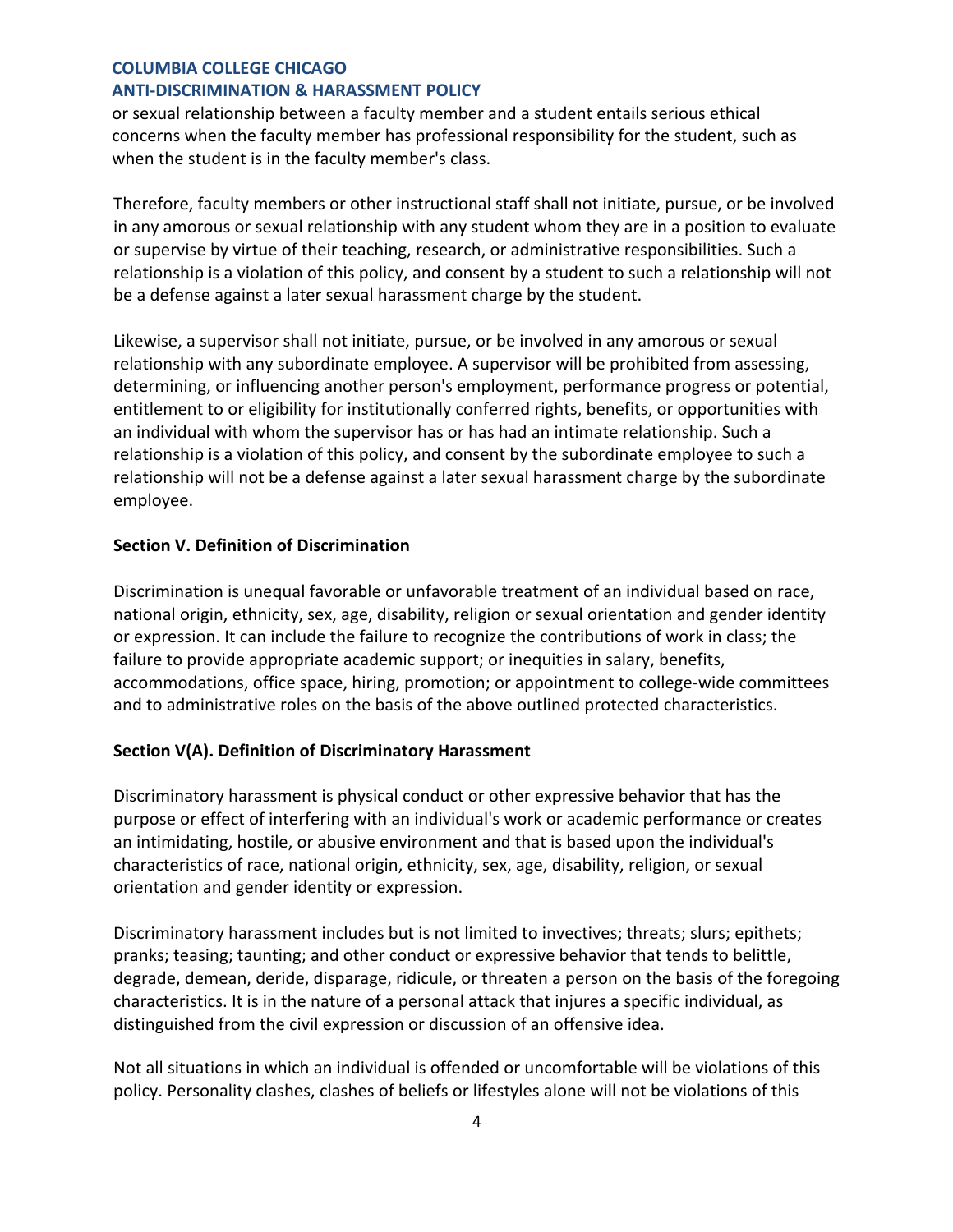#### **ANTI-DISCRIMINATION & HARASSMENT POLICY**

policy nor will conduct that reflects socially and academically acceptable comradeship.

### **Section V(B). Definitions of Sexual Harassment**

Sexual harassment is one form of discriminatory harassment. Sexual harassment is defined as follows:

## **i. Title IX Sexual Harassment:**

Title IX Sexual Harassment means conduct on the basis of sex (including, without limitation, conduct based on gender identity – perceived or actual – or gender stereotypes) that satisfies one or more of the following:

- **(a)** An College employee conditioning the provision of an aid, benefit, or service of the College on an individual's participation in unwelcome sexual conduct ("quid pro quo harassment");
- **(b)** Unwelcome conduct determined by a reasonable person to be so severe, pervasive, and objectively offensive that it effectively denies a person equal access to the College's Education Program Or Activity; or
- **(c)** "Sexual Assault" as defined in 20 U.S.C. 1092(f)(6)(A)(v) and subject to this Policy's definition of "Consent," "Dating Violence" as defined in 34 U.S.C. 12291(a)(10), "Domestic Violence" as defined in 34 U.S.C. 12291(a)(8), or "Stalking" as defined in 34 U.S.C. 12291(a)(30).

For further details regarding the definition of Sexual Harassment pursuant to Title IX, please see Appendix A, Section X.

**For options for immediate emergency assistance following an incident of Sexual Assault, Dating Violence, or Domestic Violence, please see Appendix A, Section III.**

- **ii. Sexual Harassment (Student Respondent):** For the definition of sexual harassment outside the scope of the of Title IX Policy, when the Respondent is a student, please see Section XIII, of the Student Sexual Misconduct Policy & Procedures attached as Appendix B.
- **iii. Sexual Harassment (Employee Respondent):** For sexual harassment outside the scope of the Title IX Policy, when the Respondent is an employee, sexual harassment is defined as follows:

Sexual harassment includes unwelcome sexual advances, requests for sexual favors, or sexually oriented conduct when:

- (a) Submission to such conduct is made either implicitly or explicitly a term or condition of an individual's employment or academic experience; or
- (b) An employment or academic decision affecting an employee or student is made based on that individual's acceptance or rejection of such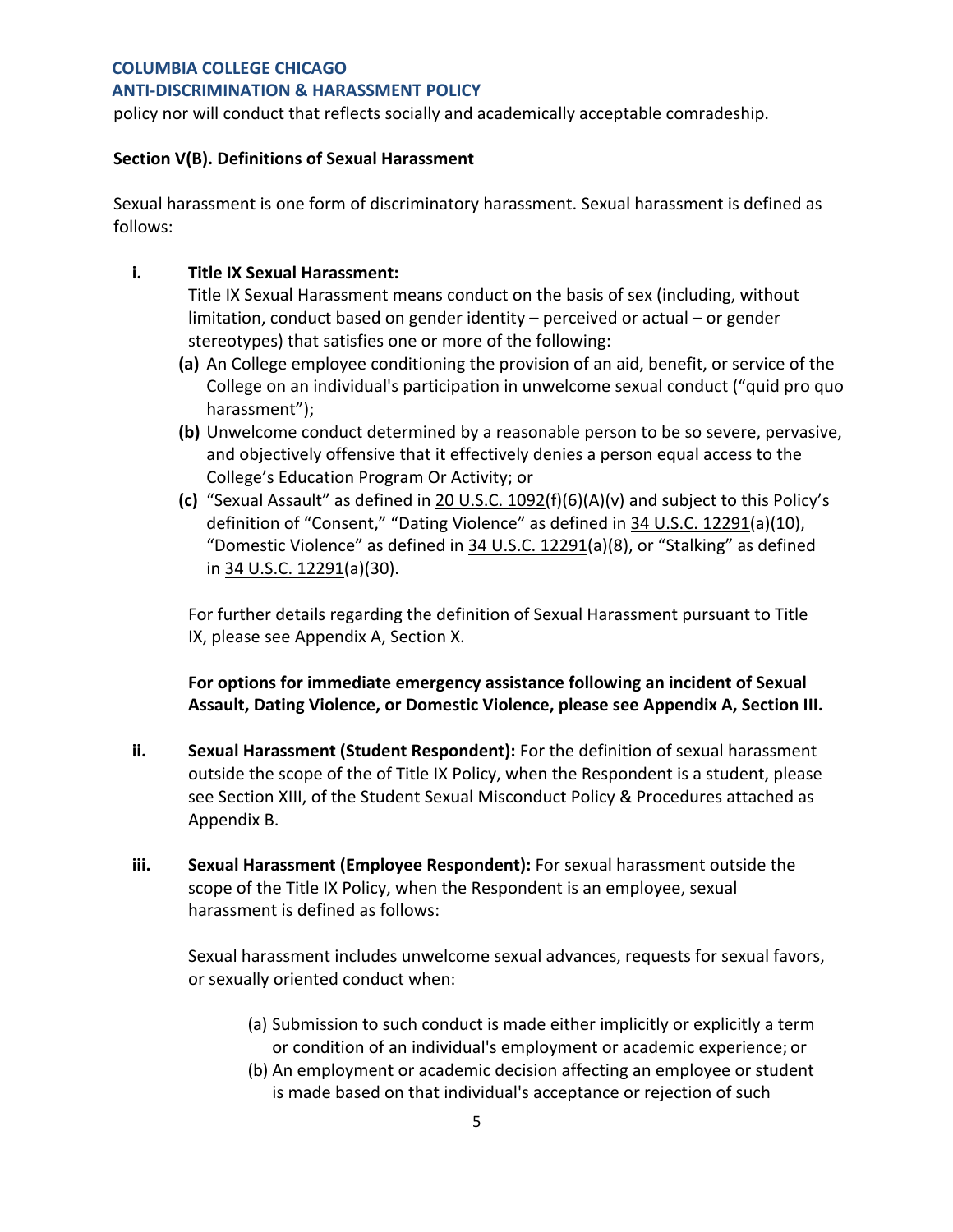## **COLUMBIA COLLEGE CHICAGO ANTI-DISCRIMINATION & HARASSMENT POLICY**

conduct; or

(c) A pattern of unwelcome verbal or physical conduct of a sexual nature is directed toward another that unreasonably interferes with that individual(s)' work or class performance or creates an intimidating, hostile, or abusive working or learningenvironment.

Examples of behavior that may constitute sexual harassment include, but are not limited to, the following: unwelcome verbal or physical advances of a sexual nature; requests or subtle pressure, overt or implied, for sexual favors; abusive or threatening behavior directed at a person; remarks, jokes, comments, or observations of a sexual nature that demean or offend individuals on the basis of their sex, provided, however, that such expressions will not be considered sexual harassment if uttered for a valid academic purpose; gestures or other nonverbal behavior of a sexual harassment if based upon a valid academic purpose; and display or distribution of offensive materials of a sexual nature, provided, however, that such expressions will not be considered sexual harassment if used for a valid academic purpose.

## **Section VI. Sanctions**

A single violation of this policy may result in a disciplinary action, including termination or expulsion from Columbia. Sanctions may also include suspension (with or without pay in the case of faculty or staff), reprimand, reassignment, and/or mandatory education or counseling.

## **Section VII. Retaliation; False Statements**

It is a violation of this policy to retaliate in any way against someone who has complained about discrimination or discriminatory harassment, participated in any manner in proceedings under this policy, or opposed the alleged discrimination or discriminatory harassment. Retaliation subjects the retaliator to disciplinary sanctions. Allegations of retaliation shall be investigated under section VIII of this Policy.

Knowingly making false allegations of discrimination or discriminatory harassment or providing evidence with the knowledge that it is false is also a violation of Columbia's policy and will subject a person to disciplinary action up to and including termination or expulsion.

#### **Section VIII: Procedures Addressing Discrimination and Harassment**

The following procedures are designed to provide flexibility in reporting for the person complaining of the discrimination or discriminatory harassment while balancing the interests of the accused party and Columbia's need to obtain the information necessary to resolve these issues in its community.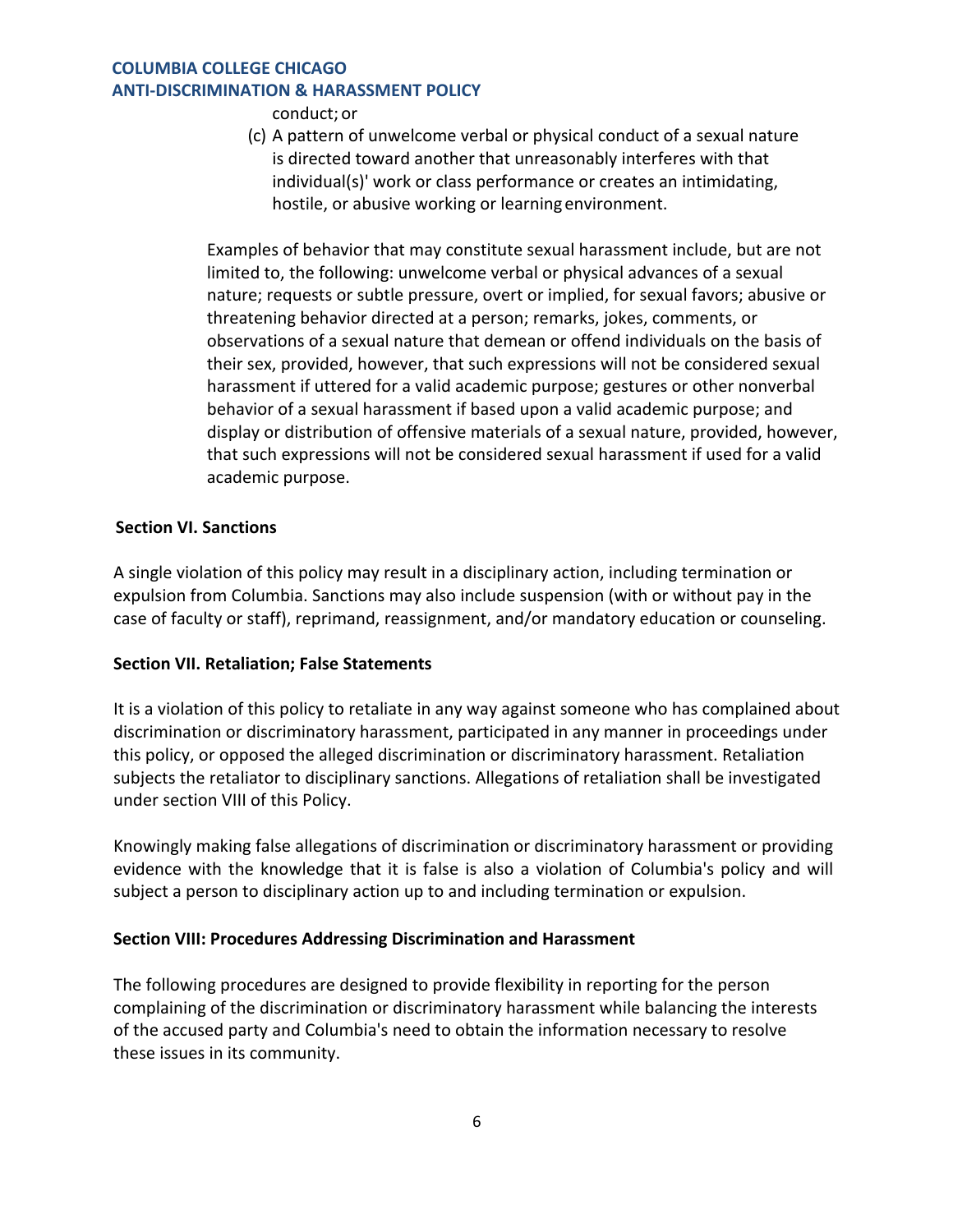#### **ANTI-DISCRIMINATION & HARASSMENT POLICY**

#### **A. Reporting and Investigations of Sexual Harassment**

#### **i. Reporting Sexual Harassment**

Individuals, whether students, employees, or third parties, may report all types of sex discrimination (including sexual harassment) and related retaliation to the College by following the On-Campus Option for Reporting Sexual Harassment in Section XI of the Title IX Sexual Harassment Policy (Appendix A), regardless of which policy is applicable. The Title IX Coordinator is responsible for determining which policy applies to any complaint of sexual harassment.

#### **ii. Investigations of Sexual Harassment:**

#### **a. Allegations of Title IX Sexual Harassment.**

Allegations of Sexual Harassment as defined by Title IX are investigated pursuant to the Title IX Policy, Appendix A.

#### **b. Allegations of Sexual Harassment (Student Respondent).**

Allegations of sexual harassment outside the scope of the Title IX Policy where the Respondent is a student are investigated pursuant to the Student Sexual Misconduct Policy in Appendix B.

## **c. Allegations of Sexual Harassment (Employee Respondent).**

Allegations of sexual harassment outside the scope of the Title IX Policy where the Respondent is an employee are investigated pursuant to Section VIII(B)(ii) of this Policy.

#### **B. Reporting and Investigating Other Discrimination & Harassment**

Any Columbia student, staff, faculty member, guest, or any other nonstudent or nonemployee who believes that he or she is being or has been subjected to discrimination or discriminatory harassment has informal and formal options, which are not exclusive of one another or mandatory. However, a person's selection of an option will affect Columbia's ability to respond to the discrimination or discriminatory harassment. In addition, the timeliness of reporting an incident is often critical to appropriate action and resolution.

Columbia is committed to a prompt and thorough investigation and resolution when its procedures are used. The parties shall have equal opportunity to submit evidence and suggest witnesses to be interviewed as part of the investigation. Those persons responsible for consulting about, investigating, and resolving complaints of discrimination or discriminatory harassment will make reasonable efforts to protect the privacy of both the Complainant and the Respondent. As required by Title IX, this Anti-Discrimination & Harassment provides for a prompt and equitable resolution to any complaints by employees or students alleging sex discrimination against a person in the United States.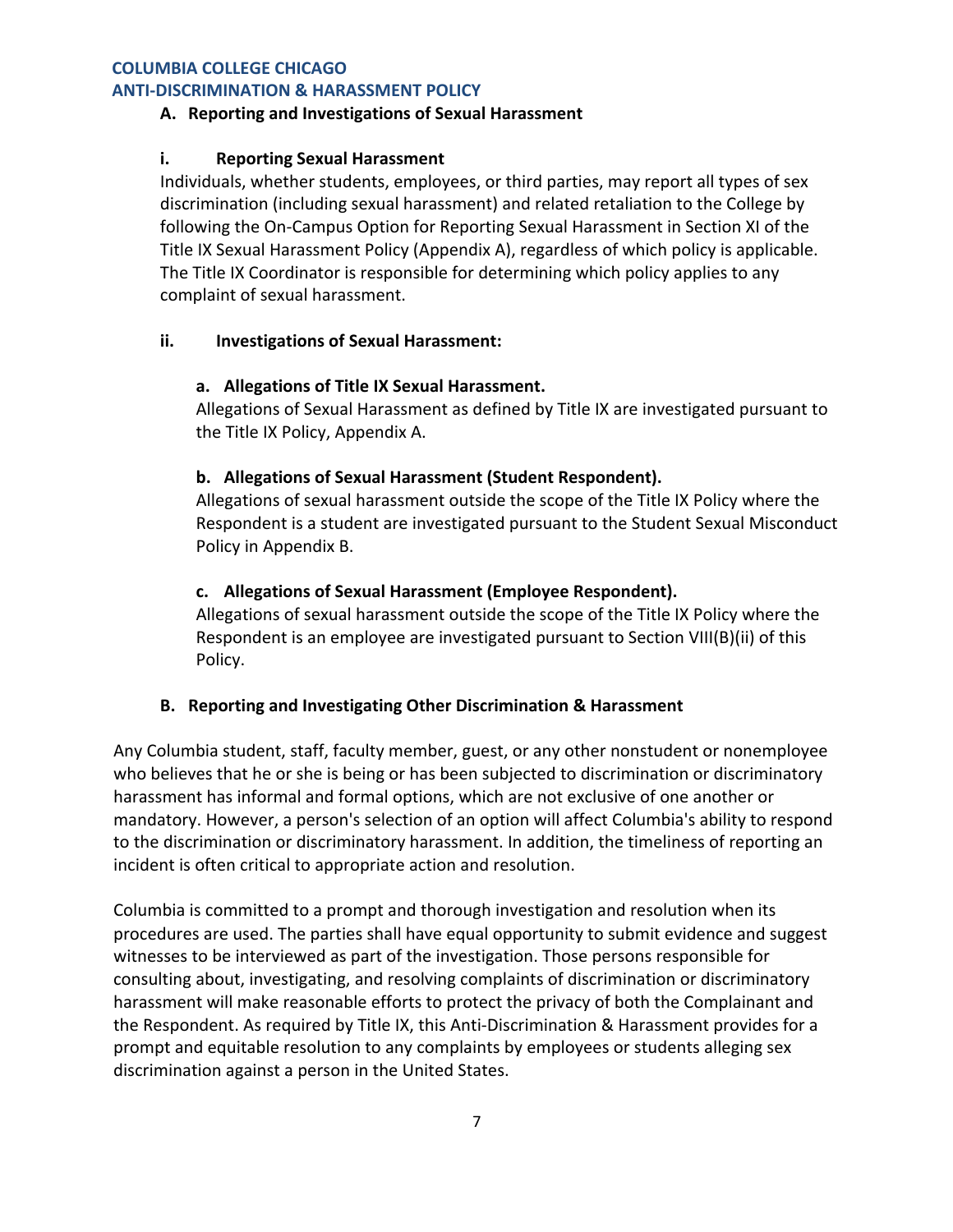## **COLUMBIA COLLEGE CHICAGO ANTI-DISCRIMINATION & HARASSMENT POLICY**

## **i. Procedures for Student Complainants**

# **(a) Informal Remedy**

Columbia encourages student subjected to discrimination or discriminatory harassment to talk directly with the alleged discriminator or harasser if the person subjected to discrimination or discriminatory harassment feels comfortable doing so. If direct communication is selected, the person should tell the alleged discriminator or harasser to stop his or her behavior as soon as the behavior occurs and make it clear that the behavior is unwelcome. The person then should share this information with the Office of Human Resources, Dean of Students' Office, a faculty member, the Residence Life staff, a counselor, an advisor, or any Columbia supervisor so the situation can be monitored.

# **(b) Formal Remedy**

A complaint of discrimination or discriminatory harassment can be made either orally or in writing to the Office of Human Resources, Dean of Students' Office, a faculty member, the Residence Life staff, a counselor, an advisor, or any Columbia supervisor. All members of the community who serve in a supervisory capacity, such as deans, managers, and chairs, are responsible for reporting all complaints of Sexual harassment involving a student complainant to the Title IX Coordinator and all other complaints of discrimination or discriminatory harassment involving a student complainant to the Office of Human Resources. A complainant is encouraged to make a written complaint as it may increase the College's ability to take appropriate action to stop the alleged discrimination or discriminatory harassment. A complaint should be as specific as possible, providing the name of the injured party; the name of the alleged discriminator or harasser; a chronology of the events that constitute the behavior, detailing dates, places, and times; a description of the behavior; and the names of any witnesses to the behavior or persons with knowledge of the behavior.

Whether the complainant wishes to proceed with the investigation or not, a formal investigation of the complaint will be undertaken. The process is confidential to the extent possible and applies to the accused wrongdoer, the complainant, and witnesses. In the course of the investigation, however, absolute confidentiality cannot be guaranteed. Except as provided otherwise herein, if the alleged conduct appears to violate both this Anti-Discrimination and Harassment Policy and another Columbia policy, such as the student code of conduct, this policy will take precedence over the competing policy.

However, any sanction to be imposed against a tenured faculty member shall be subject to the procedures outlined in the Statement of Policy on Academic Freedom, Faculty Status, Tenure, and Due Process.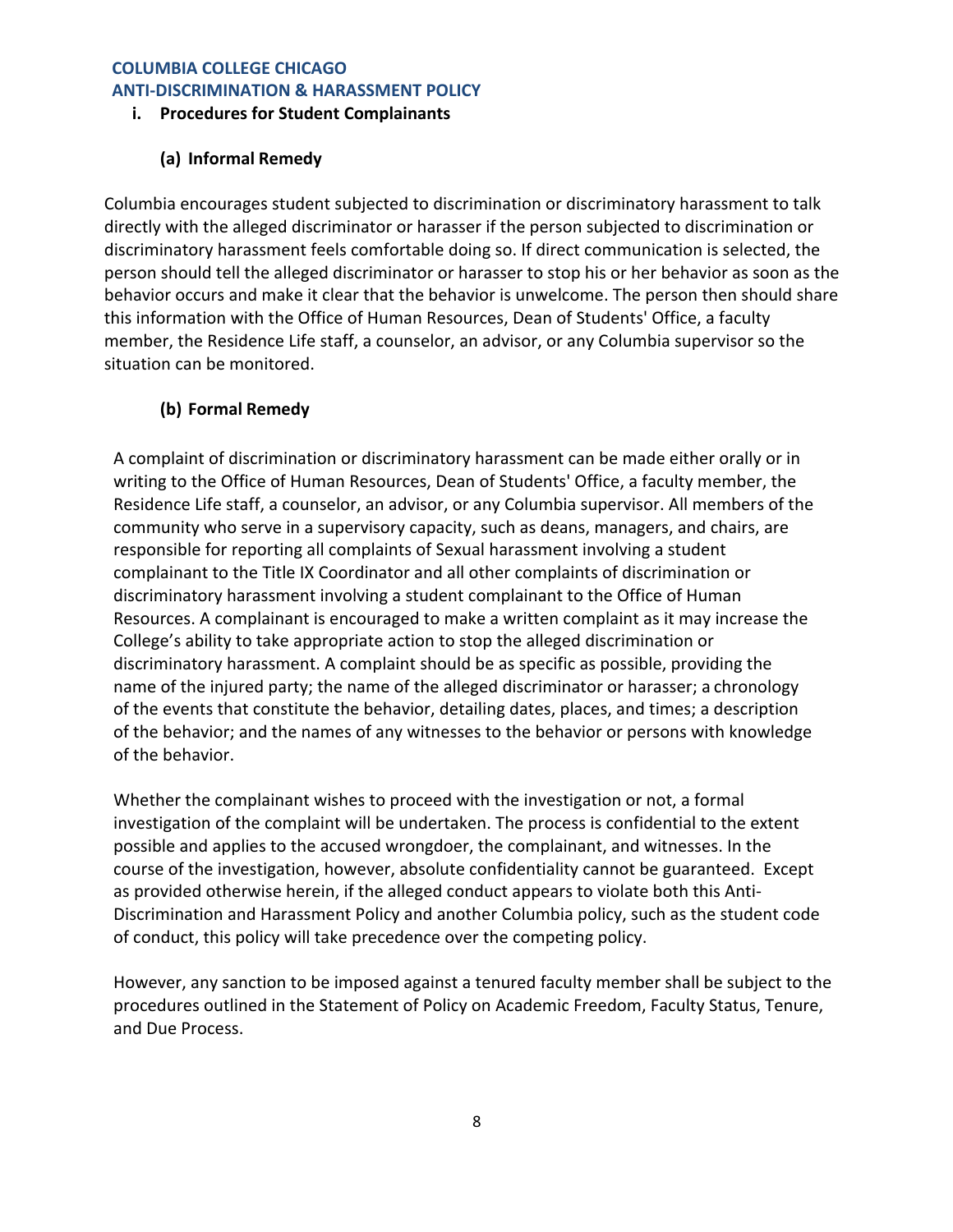#### **ANTI-DISCRIMINATION & HARASSMENT POLICY**

## **ii. Procedures for Faculty and Staff Complainants**

## **(a) Informal Remedy**

Columbia encourages any employee or third party subjected to discrimination or discriminatory harassment to talk directly with the alleged discriminator or harasser if the person subjected to discrimination or discriminatory harassment feels comfortable doing so. If direct communication is selected, the person should tell the alleged discriminator or harasser to stop his or her behavior as soon as the behavior occurs and make it clear that the behavior is unwelcome. The person then should share this information with the Office of Human Resources or with anyone who serves in a supervisory capacity, such as a dean, manager, director, chair, or administrator, so that the situation can be monitored.

## **(b) Formal Remedy**

A complaint of discrimination or discriminatory harassment can be made either orally or in writing to any Columbia supervisor. All members of the community who serve in a supervisory capacity, such as deans, managers, directors, chairs, and administrators, are responsible for reporting all complaints of discrimination or discriminatory harassment involving an employee complainant or a third-party complainant to the Office of Human Resources. A complaint of discrimination or discriminatory harassment can be made either orally or in writing. A complainant is encouraged to make a written complaint as it may increase the College's ability to take appropriate action to stop the alleged discrimination or discriminatory harassment. A complaint should be as specific as possible providing the name of the injured party; the name of the alleged discriminator or harasser; a chronology of the events that constitute the behavior, detailing dates, places, and times; a description of the behavior; and the names of any witnesses to the behavior or persons with knowledge of the behavior.

Whether the complainant wishes to proceed with the investigation or not, a formal investigation of the complaint will be undertaken. The process is confidential to the extent possible and applies to the accused wrongdoer, the complainant, and witnesses. In the course of the investigation, however, absolute confidentiality cannot be guaranteed. Except as provided otherwise herein, if the alleged conduct appears to violate both this Antidiscrimination and Harassment policy and another Columbia policy, such as the Statement of Policy on Academic Freedom, Faculty Status, Tenure, and Due Process, this policy will take precedence over the competing policy. However, any sanction to be imposed against a tenured faculty member shall be subject to the procedures of the Statement of Policy on Academic Freedom, Faculty Status, Tenure, and Due Process.

# *The College reserves the right to modify or amend the Anti-Discrimination and Harassment Policy at any time.*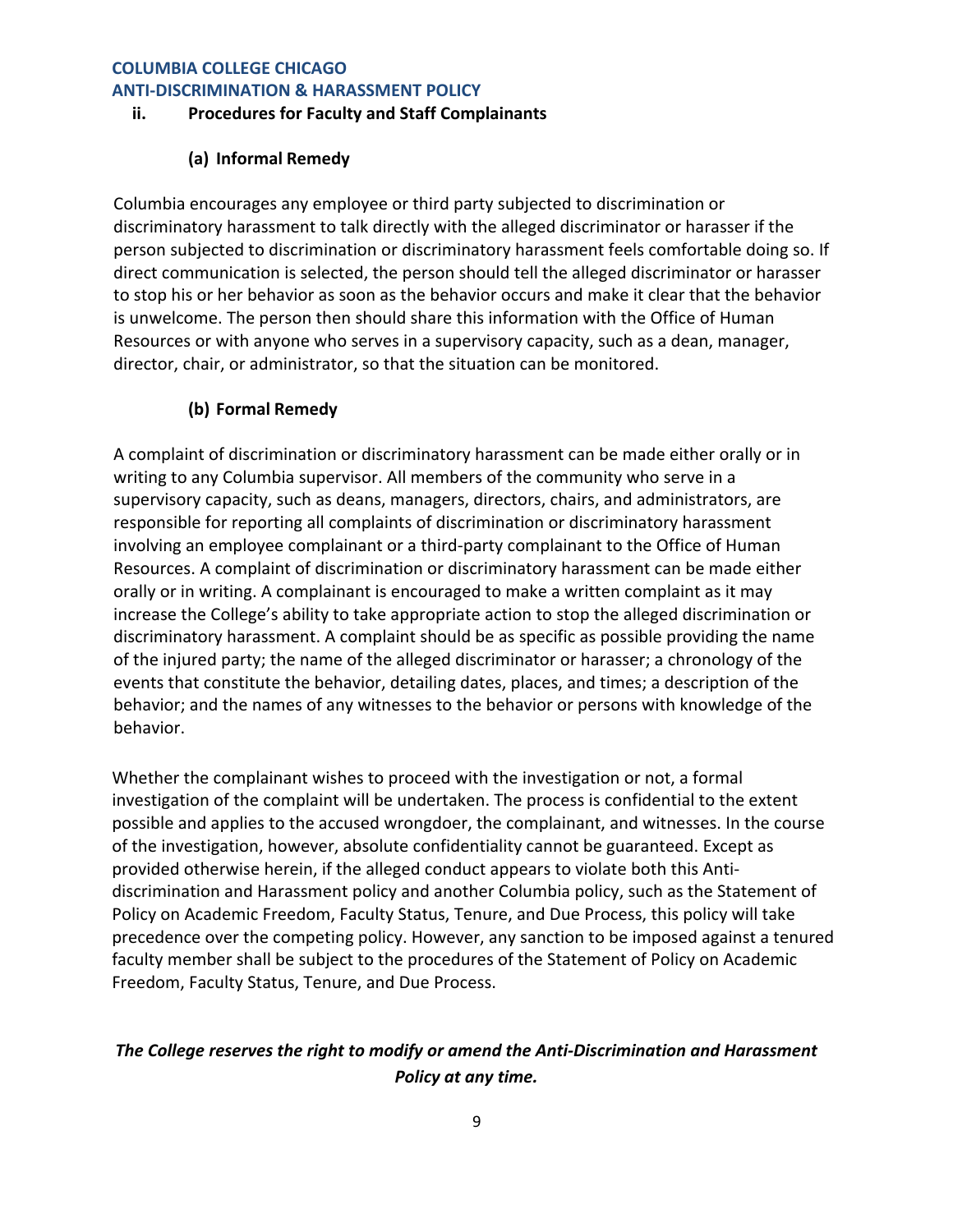## **Appendix A**

#### **Title IX Sexual Harassment Policy & Procedures**

**Section I. Purpose & Applicability.** Columbia College Chicago (the "College" or "Columbia") is committed to maintaining an environment that respects the dignity of its students, faculty, and staff and is free from discrimination of any kind. As required by Title IX of the Education Amendments of 1972 and its implementing regulations ("Title IX"), the College does not discriminate on the basis of sex in its education programs or activities (including, without limitation, in admissions and employment). Sexual Harassment (which includes quid pro quo sexual harassment, sexual assault, and other prohibited acts based on sex, as defined in section X) is a form of sex discrimination. In compliance with Title IX, this Title IX Sexual Harassment Policy & Procedures (the "Policy") requires a consistent institutional response to any allegation of Sexual Harassment regarding which the College has Actual Knowledge [as defined in section XIII(A)(1)] that is: (a) in a College Education Program Or Activity [as defined in section XIII(A)(2)], and (b) involves conduct that occurred in the United States of America. This Policy applies to all Columbia faculty, staff, students, as well as to third parties (the "Community"), regardless of sexual orientation or gender identity.

As used in this Policy, the "Complainant" means "an individual who is alleged to be the victim of conduct that could constitute Sexual Harassment." The "Respondent" refers to "an individual who has been reported to be the perpetrator of conduct that could constitute Sexual Harassment." The Complainant or Respondent may but need not be a person enrolled or employed by the College or who has another affiliation or connection with the College. Any person (i.e., the Complainant, a bystander, a witness, a friend, or any other individual) may report Sexual Harassment, but only Complainants who are students, employees, or other individuals participating or attempting to participate in a College Education Program Or Activity may file a Formal Complaint [as detailed in Section  $XV(A)$ ].<sup>1</sup>

The Policy contains Grievance Procedures that provide for the investigation and adjudication of the Sexual Harassment allegations described in the first paragraph where, in addition, an eligible Complainant has submitted a Formal Complaint requesting that the College conduct an investigation. The Complainant's status is determined at the time of the filing of the Formal Complaint.

**Section II. Scope of Policy.** This Policy is part of the College's Anti-Discrimination & Harassment Policy (the "Discrimination Policy"), which bars all forms of harassment and discrimination based on religion, race, sex, sexual orientation, gender identity or expression, national origin, age, disability, ethnicity, or any other category protect by law, by or of Columbia students faculty, or staff. Sections V-VIII of the Discrimination Policy addresses student and employee complaints alleging non-sexual harassment sex discrimination (e.g., complaints of sex-based different treatment in extracurricular activities, or with respect to enrollment in an academic course). Sections V-VIII and Appendix B of the Discrimination Policy cover sexual harassment that is connected to the College's operations but is outside the scope of this Policy (such as inappropriate behavior occurring during a Study Abroad Program or in a private residence, or offensive acts that are unwelcome but are not so severe, pervasive, and objectively offensive that they constitute Sexual Harassment). Individuals may report all types of sex discrimination (including sexual harassment) to the College by notifying a "Responsible Employee" identified in Section XI(A)(1) below regardless of whether this Policy or a different section of the Discrimination Policy prohibits the behavior.

This Policy applies regardless of the identities of the Complainant and Respondent. Employees, however, may have additional procedural rights and/or responsibilities due to their status or union affiliation. The

 $<sup>1</sup>$  The Complainant and Respondent are sometimes referred to in this Policy individually as a "Party" and collectively as the "Parties."</sup>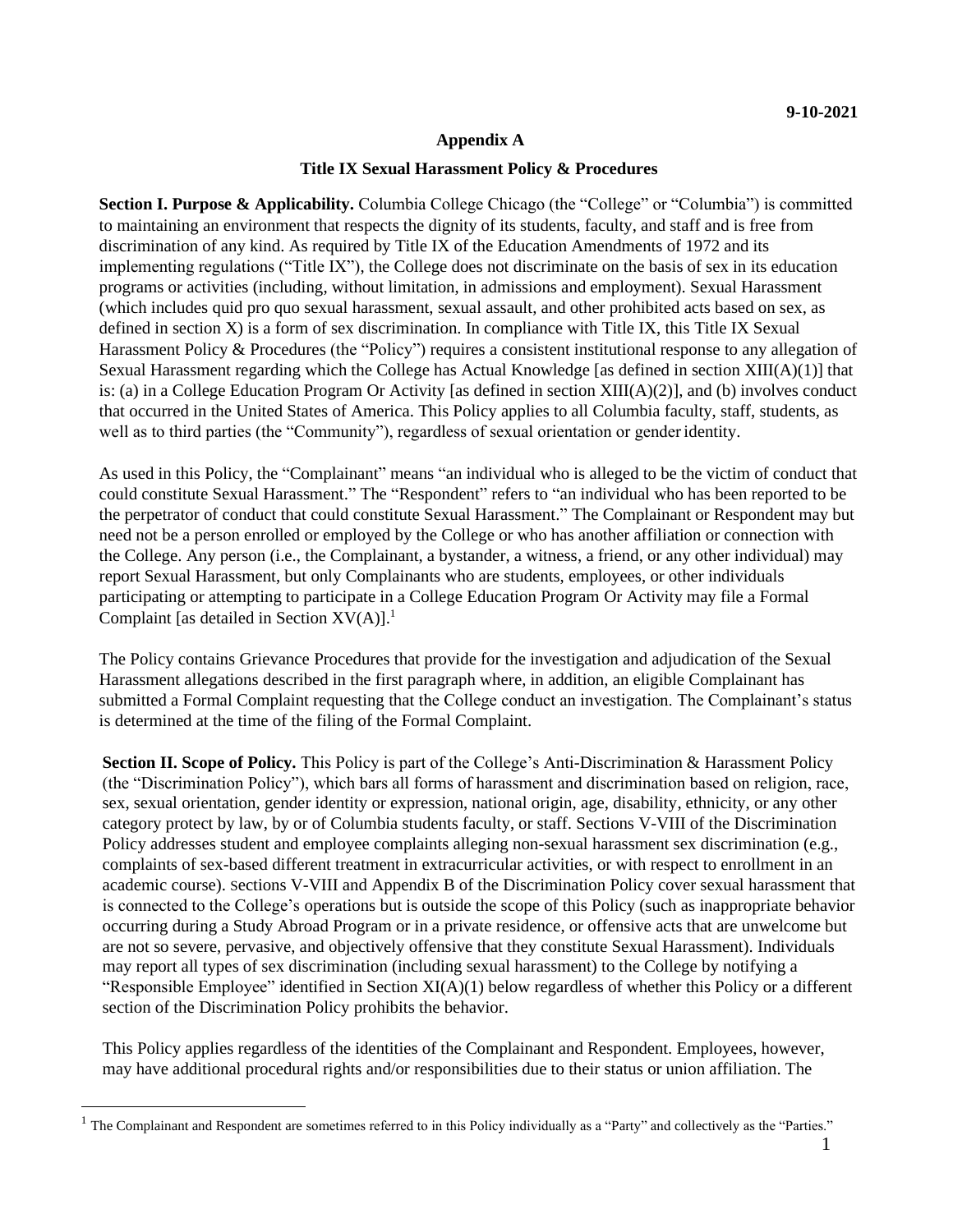Statement of Policy on Academic Freedom, Faculty Status, Tenure, and Due Process (the "Tenure Statement") governs the employment of all full-time faculty members. The Columbia Faculty Union ("CFAC") and the United Staff of Columbia College ("USofCC") represent certain part-time faculty and staff, respectively.

Inquiries about the application of Title IX to the College may be referred to the College's Title IX Coordinator (as identified in section IV), to the Assistant Secretary for Civil Rights in the U.S. Department of Education, or to both individuals.

**Section III. Options For Immediate Emergency Assistance Following An Incident Of Sexual Assault, Dating Violence, or Domestic Violence (as defined in Section X).** As explained in Section XI, individuals have multiple options for reporting Sexual Harassment to the College. Regardless of the manner in which an individual may elect to report – or not to report – to the College, individuals who have experienced Sexual Assault, Dating Violence, Domestic Violence, or any other unwanted physical sexual acts ("Sexual Violence"), and need emergency assistance, shall first and foremost:

**A.)** Get to a place of safety. Dial 911 for local Police or 312.369.1111 for Campus Safety & Security immediately if at continued risk, and;

**B.)** Seek any necessary medical attention as soon as possible.

- Downtown Chicago Hospitals include:
	- o Northwestern Memorial Hospital (Emergency Department), 250 E. Erie St, Chicago, IL 60611 (312.926.5188) (about 2.1 miles from Columbia's 600 S. Michigan building)
	- o Rush University Medical Center (Department of Emergency Medicine), 1653 W. Congress Parkway, Chicago, IL 60612 (312.942.5000) (about 3 miles from Columbia's 600 S. Michigan Building)

## **Going to an Illinois hospital for medical care after an incident of Sexual Violence does not obligate an individual to file a report with the College or the police.**

**C.)** To maximize evidence collection:

- Do not shower or change clothes. Try not to urinate if possible.
- If oral contact took place, do not smoke, eat, drink, or brush teeth.
- If leaving from home, take extra clothes/shoes.

If an individual is uncertain regarding how to respond, that person should consider calling one of the resources listed in section XI of this Policy.

What to Expect at the Hospital<sup>2</sup>

Seeking medical care is important, regardless of whether an individual chooses to report to the police or to the College. Hospitals and other medical centers may provide a physical exam, treatment, and collection of any relevant evidence. The below section includes a summary of and general notes regarding the intake procedure at many Chicagoland hospitals. Please note that the precise procedures at each medical center may vary.

 $2$  Adopted from "After Sexual Assault," a resource page created by the Illinois Coalition Against Sexual Assault and Loyola University Chicago. The information provided within the "What to Expect at the Hospital" section is for general education purposes only; it is not, and shall not be construed as, legal or medical advice. The College encourages individuals to seek assistance from qualified attorneys and medical professionals as appropriate.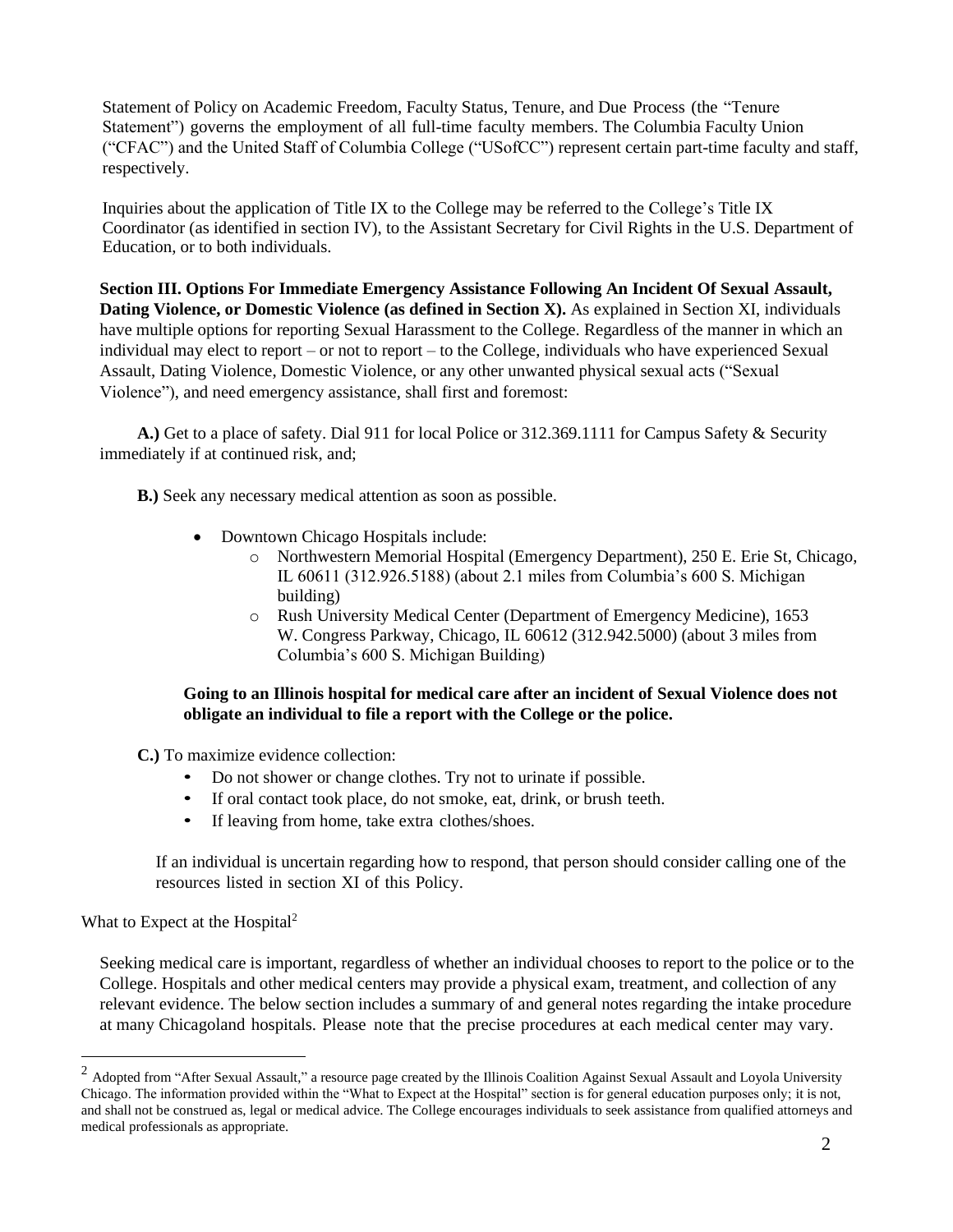## *The Emergency Room Exam*

- A local hospital emergency room can provide immediate medical attention. The emergency room responds to both the physical trauma of the Sexual Violence and the process of collecting evidence in case an individual wishes to report to law enforcement. Rape victim advocacy services are also available at many Chicago hospitals to provide support and referrals.
- Hospitals in Illinois are required to notify the local police department that treatment has been given to an individual alleging sexual assault. However, an individual is not required to file a police report.
- An individual may sign consent forms to allow the medical personnel to examine, treat, and administer medication, and to release information to the police. An advocate can be present throughout the exam.
- After an incident of Sexual Violence, the primary medical concerns are physical injuries, sexually transmitted infections, and pregnancy. At the time of the examination, evidence can also be collected that can be used to prosecute the person(s) who it is alleged participated in Sexual Violence. If an individual wishes to have evidence collected, the individual should not bathe, douche or change clothes before the exam. This may destroy evidence. However, typically, evidence may still be collected up to a week after an incident of Sexual Violence. An individual may wish to bring a change of clothes when going to the emergency room, since clothing may be kept as evidence. A sweatsuit or scrubs may also be provided.

## *Evidence Collection*

- If an individual chooses, the hospital will conduct thorough and complete evidence collection using the Illinois State Police Evidence Collection Kit (the "rape kit"). The entire evidence collection process will be done only with the individual's consent. The individual may decline any portion of the exam. There is no fee for having a rape kit done and the individual does not need to use personal insurance. The Violence Against Women Act ("VAWA") conditions a state's receipt of certain federal funding on the provision of medical forensic examinations at no cost for individuals alleging sexual assault. The rape kit does not contain any medication.
- Evidence may be collected even if the individual does not plan to report the incident to the police. If the individual decides at a later date that it is best to file a police report, this evidence will be available. Any evidence found during the exam may strengthen any resulting criminal court case should the individual decide to file a police report.
- Evidence collection includes taking samples of substances from the vagina, rectum, and mouth; combings of head and pubic hair; collecting material from beneath fingernails; and collection of any other physical evidence (e.g., saliva from bite marks). These samples will be used to detect the DNA and any other debris from other persons involved or the scene of the incident.
- The clothes the individual is wearing also may be sent to a crime lab and may be kept as evidence until the case is closed. Photographs may be taken of bruises, cuts and other injuries that occurred. The photographs may be kept as evidence until the case is closed.

# *The Cost of Treatment Outside the Student Health Center or the CareATC Clinic*

- The Sexual Assault Survivors Emergency Treatment Act ("SASETA") may cover emergency room costs, including any medications received. In such case, the hospital should not bill for any treatment. If an advocate is present, the advocate may be able to answer any questions related to SASETA and help to ensure that an individual is not charged for treatment.
- Under the Illinois Crime Victims Compensation Act ("CVCA"), victims of violent crimes who qualify can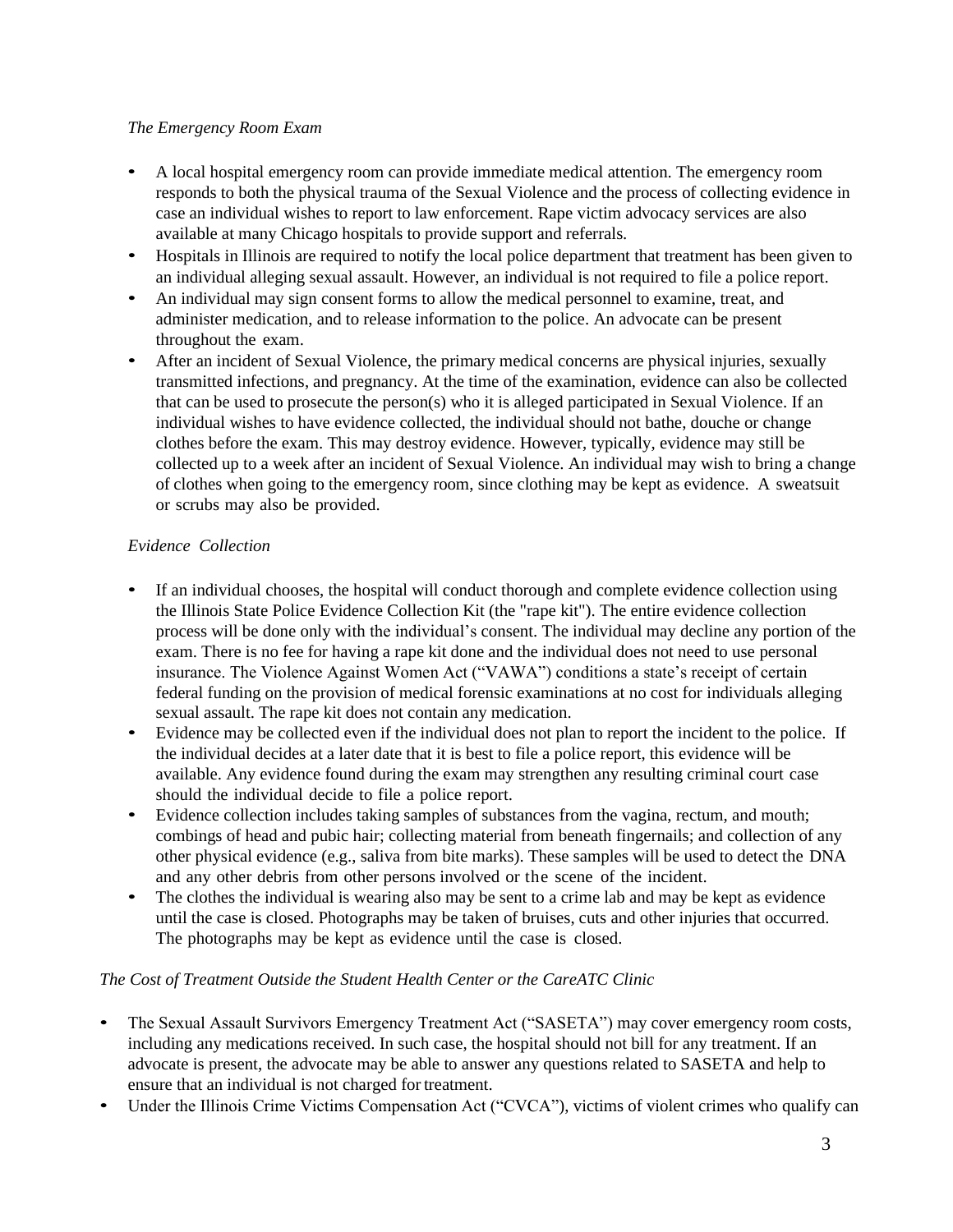be reimbursed for out-of-pocket medical expenses, loss of earnings, psychological counseling and loss of support income due to the crime.

## *Sexual Transmitted Infections*

- Sexually transmitted infections ("STIs") such as chlamydia, gonorrhea, syphilis, herpes, and HIV can be transmitted during an act of Sexual Violence. An individual may not learn of an STI until several weeks or months after it has been transmitted.
- If an individual is concerned about having an STI, that person should discuss this concern with the treating doctor or nurse. Certain medical professionals can give preventive medicine (e.g., antibiotics, and HIV post-exposure prophylaxis) at the time of the exam. The individual should receive information on any medication given. An individual should make sure to obtain the name, dosage, purpose, and possible side effects of the drug. The individual should get the actual medicine, not just a prescription.
- Even if an individual receives preventive treatment, it is important to be tested for STIs two (2) weeks after Sexual Violence, and again in six (6) weeks. The individual should repeat HIV testing in three (3) to six (6) months. The College Student Health Center (for students) and the CareATC Clinic (for eligible employees) can test for most STIs and provide referrals for free and low-cost STI and HIV testing.

## *Pregnancy Testing*

- For individuals able to give birth, there is a chance that pregnancy could result from Sexual Violence. A test for pregnancy is recommended for all such individuals of childbearing age who are involved in Sexual Violence involving penetration.
	- An individual may request a pregnancy test at the time of the exam. However, a test immediately after Sexual Violence will not show if a person is pregnant from the incident. Follow-up testing is the most reliable way to determine whether an individual is pregnant.
	- Having a late period does not necessarily mean someone is pregnant. Stress, tension and worry can cause a late period; this happens to many individuals who endure Sexual Violence. Pregnancy testing is available at the Student Health Center (for students) and the CareATC Clinic (for eligible employees).

**Section IV. The College's Title IX Coordinator.** Columbia's Title IX Coordinator (the "Coordinator") is Janely Torres. The Coordinator coordinates the College's efforts to comply with: (a) this Policy, and (b) the Discrimination Policy, to the extent required to provide a prompt and equitable response to address Sex Discrimination (including non-sexual harassment sex discrimination, sexual harassment not covered by this Policy, and retaliation as prohibited in section V). The Coordinator is tasked with identifying and addressing any patterns or systematic problems revealed by Sexual Harassment reports. The Coordinator is responsible for ensuring, through regular review, that the College's general response to Sexual Harassment (as required in section XIII) and the Sexual Harassment grievance procedures established in Section XV (the "Grievance Procedures") remain effective. The Coordinator also leads related training, and prevention and education efforts. The Coordinator is available to meet with students, faculty, and staff as needed to discuss particular issues and/or concerns.

Individuals may contact Ms. Torres through in-person appointment, phone, mail, or email, as provided below:

Janely Torres Director of Equity Issues & Title IX Coordinator 623 S. Wabash, Room 315 Chicago, IL 60605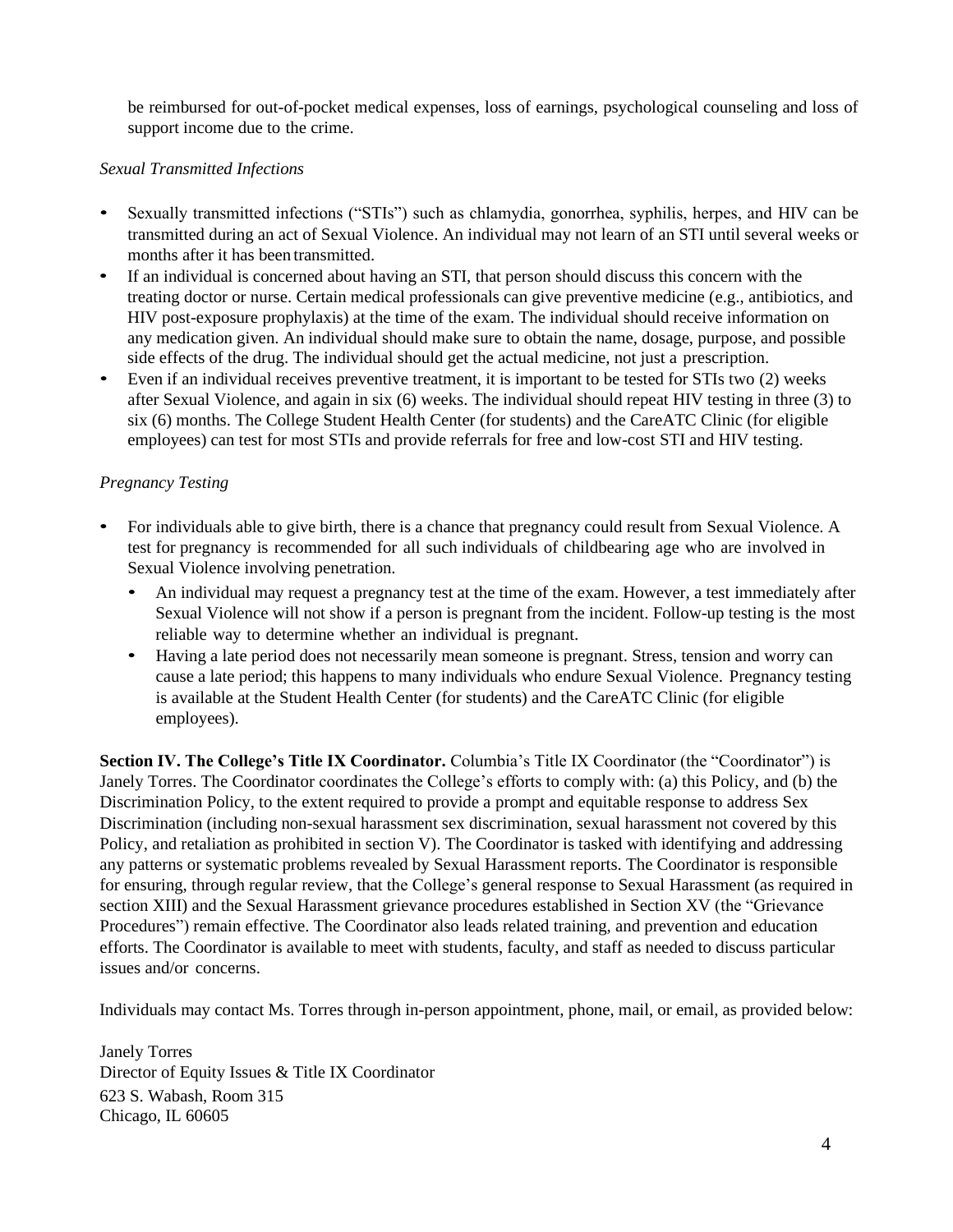Phone: 312. 369.6344 jrivera@colum.edu

The College's Title IX Investigator is Verron Fisher. Unless a conflict exists [as addressed in section XV(B)(3)], Ms. Fisher serves as the Investigator for all Formal Complaints of Sexual Harassment. Ms. Fisher's contact information is as follows:

Verron Fisher Title IX Investigator 623 S Wabash Suite 315 Chicago, IL 60605 Phone: 312.369.6343 [vfisher@colum.edu](mailto:vfisher@colum.edu)

The College's Policy Advisor for Employee Matters is Maxine Garcia. The Coordinator shall consult with the Policy Advisor for Employee Matters on all Sexual Harassment reports involving Columbia employees to ensure compliance with any other College policies or federal, state, or local laws governing employees. Ms. Garcia's contact information is as follows:

Maxine Garcia Policy Advisor for Employee Matters Director, Employee Relations 624 S. Michigan Avenue (room 600) Chicago, Il, 60605 Phone: 312.369.7811 maxgarcia@colum.edu

**Section V. Retaliation Prohibited.** Neither the College nor any other person may intimidate, threaten, coerce, or discriminate against any individual for the purpose of interfering with any right or privilege secured by title IX or this Policy, or because the individual has made a report or complaint, testified, assisted, or participated or refused to participate in any manner in an investigation, proceeding, or hearing under this Policy ("Hearing"). Intimidation, threats, coercion, or discrimination for the purpose of interfering with any right or privilege secured by Title IX or this Policy, constitutes retaliation. The College shall keep confidential the identities of the Complainant, Respondent, and other individuals connected to a report of sex discrimination as required by section XIII(C). Complaints alleging retaliation may be reported to a Responsible Employee according to the prompt and equitable grievance procedures for sex discrimination established in section VII and VIII of the Discrimination Policy. The College retains discretion to consolidate a retaliation complaint with a Formal Complaint of Sexual Harassment for investigation and/or adjudication purposes where the two complaints arise out of the same facts or circumstances.

The exercise of rights protected under the First Amendment does not constitute retaliation prohibited under this section. Charging an individual with a code of conduct violation for making a materially false statement in bad faith in the course of the Grievance Procedures (as provided in more detail in section VI below) does not constitute retaliation, provided, however, that a determination regarding responsibility, alone, is not sufficient to conclude that any party made a materially false statement in bad faith.

**Section VI. False Reports.** Knowingly making false allegations of Sexual Harassment or providing evidence with the knowledge that it is false is a violation of the Discrimination Policy and may subject a person to disciplinary action up to and including termination or expulsion.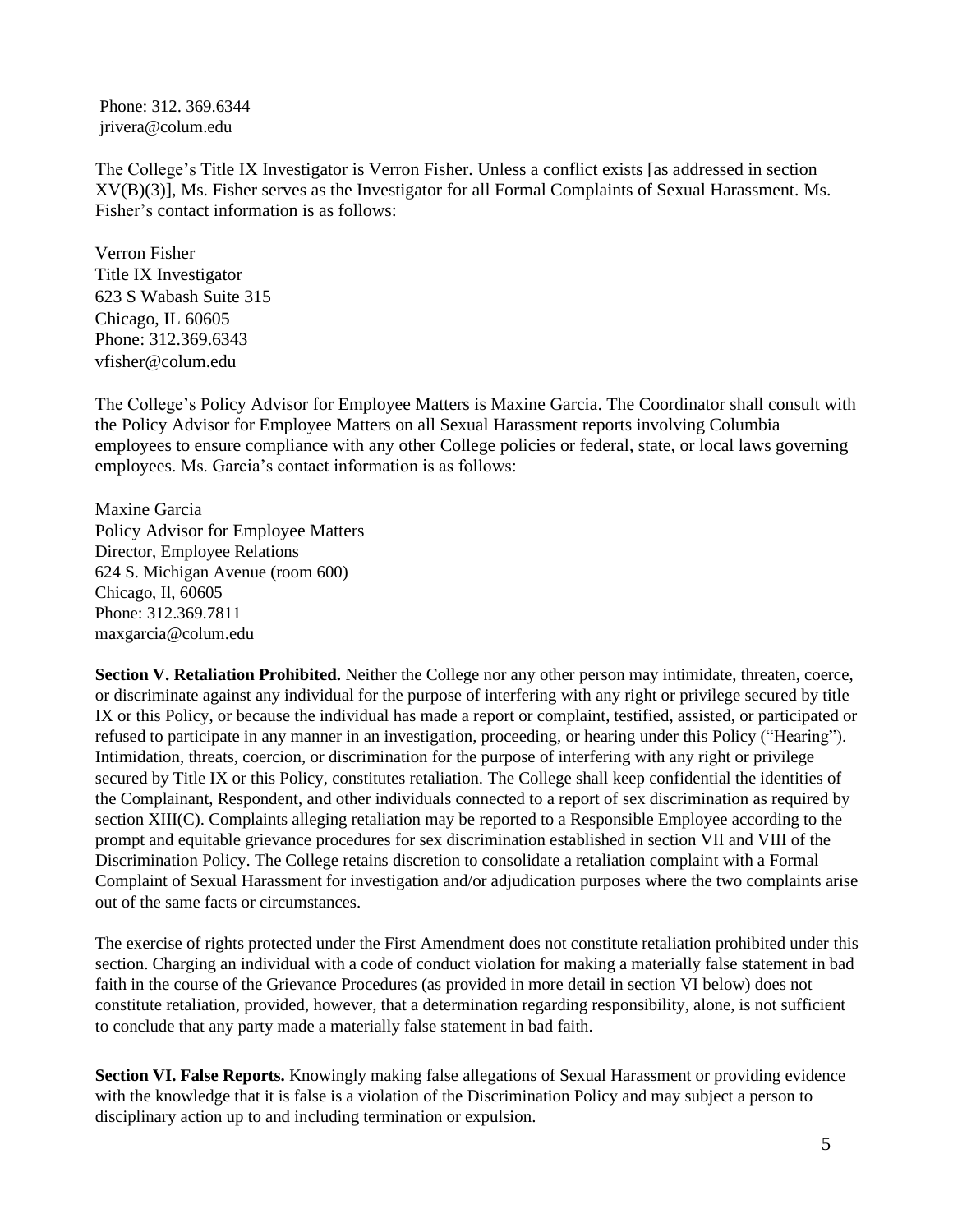**Section VII. Amnesty For Students Under College Policy Restricting the Use of Drugs or Alcohol.** To encourage reporting, the College shall consider any use of alcohol or drugs by any student Complainant, student Respondent, or student witnesses at or near the time of the alleged Sexual Harassment to determine consent or memory only under this Policy and this behavior will not serve as the foundation for discipline or independent proceedings under another College policy. However, the College may, at its discretion, require individuals who engaged in such behavior to participate in education programs or recommend a meeting with a College counselor or other support persons.

**Section VIII. Individuals with Disabilities; Requests for Alternative Submission of Documents and other Accommodations.** Columbia shall endeavor to provide the appropriate accommodations to ensure that individuals with disabilities may participate fully in the steps outlined in this Policy. Individuals with disabilities who need assistance in reporting Sexual Harassment, participating in the Grievance Procedures, or otherwise with respect to this Policy may contact the below offices:

As addressed in more detail below, the evidence subject to inspection and review in section XV(C)(5) and the Investigative Report addressed in section XV(C)(6) shall be sent through electronic submission. Parties requiring the evidence in a different format due to a disability-related reason may inform the offices designated above, as well as the Investigator, or the Coordinator.

**Section IX. International Students & Undocumented Students.** This Policy protects all Columbia students regardless of national origin, immigration status, or citizenship status. Individuals for whom English is not their first language may contact Clare R. Lake for translation assistance. Mr. Lake is also available to advise concerning non-immigrant status and possible visa issues relating to Sexual Harassment (e.g., the requirement to maintain a full-time course load).

Clare R. Lake Director, International Student and Scholar Services Multicultural Affairs 618 S. Michigan Ave., 4<sup>th</sup> Floor 312-369-7246

#### **Section X. What Constitutes Sexual Harassment**

**A. Sexual Harassment**. "Sexual Harassment" means conduct on the basis of sex (including, without limitation, conduct based on gender identity – perceived or actual – or gender stereotypes) that satisfies one or more of the following:

- **(1)** A College employee conditioning the provision of an aid, benefit, or service of the College on an individual's participation in unwelcome<sup>3</sup> sexual conduct ("quid pro quo harassment")<sup>4</sup>;
- **(2)** Unwelcome conduct determined by a reasonable person to be so severe, pervasive, and objectively offensive<sup>5</sup> that it effectively denies a person equal access to the College's Education

 $3$  The Complainant's subjective statement that the Complainant found the conduct to be unwelcome suffices to meet the "unwelcome" element in section  $X(A)(1)$  and section  $X(A)(2)$ .

<sup>4</sup> This definition applies whether the "bargain" proposed by the employee is communicated expressly or implied from the circumstances.

 $<sup>5</sup>$  As to the elements of severity, pervasiveness, objective offensiveness, and denial of equal access, determinations are made with</sup> reference to a reasonable person in the shoes of the Complainant (in light of the known circumstances and the facts of each situation).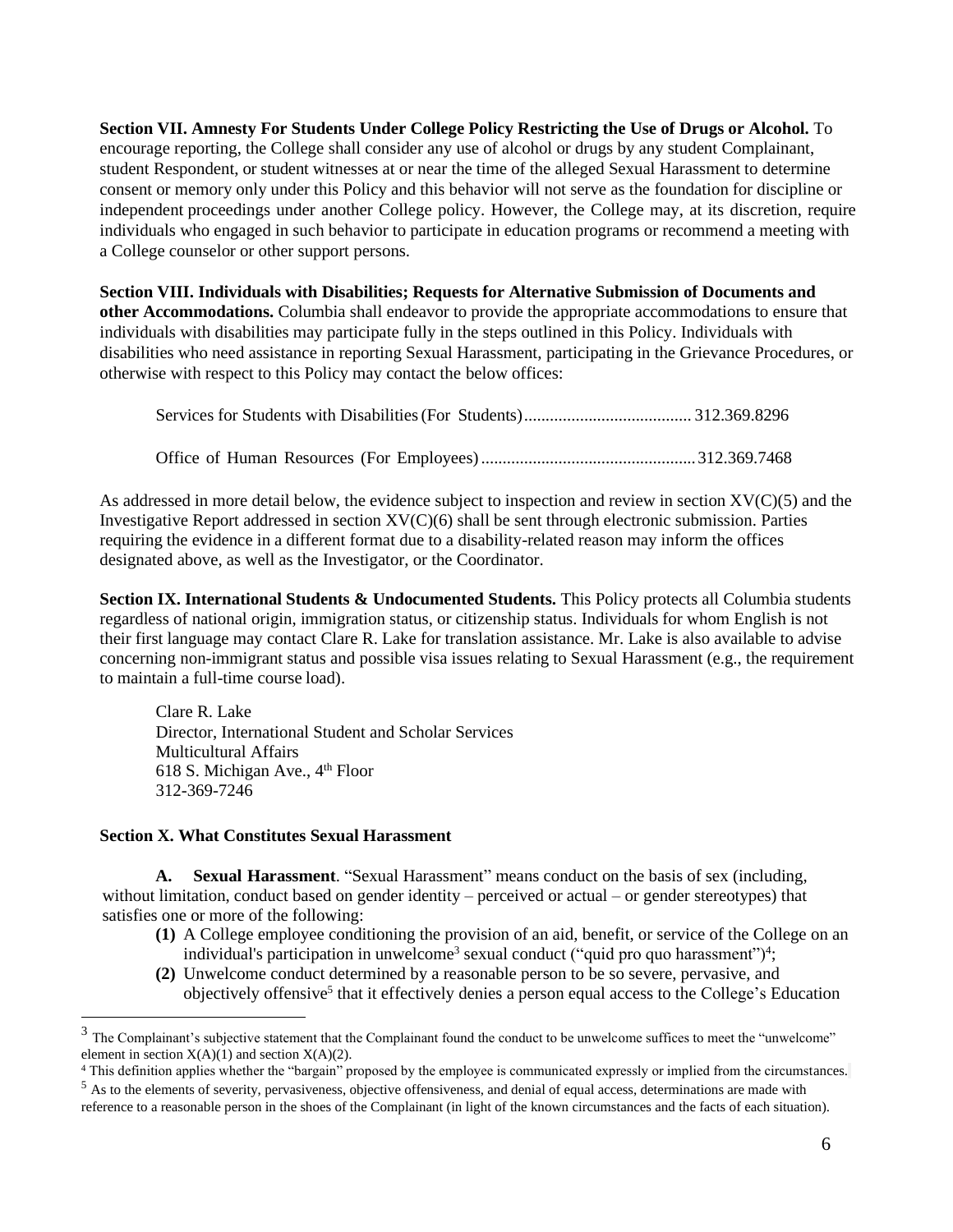Program Or Activity; or

**(3)** "Sexual Assault" as defined in 20 [U.S.C.](https://www.govinfo.gov/link/uscode/20/1092?type=usc&year=mostrecent&link-type=html) 1092(f)(6)(A)(v) and subject to this Policy's definition of "Consent," "Dating Violence" as defined in 34 U.S.C. [12291\(](https://www.govinfo.gov/link/uscode/34/12291?type=usc&year=mostrecent&link-type=html)a)(10), "Domestic Violence" as defined in 34 U.S.C. [12291\(](https://www.govinfo.gov/link/uscode/34/12291?type=usc&year=mostrecent&link-type=html)a)(8), or "Stalking" as defined in 34 [U.S.C.](https://www.govinfo.gov/link/uscode/34/12291?type=usc&year=mostrecent&link-type=html) 12291(a)(30).<sup>6</sup>

B. **Sexual Assault**. "Sexual Assault" means any sexual act directed against another person, without Consent of the victim, including instances where the victim is incapable of giving Consent. Sexual Assault includes "Rape," "Fondling," "Incest," and "Statutory Rape."<sup>7</sup>

- (1) **Rape.** "Rape" is the penetration, no matter how slight, of the vagina or anus, with any body part or object, or oral penetration by a sex organ of another person, without the Consent of the victim. This offense includes the rape of both males and females.
- (2) **Fondling**. "Fondling" is the touching of the private body parts of another person for the purpose of sexual gratification, without the Consent of the victim, including instances where the victim is incapable of giving Consent because of his/her age or because of his/her temporary or permanent mental incapacity.
- (3) **Incest**. "Incest" is sexual intercourse between persons who are related to each other within the degrees wherein marriage is prohibited by law [in the applicable jurisdiction].
- (4) **Statutory Rape**. "Statutory Rape" is sexual intercourse with a person who is under the statutory age of consent [in the applicable jurisdiction].
- (5) **Consent**.<sup>8</sup> "Consent" is clear, unambiguous, and voluntary agreement between participants to engage in specific sexual activity.<sup>9</sup> Consent is active, not passive, and is given by clear actions or words. Consent may not be inferred from silence, passivity, or lack of active resistance alone. A current or previous dating or sexual relationship is not sufficient to constitute Consent, and Consent to one form of sexual activity does not imply Consent to other forms of sexual activity. An individual's decision to engage in sexual activity with one person does not imply consent to engage in sexual activity with another. An individual's manner of dress does not constitute Consent. Consent to engage in sexual activity may be withdrawn by an individual at any time. Being intoxicated or otherwise impaired due to drugs and/or alcohol does not diminish one's responsibility to obtain Consent.

*Incapacity*: In some situations, the College may determine an individual to be incapable of giving

Effective denial of equal access to education does not require that a person's total or entire educational access has been denied. Signs of enduring unequal educational access due to severe, pervasive, and objectively offensive Sexual Harassment may include skipping class to avoid a harasser, a decline in a student's grade point average, or having difficulty concentrating in class; however, no concrete injury is required to conclude that serious harassment would deprive a reasonable person in the Complainant's position of the ability to access a College Education Program or Activity on an equal basis with persons who are not suffering such harassment. Unwelcome conduct so severe, pervasive, and objectively offensive that it denies a person equal educational opportunity is Sexual Harassment regardless of the Respondent's intent (or not) to cause harm.

 $6$  Section  $X(A)(3)$  prohibits Sexual Assault (subject to the Policy's definition of "Consent"), Dating Violence, Domestic Violence, and Stalking as such behavior is defined according to the above-referenced statutory provisions. The definitions provided in section X(B) through section X(E) (other than for "Consent") are for convenience only and are subject to changes to the applicable laws.

<sup>7</sup> The College's definition of "Sexual Assault" is mandated by Title IX; regulations require the College to adopt a definition of "Sexual Assault" that incorporates various forcible and nonforcible sex offenses as defined by the uniform crime reporting system of the Federal Bureau of Investigation. See 34 C.F.R. § 106.30(a).

<sup>8</sup> Definition adopted with modification from Emory University's "Policy 8.2: Sexual Misconduct, Updated May 27, 2014."

 $9$  The Policy's definition of Consent is consistent with that in the Illinois Criminal Code for Major Sexual Offenses. Under 720 ILCS 5/11-1.70, "Consent" means, "a freely given agreement to the act of sexual penetration or sexual conduct in question. Lack of verbal or physical resistance or submission by the victim resulting from the use of force or threat of force by the accused shall not constitute consent. The manner of dress of the victim at the time of the offense shall not constitute consent."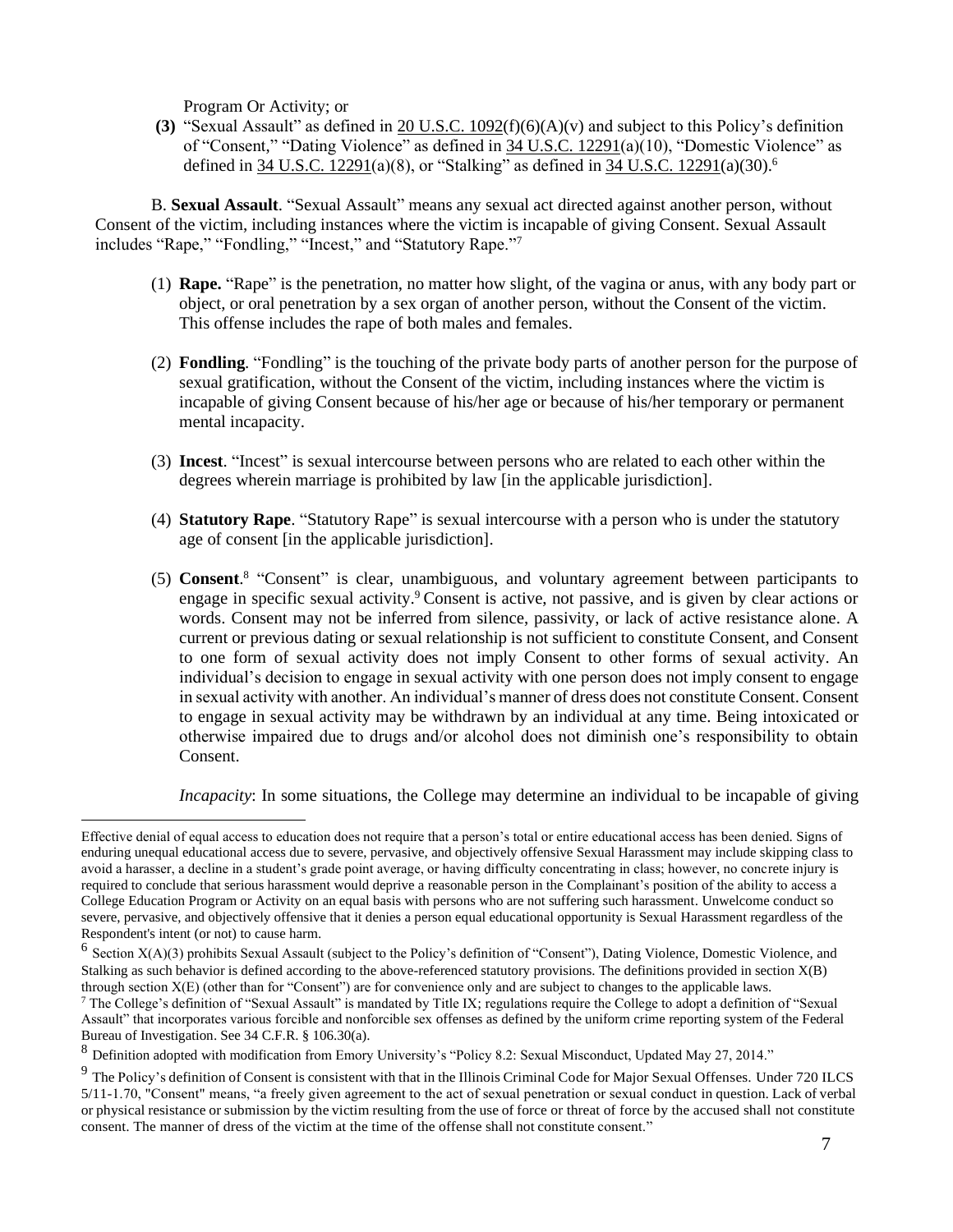Consent to sexual activity due to the circumstances, the individual's age or the behavior of another. Such situations may include, but are not limited to: incompetence, impairment from alcohol and/or drugs, fear, unconsciousness, intimidation, Coercion (as defined below), confinement, isolation, or mental or physical impairment. Despite anything to the contrary, where a person is incapable of giving Consent, conduct of a sexual nature is a violation of this Policy (or another section of the Discrimination Policy), provided that the Respondent knew or reasonably should have known of the person's incapacity.<sup>10</sup>

*Coercion*: "Coercion" is direct or implied threat of force, violence, danger, hardship, or retribution sufficient to persuade a reasonable person of ordinary susceptibility to perform an act which otherwise would not have been performed or submit to an act which one would otherwise not have submitted. Coercion can include unreasonable and sustained pressure for sexual activity. Coercive behavior differs from seductive behavior based on the type of pressure someone uses to get Consent from another. A person's words or conduct cannot amount to Coercion for purposes of this Policy unless they wrongfully impair the other's freedom of will and ability to choose whether or not to engage in sexual activity.

- **C. Dating Violence.** "Dating Violence" means violence committed by a person:
	- **(1)** who is or has been in a social relationship of a romantic or intimate nature with the victim; and
	- **(2)** where the existence of such a relationship shall be determined based on a consideration of the following factors:
		- a. The length of the relationship.
		- b. The type of relationship.
		- c. The frequency of interaction between the persons involved in the relationship.

**D. Domestic Violence**. "Domestic Violence" includes felony or misdemeanor crimes of violence committed by a current or former spouse or intimate partner of the victim, by a person with whom the victim shares a child in common, by a person who is cohabitating with or has cohabitated with the victim as a spouse or intimate partner, by a person similarly situated to a spouse of the victim under the domestic or family violence laws of the applicable jurisdiction, or by any other person against an adult or youth victim who is protected from that person's acts under the domestic or family violence laws of the applicable jurisdiction.

**E. Stalking.** "Stalking" means engaging in a course of conduct directed at a specific person that would cause a reasonable person to:

- (1) fear for his or her safety or the safety of others; or
- (2) suffer substantial emotional distress.

**F. Examples of Unwelcome Conduct Potentially Prohibited By Section X(A)(2)**. Depending on the circumstances, unwelcome conduct determined by a reasonable person to be so severe, pervasive, and objectively offensive that it effectively denies a person equal access to a College Education Program Or Activity may, but not necessarily, include (without limitation):

(1) Unwelcome sexual advances;

<sup>&</sup>lt;sup>10</sup> An exception exists where an individual did not know of another's impairment and could not have been

expected to have known about such impairment, but the behavior nonetheless violates Illinois Criminal Law (i.e. strict liability crimes). Such violations when of a sexual nature constitute a violation of this Policy or another section of the Discrimination Policy, as appropriate.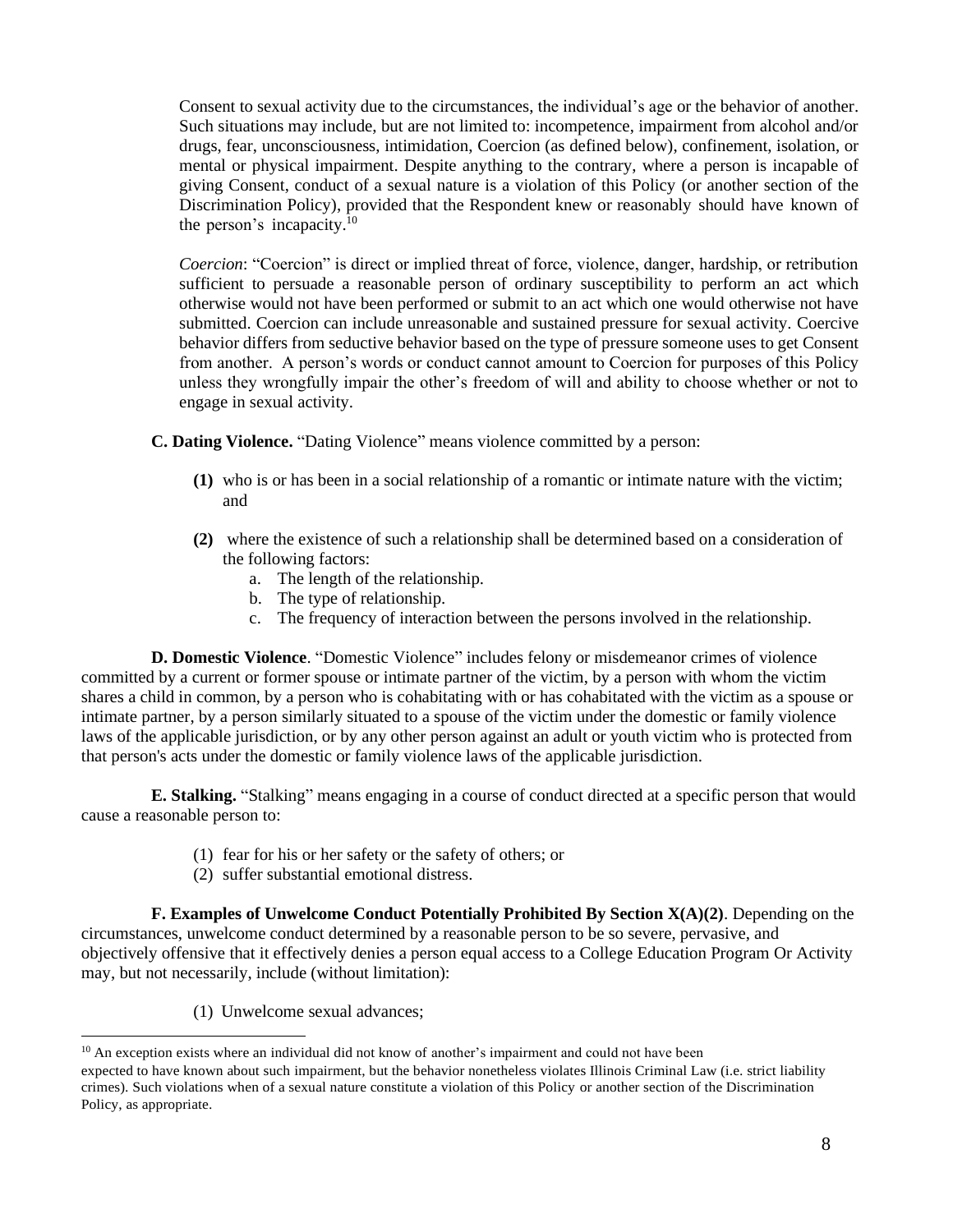- (2) Requests for sexual favors (overt or implied);
- (3) Abusive or threatening behavior of a sexual nature directed at a person;
- (4) Remarks, jokes, comments, or observations of a sexual nature that demean or offend individuals;
- (5) Gestures or other nonverbal behavior of a sexual nature that demean or offend individuals; and
- (6) Display or distribution of offensive materials of a sexual nature.

### **Section XI. On-Campus Options For Reporting Sexual Harassment**

**A. Overview.** The College encourages Complainants to report Sexual Harassment to individuals who can provide the desired level of support and assistance. Different Columbia employees have different rights and obligations regarding information sharing. An individual may elect to disclose Sexual Harassment to an employee in one or more of the below groups. Please note that, of the below on-campus resources, only the Office of Safety & Security can provide around-the-clock assistance.

**1.***Responsible Employees***:** *A Responsible Employee is a College employee who has the duty to report incidents of Sexual Harassment to the Coordinator. Responsible Employees are required to report all the details of alleged Sexual Harassment (including the identities of the Complainant, Respondent, and any witnesses, if known, and pertinent facts such as date, time, and location) to the Coordinator.* 

Responsible Employees include: 11

- The Coordinator<sup>12</sup>:
- The Investigator;
- Employees with "Dean", "Associate Dean," "Assistant Dean," "Chair," "Associate Chair," "Director," "Coordinator," "Provost," "Associate Provost," "Assistant Provost," "Chief of Staff," "Vice President," "Assistant Vice President," "Associate Vice President," or "President" in their titles<sup>13</sup>;
- All part-time and full-time faculty members;
- Resident Advisors ("RAs");
- All employees in the Office of Human Resources and the Office of the Vice President of Student Affairs (including the Dean of Students' Office and the Residence Life staff), excluding those employees who are Confidential Resources.
- All employees in the Office of Safety & Security (including its independent contractor security personnel). The Associate Vice President for the Office of Safety & Security is Ronald Sodini (rsodini@colum.edu). For emergencies, individuals should call the 24-hour emergency command center at (312) 369-1111. The non-emergency command center phone number is (312) 369-3220.

<sup>&</sup>lt;sup>11</sup> Employees in the Multicultural Affairs Office are not Responsible Employees under this Policy when assisting international students, undocumented students, or students for whom English is not their first language, with language interpretation, travelrelated, or visa issues. Similarly, employees in the Office of Human Resources or the Services for Students with Disabilities Office ("SSD") (including the Dean of Students to whom SSD staff report) are not Responsible Employees when providing guidance or other support concerning disability issues. Sections IX and VIII detail the services these offices provide.

<sup>&</sup>lt;sup>12</sup> Any person may report Sexual Harassment or any another type of sex discrimination prohibited by the Discrimination Policy (whether or not the person reporting is the person alleged to be the victim of conduct that could constitute such behavior), in person, by mail, by telephone, or by electronic mail, using the contact information listed for the Coordinator, or by any other means that results in the Coordinator receiving the person's verbal or written report. Such a report may be made at any time (including during non-business hours) by using the telephone number or electronic mail address, or by mail to the office address, listed for the Coordinator.

 $^{13}$  As addressed in Section XIII(A)(1), the officials listed in this bullet point and the Coordinator have authority to institute corrective measures on behalf of the College. Notice to these individuals conveys "Acknowledge Knowledge" to the College.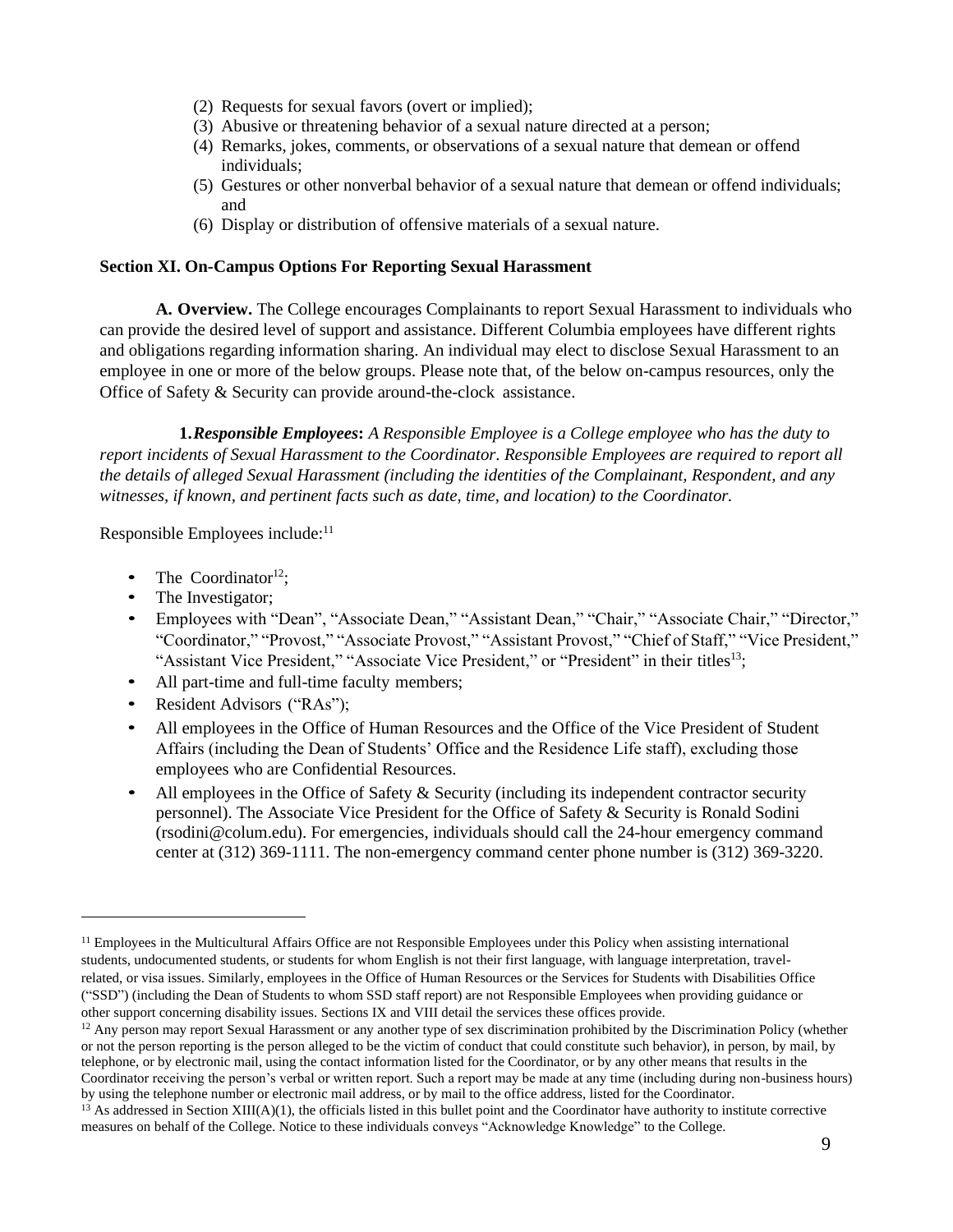Except as provided otherwise in this Policy or legally required, the College shall not share information reported to a Responsible Employee with individuals other than College officials with relevant responsibilities under this Policy. For example, when permissible under the law, a Responsible Employee shall not share information with law enforcement without the Complainant's consent or unless the Complainant has also reported the incident to such body.

To the extent feasible, before a Complainant reveals any information to a Responsible Employee, the Responsible Employee shall endeavor to ensure that the Complainant understands the Responsible Employee's reporting obligations, and that – after receiving a report from the Responsible Employee – the Coordinator will contact the Complainant to offer Supportive Measures and to take other steps as required by Section XIII. A Responsible Employee shall neither encourage the Complainant to continue disclosing an alleged incident, if the Complainant is not ready to do so, nor pressure the Complainant to request assistance from a different resource. If the Complainant communicates before disclosing the details of an incident that the Complainant does not want the Responsible Employee to notify the Coordinator, the Responsible Employee shall then direct the Complainant to a Confidential Resource.

*2.Confidential Resources***:** *Complainants who desire strictly confidential support and assistance, to the extent permitted by law, may contact a Confidential Resource. Under some circumstances, these employees are required to maintain near complete confidentiality. Confidential Resources are not required to disclose alleged incidents to the Coordinator.*

Under certain circumstances, the law and applicable professional codes require the below-listed individuals and resources to keep the details of Sexual Harassment in a confidential manner and to refrain from disclosing such information to any third parties without the Complainant's consent. Complainants should be aware, however, that local, state, and/or federal law may require these employees to disclose an incident where there is an imminent risk of self-harm or the Complainant poses a danger to another party.

Confidential Resources can assist the Complainant in receiving additional support (on or off-campus), such as advocacy services, academic assistance, disability, physical health or mental health services, and changes to living, working, or courses schedules. A Complainant who first speaks with a Confidential Resource may later decide to disclose to a Responsible Employee, file a Formal Complaint, or to report the incident to local law enforcement. If requested, a Confidential Resource shall provide the Complainant with assistance in speaking with the Coordinator or another Responsible Employee.

The following are Confidential Resources on-campus:

#### For Students

Columbia College Chicago Student Health Center (Licensed Physicians & Nurses) 916 S. Wabash, 5<sup>th</sup> Floor 312.369.6830 <http://students.colum.edu/health-center/> By appointment or walk-in

Counseling Services (Professional Counselors) 916 S. Wabash, 5<sup>th</sup> Floor 312.369.8700 <http://students.colum.edu/health-center/counseling-services/> By appointment or walk-in

Office of Student Relations (Professional Counselors)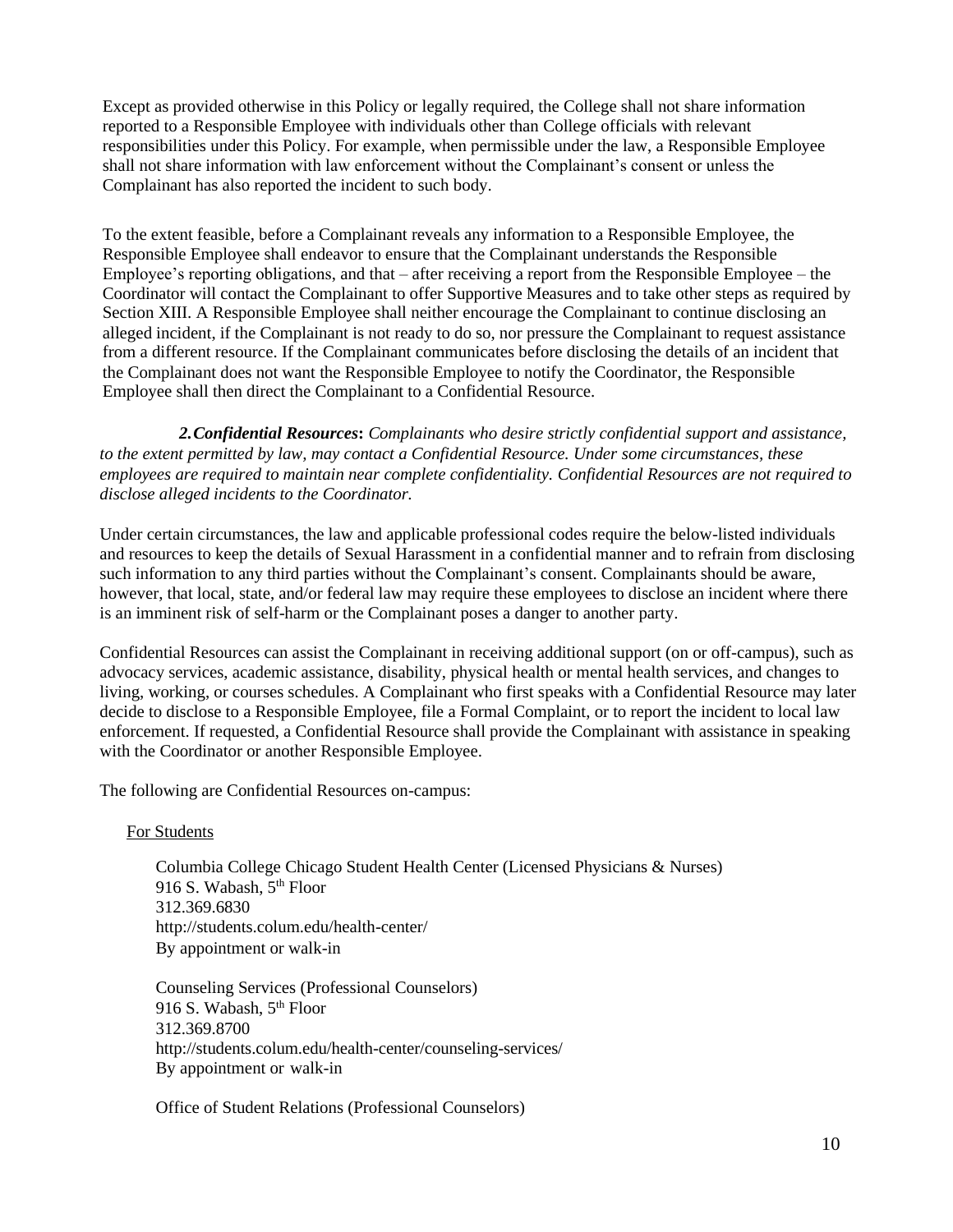623 S. Wabash, Room 301 312.369.8595 By appointment or walk-in

*Confidential Advisors* Orterio Villa Director of Student Organizations & Leadership 754 S. Wabash, Room 231 312.369.6792 [ovilla@colum.edu](mailto:ovilla@colum.edu)

 Charee Mosby-Holloway Director of Student Diversity & Inclusion 618 S. Michigan,  $4<sup>th</sup>$  Floor 312.369.7994 cmosbyholloway@colum.edu

As required by Illinois' Preventing Sexual Violence in Higher Education Act, the College's Confidential Advisors have completed at least forty (40) hours of training on sexual violence. Each Confidential Advisor shall attend a minimum of six (6) hours of ongoing education training annually on issues related to sexual violence. Each Confidential Advisor shall also receive periodic training on the College's administrative processes, Supportive Measures and accommodations, and complaint resolution procedures. Confidential Advisors may provide confidential services to and have privileged, confidential communications with Complainants in accordance with Section 8-804 of Illinois' Code of Civil Procedure.

For Eligible Employees

Columbia Care ATC Clinic (Licensed Physicians & Nurses) 600 S. Michigan, Suite 402 800.993.8244 By appointment or walk-in

For All Employees

Employee Assistance Program Morneau-Shepell, WorkHealthLife 800.272.2727 https://www.workhealthlife.com

**B. Anonymous Reporting.** Individuals may make anonymous reports of Sexual Harassment to the Coordinator by completing and submitting the online form available at www.colum.ethicspoint.com or by calling (844) 406-8158. However, depending on the extent of information available about the incident, the College's ability to respond to such reports may be limited.

**C. When To Report.** Individuals may report Sexual Harassment to the College at any time. However, the College encourages Complainants (who elect to report) to disclose Sexual Harassment to the College as expediently as possible. The College's options to address a report may be limited when it receives Actual Notice of an alleged incident a significant period of time after the occurrence of the alleged Sexual Harassment. To illustrate, as further explained in section XV(A), a Complainant may not file a Formal Complaint unless the Complainant is presently participating in or attempting to participate in a College Education Program Or Activity.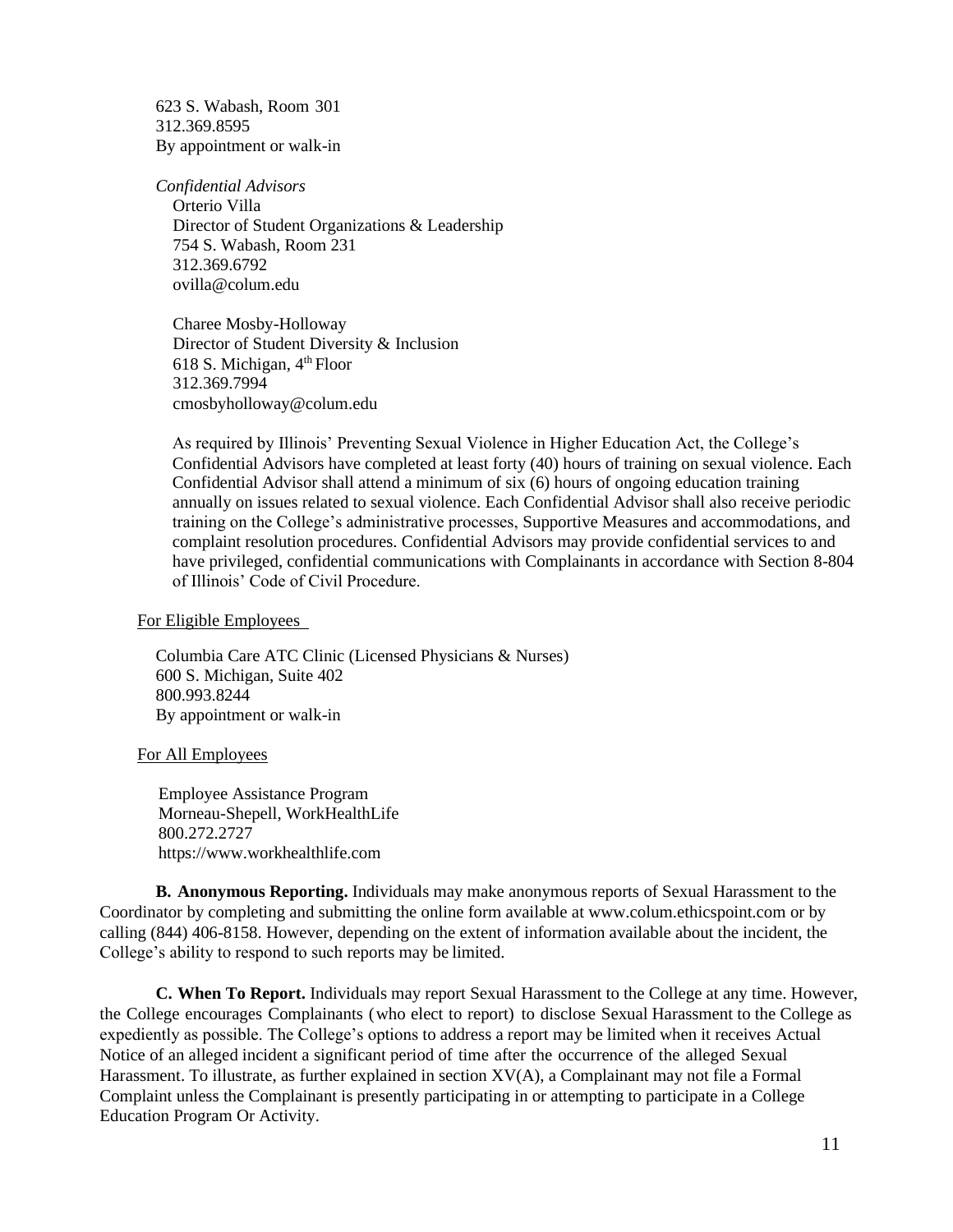**D. The Role of Witnesses & Other Third Parties.** Witnesses to Sexual Harassment, including bystanders and other third parties intending to report Sexual Harassment to the College, shall promptly report the details of the offending behavior to a Responsible Employee so that the College may address the circumstances as required in Section XIII. The College understands that witnesses to Sexual Harassment may need support resources as well. Accordingly, witnesses may seek confidential support from a Confidential Resource regarding how to address any effects from observing or otherwise becoming aware of Sexual Harassment. As explained previously, any retaliation against an individual who has reported Sexual Harassment is a violation of the Discrimination Policy.

**E. What To Expect When Reporting.** The College realizes that it may be difficult for a Complainant or witness to disclose alleged Sexual Harassment. Accordingly, to the extent practicable, the College's Responsible Employees and Confidential Resources shall endeavor to provide a supportive environment where Complainants and witnesses are comfortable reporting an incident.

**F. Encouragement of Dual Reporting With Local Law Enforcement.** The College encourages, but does not require, witnesses and Complainants who report to the College to also notify local law enforcement. Under some circumstances, Sexual Harassment may violate both college policy and criminal law. The College may proceed with an internal investigation under this Policy simultaneously with a criminal investigation. While criminal investigations may facilitate fact-finding, the outcome of a criminal proceeding may not be indicative of whether alleged Sexual Harassment violates Title IX and this Policy. The Coordinator and Confidential Resources, including Confidential Advisors, are available to assist individuals with reporting to local law enforcement. The Chicago Police Department's 1<sup>st</sup> District central station is located at 1718 South State Street, Chicago, IL 60616. The 1<sup>st</sup> District is available by email at CAPS001District@chicagopolice.org and by phone at (312) 745-4290.

**Section XII. On-Campus Resources For Respondents.** Respondents may also seek confidential support and assistance from the Confidential Resources listed in section XI(A)(2) above. The Title IX Coordinator or a Respondent's Advisor [as defined in section  $XV(B)(7)$ ] shall help the Respondent in obtaining other appropriate support and assistance on or off-campus as requested.

#### **Section XIII. The College's General Response to Sexual Harassment:**

**A. Overall Obligations & Geographic Jurisdiction.** The College shall respond promptly as required in this section XIII to any allegation of Sexual Harassment, regarding which the College has Actual Knowledge, that is: (i) in a College Education Program Or Activity, and (ii) made against a person in the United States.

*1. Actual Knowledge***. "**Actual Knowledge" means Notice (as hereinafter defined) of Sexual Harassment or allegations of Sexual Harassment to the Coordinator or any official of the College who has authority to institute corrective measures on behalf of the College. Such individuals may receive Actual Knowledge through an oral report of Sexual Harassment by a Complainant or anyone else, a written report, through personal observation, through a newspaper article, through an anonymous report, or through various other means. Imputation of knowledge based solely on vicarious liability or constructive notice is insufficient to constitute Actual Knowledge. This standard is not met when the only official of the College with Actual Knowledge is the Respondent. The mere ability or obligation to report Sexual Harassment or to inform a student about how to report Sexual Harassment, or having been trained to do so, does not qualify an individual as one who has authority to institute corrective measures on behalf of the College. "Notice" as used in this paragraph includes, but is not limited to, a report of Sexual Harassment to the Coordinator in person, by mail, by telephone, or by electronic mail using the contact information listed for the Coordinator in section IV, or by any other means that results in the Coordinator receiving the person's verbal or written report.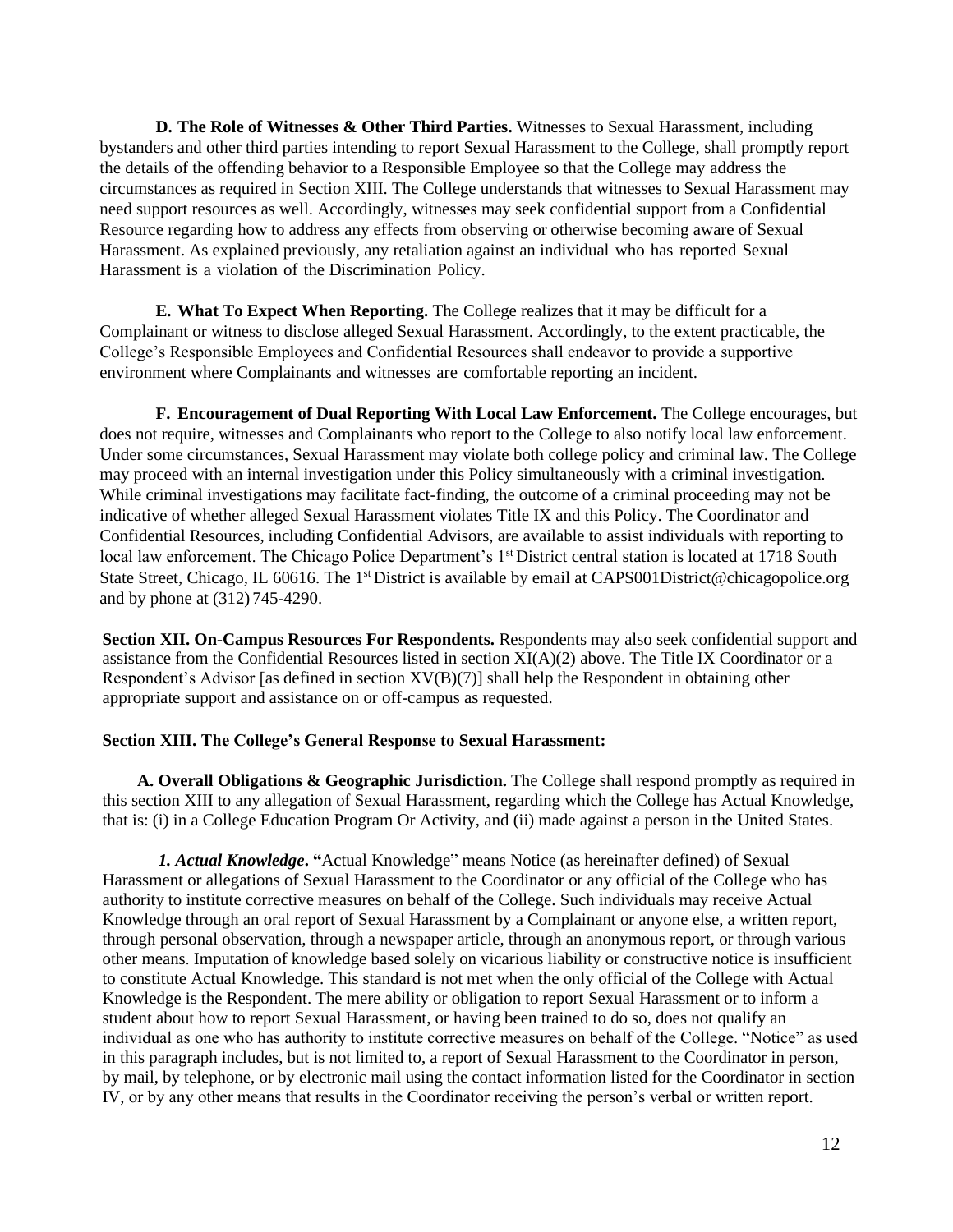In addition to the Coordinator, the following College employees have authority to institute corrective measures on behalf of the College:

• Employees with "Dean," "Associate Dean," "Assistant Dean," "Chair," "Associate Chair," "Director," "Coordinator," "Provost," "Associate Provost," "Assistant Provost," "Chief of Staff," "Vice President," "Assistant Vice President," "Associate Vice President," or "President" in their titles.

Notwithstanding anything to the contrary, public awareness events such as, "Take Back The Night," the "Clothesline Project," candlelight vigils, protests, or speak-out events are not considered Notice of Sexual Harassment to the College. Such events may, however, inform the need for campus-wide education and prevention efforts, and the College may provide information about students' Title IX rights at these events.

*2. College Education Program Or Activity***.** The phrase "College Education Program Or Activity" includes locations, events, or circumstances over which the College exercised substantial control over both the Respondent and the context in which the Sexual Harassment occurs, and also includes any building owned or controlled by a student organization that is officially recognized by the College. College Education Program Or Activity encompasses all the operations of the College, including – without limitation – the College's computer and Internet networks, digital platforms, and computer hardware and software. Sexual Harassment occurring "off-campus" is not automatically outside of a College Education Program Or Activity. When evaluating whether alleged Sexual Harassment occurred in a College Education Program Or Activity, the College shall consider relevant factors, such as whether the College funded, promoted, or sponsored the event or circumstances where the alleged Sexual Harassment occurred.

**B. Offer of Supportive Measures & Right To File a Formal Complaint.** As soon as practicable but no later than three (3) days<sup>14</sup> after the College obtains Actual Knowledge of Sexual Harassment or allegations of Sexual Harassment, the Coordinator shall contact the Complainant to: (1) discuss the availability of Supportive Measures (as defined in this section), (2) consider the Complainant's wishes with respect to such measures, (3) inform the Complainant of the availability of Supportive Measures with or without the filing of a Formal Complaint, and (4) explain to the Complainant the process for filing a Formal Complaint.<sup>15</sup> The Coordinator shall offer Supportive Measures to the Complainant after engaging in an interactive, meaningful dialogue with the Complainant. The Coordinator shall also offer Supportive Measures to the Respondent through an interactive, meaningful dialogue prior to the Respondent's receipt of notice of a Formal Complaint, if the Respondent requests such measures.

"Supportive Measures" means non-disciplinary, non-punitive individualized services offered as appropriate, as reasonably available, and without fee or charge to the Complainant or the Respondent before or after the filing of a Formal Complaint or where no Formal Complaint has been filed. Such measures are designed to restore or preserve equal access to the College Education Program Or Activity without unreasonably burdening the other party, including measures designed to protect the safety of all parties or the College's educational environment, or to deter Sexual Harassment.

Supportive Measures may include, but are not limited to:

• On-campus counseling;

<sup>14</sup> All references to a "day" or "days" in this Policy are to calendar days.

<sup>15</sup> Student Complainants also have additional notification rights pursuant to Illinois' Preventing Sexual Violence in Higher Education Act; upon being notified of an alleged violation of this Policy by a Student Complainant (or a party representing a Student Complainant), the Coordinator shall provide such student Complainant (if known) with a concise synopsis written in plain language of the student Complainant's rights and options under this Policy. The Coordinator shall provide this notice within twelve (12) hours after receiving an electronic report of Sexual Harassment.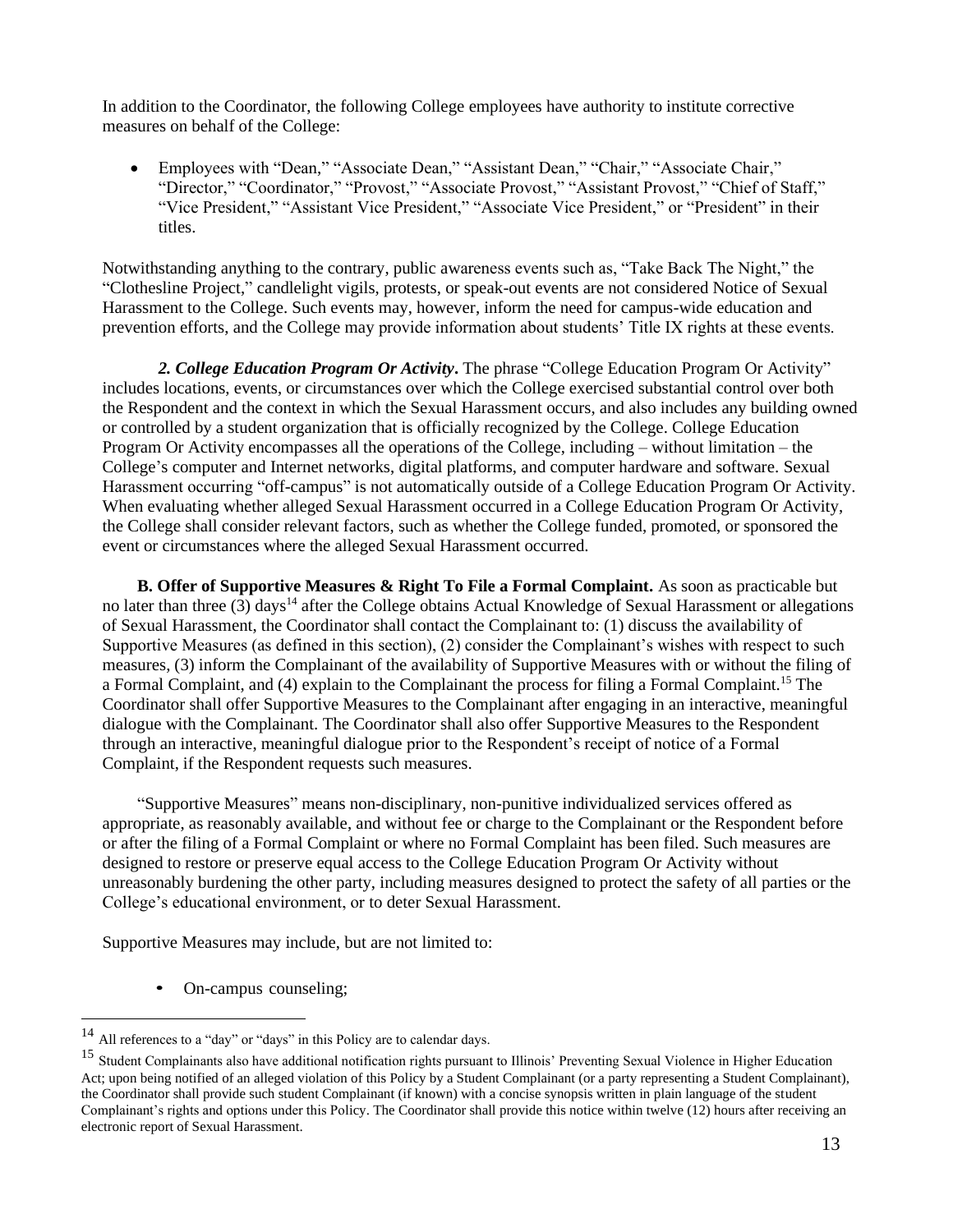- Course-related adjustments (such as extensions of deadlines, changes in course schedules, tutoring, or alternative course completion options) with the consultation of appropriate faculty members;
- Extracurricular accommodations:
- Modifications of work or class schedules;
- Assisting with the party's transportation to and from classes or work (to the extent practicable on Columbia's campus);
- Mutual, temporary restrictions on contact between the parties (such as a no-contact order) and honoring an order of protection or no-contact order entered by a state, civil, or criminal court;
- Temporary changes in work, dining, or housing arrangements (if a party is a student and lives in Residence Life); and
- Leaves of absence (consistent with applicable law and College policies and agreements).

A carefully crafted no-contact order restricting the actions of only one party could qualify as a Supportive Measure under certain circumstances. For example, if the College issues a one-way no-contact order to help enforce a restraining order, preliminary injunction, or other order of protection issued by a court, or if a oneway no-contact order does not unreasonably burden the other party, then a one-way no-contact order may be appropriate.

The College must maintain as confidential any Supportive Measures provided to the Complainant or Respondent, to the extent that maintaining such confidentiality would not impair the ability of the College to provide the Supportive Measures (e.g., where a Complainant requires a mutual no-contact order). The Coordinator is responsible for coordinating the effective implementation of Supportive Measures. The Coordinator shall periodically access the efficacy of administered Supportive Measures and provide modifications as needed. The Coordinator may, in the Coordinator's discretion, maintain or terminate implemented Supportive Measures after a determination in the Grievance Procedures that the Respondent is not responsible for the alleged Sexual Harassment or after the dismissal of a Formal Complaint filed by the Complainant or signed by the Coordinator.

In addition to party-specific Supportive Measures, the College may consider broad remedial action to protect the community, including but not limited to: increased security and monitoring of certain areas of the campus, increasing education and prevention efforts, conducting climate assessments, and revising its policies and practices.

**C. Confidentiality.** The College shall keep confidential the identity of any individual who has made a report or complaint of sex discrimination, including any individual who has made a report or filed a Formal Complaint of sexual Harassment, any Complainant, any individual who has been reported to be the perpetrator of sex discrimination, any Respondent, and any witness, and all other information related to a report of sex discrimination, except as may be permitted by the FERPA statute (20 U.S.C. 1232g) or FERPA regulations, (34 CFR part 99), or as required by law, or to carry out the purposes of 34 CFR part 106, including the conduct of any investigation, Hearing, or judicial proceeding arising thereunder. In the event the College discloses such information relating to a report of sexual discrimination to individuals other than the parties involved or those employees with responsibilities under the Policy, the College shall provide the affected party or parties with notice and the reason for such disclosure.

## **Section XIV. Emergency Removal and Administrative Leave.**

**A. Emergency Removal.** Notwithstanding anything to the contrary contained in this Policy, the College may remove a Respondent from a College Education Program Or Activity on an emergency basis, provided that it: (a) undertakes an individualized safety and risk analysis, (b) determines that an immediate threat to the physical health or safety of any student or other individual (e.g., a witness) arising from the allegations of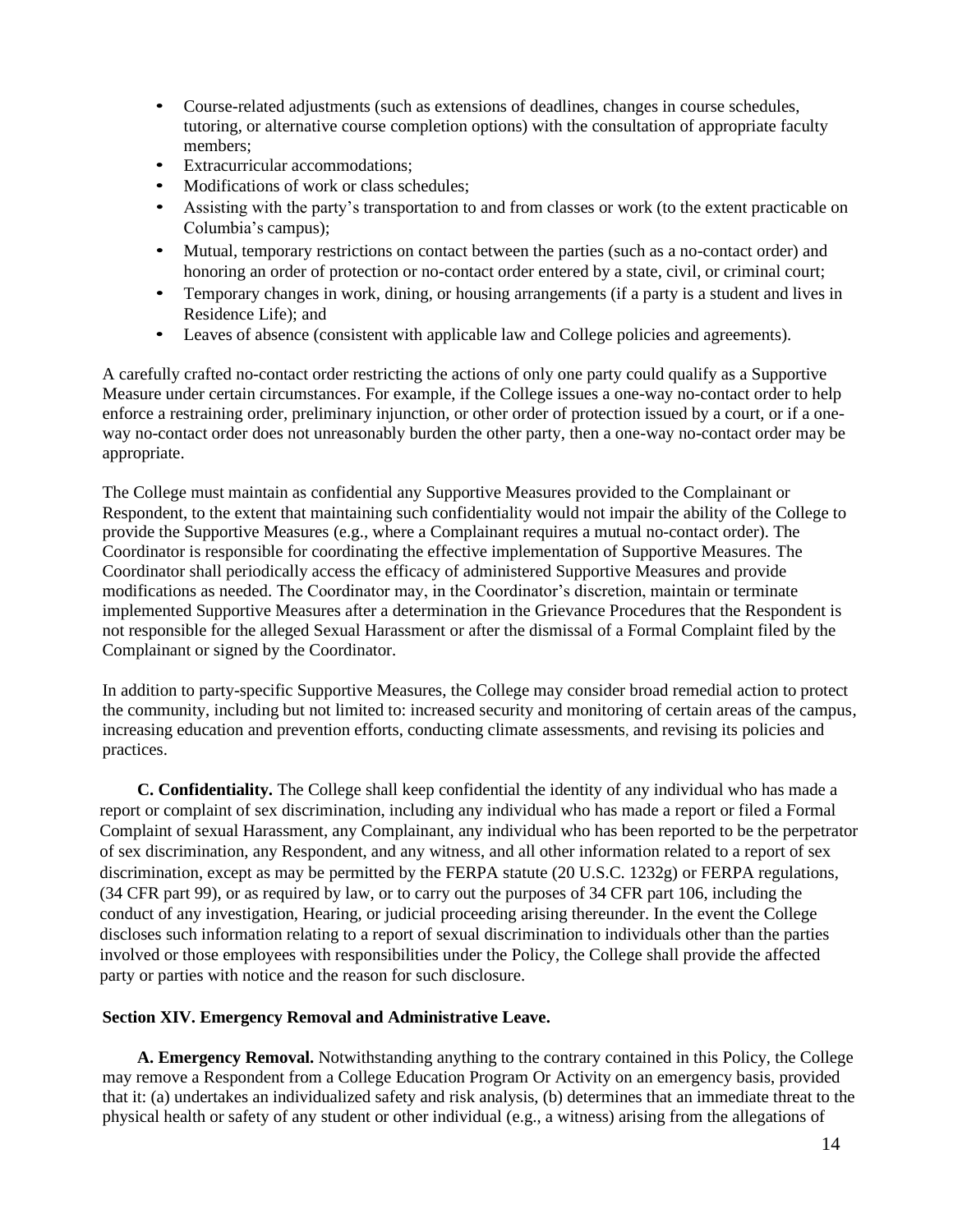Sexual Harassment justifies removal, and (c) provides the Respondent with notice (identifying the immediate threat justifying removal) and an opportunity to challenge the decision immediately following the removal as described below. The Coordinator shall forward any cases that the Coordinator has determined potentially involve such threat to the College's Behavioral Threat Assessment Team ("BTAT") for review and a determination. When making an immediate threat determination, the BTAT shall consider the appropriateness of Supportive Measures in lieu of an Emergency Removal and the anticipated timing needed to conclude the Grievance Procedures. The BTAT may consider a threat of physical self-harm and the Respondent's postincident actions or behavior related to the alleged Sexual Harassment, among other factors, when engaging in such a determination.

The Respondent shall have up to seven (7) days after receipt of notice of an Emergency Removal to challenge the BTAT's decision by submitting a written protest to the Associate Vice President of Campus Safety & Security. Such protest shall identify in sufficient detail why the Respondent does not pose the immediate threat (or threats, as appropriate) identified by the BTAT to the physical health or safety of any student or another individual. The Associate Vice President of Campus & Safety shall have seven (7) days from receipt of a written protest to consider the protest and issue a final determination.

**B. Administrative Leave.** Notwithstanding anything to the contrary contained in this Policy, the Coordinator may place a non-student employee Respondent on administrative leave during the pendency of the applicable Grievance Procedures (i.e., after the filing of a Formal Complaint).<sup>16</sup>The Coordinator shall determine within the Coordinator's discretion whether such administrative leave is with or without pay or continuation of benefits.

**C. Statutory Rights.** This section shall not be construed to modify any rights under the Individuals with Disabilities Education Act, Section 504 of the Rehabilitation Act of 1973, or the Americans with Disabilities Act.

**D. No Impact on Presumption of Responsibility.** Any emergency removal or administrative leave imposed pursuant to this section shall have no bearing on the presumption of non-responsibility established in section  $XV(B)(8)$  for the Grievance Procedures.

## **Section XV. Sexual Harassment Grievance Procedures**

**A.Filing a Formal Complaint.** The Complainant may initiate these Grievance Procedures by filing a Formal Complaint. A "Formal Complaint" means a document filed by a Complainant or signed by the Coordinator alleging Sexual Harassment against a Respondent and requesting that the College investigate the allegation of Sexual Harassment. Where possible, the Formal Complaint should include the following: the name of the Respondent (if known); a chronology of the relevant events, detailing dates, places, and times; a description of the alleged Sexual Harassment; and the names of any witnesses to the alleged Sexual Harassment or persons with knowledge of the Sexual Harassment; however, such information is not required. At the time of filing a Formal Complaint, a Complainant must be participating in or attempting to participate in the College Education Program Or Activity with which the Formal Complaint is filed.<sup>17</sup> A Formal

 $16$  This section XIV(B) does not apply to student employees. Placing a student-employee Respondent on administrative leave could be appropriate under some circumstances. For example, the placement of a student employee on an administrative leave with pay in a nonemergency situation may be appropriate as a Supportive Measure for a Complainant, provided such leave is not punitive, disciplinary, or unreasonably burdensome to the Respondent.

<sup>&</sup>lt;sup>17</sup> A Complainant who has graduated may still be "attempting to participate" in a College Education Program Or Activity; for example, where the Complainant has graduated from one program but intends to apply to a different program, or where the graduated Complainant intends to remain involved with Columbia's alumni programs and activities. Similarly, a Complainant who is on a leave of absence may be "participating or attempting to participate" in College Education Program Or Activity; for example, such a Complainant may still be enrolled as a student even while on leave of absence, or may intend to re-apply after a leave of absence and thus is still "attempting to participate" even while on a leave of absence. By way of further example, a Complainant who has left school because of Sexual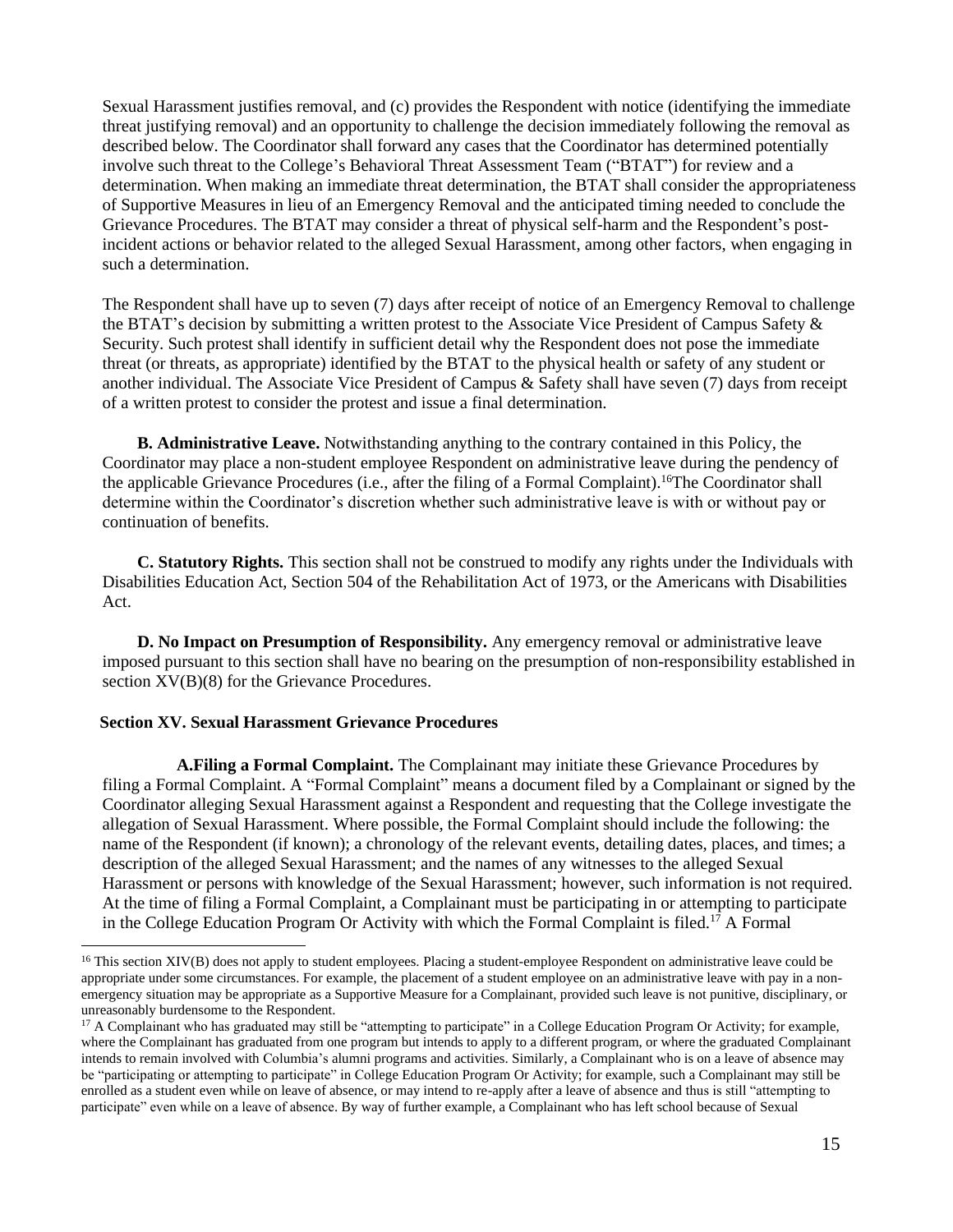Complaint may be filed with the Coordinator in person, by mail, or by electronic mail, by using the contact information listed for the Coordinator in section IV. As used in this paragraph, the phrase "document filed by a Complainant" means a document or electronic submission (such as by electronic mail or through the College's Whistleblower website) that contains the Complainant's physical or digital signature, or otherwise indicates that the Complainant is the person filing the Formal Complaint.

Where the Coordinator signs a Formal Complaint, the Coordinator is not a Complainant or otherwise a party under this Policy and any ensuing Grievance Procedures shall still comply with section XV; this means the Respondent and the Complainant, if known, shall be afforded the same rights and opportunities as if a Complainant signed the Formal Complaint. When assessing whether to sign a Formal Complaint in the absence of a filing by the Complainant, the Coordinator shall consider the unique circumstances of each allegation of Sexual Harassment; relevant facts include – without limitation – a pattern of alleged misconduct by a particular Respondent (e.g., an individual in a position of authority), and whether the Complainant's allegations involved violence, use of weapons, or similar factors. The Coordinator must first contact the Complainant to discuss the availability of Supportive Measures and take other action as required by section XIII before filing a Formal Complaint.

## **B. Generally Applicable Information**

**1. Equitable Treatment of Complainants and Respondents.** These Grievance Procedures treat Complainants and Respondents equitably by providing remedies to a Complainant where a determination of responsibility for Sexual Harassment has been made against the Respondent, and by following a process that complies with Title IX before the imposition of any disciplinary sanctions (or other actions that are not Supportive Measures) against a Respondent.

**2. Grievance Timeline & Extensions.** The College designed its Grievance Procedures to investigate a matter, hold a Hearing and to render a determination within seventy-five (75) calendar days upon receipt of a Formal Complaint, and then to provide an opportunity for appeal. However, due to reasons outside of the College's control (e.g., a Formal Complaint submitted when the College is closed for Winter Break) some investigations may take longer than others. The Coordinator may implement a limited deadline extension or temporary delay for good cause upon written notice to the parties. Such notice shall include the reason for the timeline or procedural modification. Additionally, either party may request a limited deadline extension or temporary delay of the Grievance Procedures for good cause, and the Coordinator will grant or reject such requests in its discretion. Good cause may include considerations such as: the absence of a party, a party's advisor, or a witness; concurrent law enforcement activity [as addressed in Section XV(B)(5)]; or the need for language assistance or accommodation of disabilities.

**3. Conflicts.** The Coordinator shall select the Investigator, the Hearing Panel, Appeals Officer, and Informal Resolution Facilitator, for each investigation from a pool of College employees or third parties specifically trained to serve in those roles. The College will appoint a replacement if: (a) any individual, including the Coordinator, tasked with a responsibility under this Policy is the Respondent or Complainant, or (b) the College determines in its sole discretion that any such person has a conflict of interest or bias for or against complainants or respondents generally or an individual Complainant or Respondent (due to a preexisting relationship or otherwise). Whether bias exists requires examination of the particular facts of a situation. In the event the Complainant or Respondent believes that the Coordinator or Policy Advisor for Employee Matters is conflicted, the party should inform the Associate Vice President of Human Resources as soon as reasonably feasible – no later than five (5) days after the parties' receipt of written notice from the Coordinator regarding the filing of a Formal Complaint [as required by section  $XV(C)(1)$ ] if a Formal

Harassment, but expresses a desire to re-enroll if the College appropriately responds to the Sexual Harassment, is "attempting to participate" in the College Education Program Or Activity.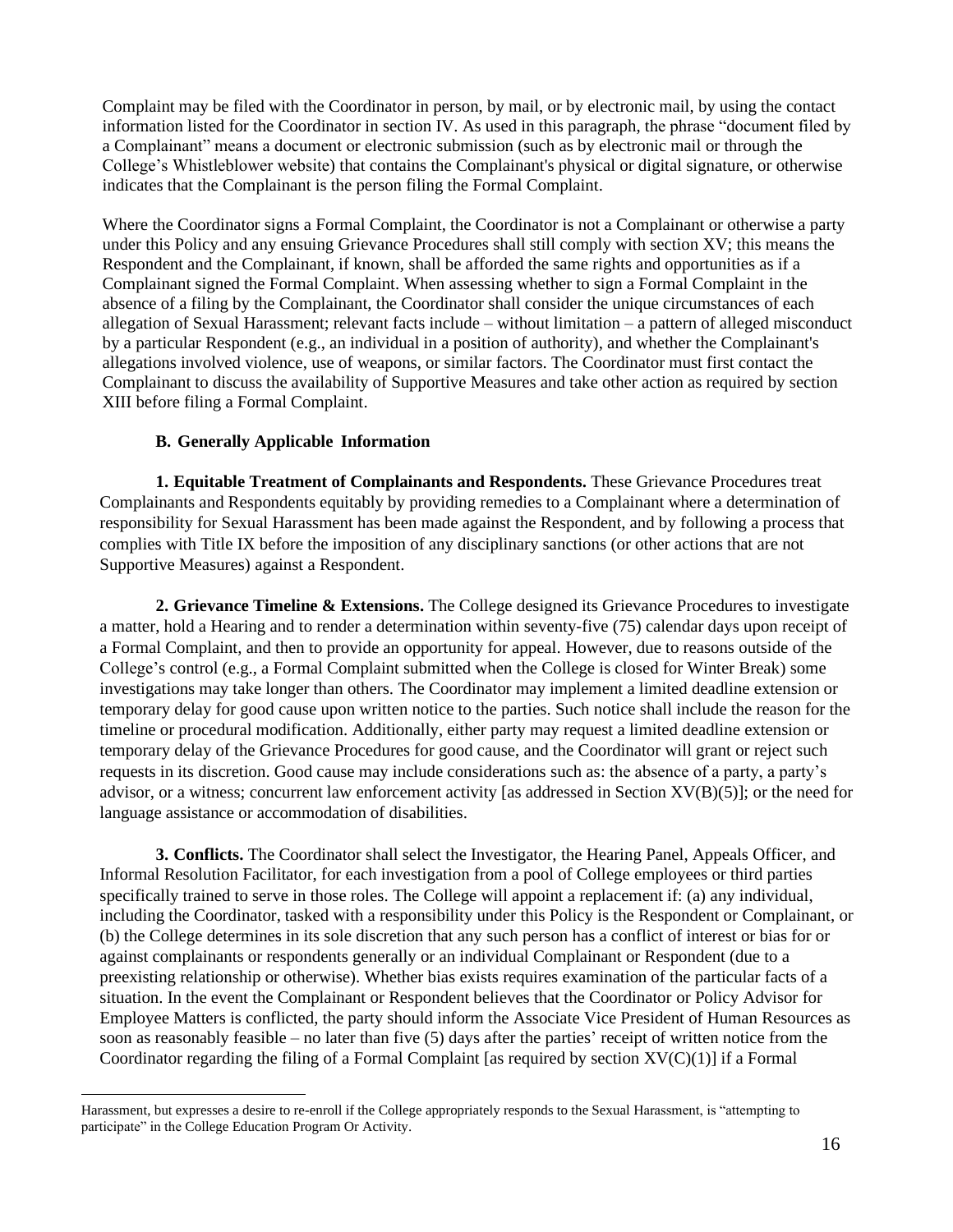Complaint is filed by the Complainant or signed by the Coordinator. The Respondent or Complainant shall inform the Coordinator of any perceived conflicts with the Investigator, Hearing Panel, Appeals Officer, or Informal Resolution Facilitator within three (3) days after receiving notice of such assignments. The Coordinator, or Associate Vice President of Human Resources, as applicable, shall apply an objective (whether a reasonable person would believe bias exists), common sense approach to evaluating conflict objections, exercising caution not to apply generalizations that might lead to unreasonable conclusions that bias exists.

**4. Notices.** Except as otherwise specifically provided herein, all notices or communications due under this Policy shall be in writing and mailed or emailed to the respective addresses set forth in this Policy, or provided in person to the required individual, or given over the phone directly to the required individual. Neither leaving a message with an individual other than the required administrator nor recording a voicemail shall constitute notice. Written notice shall be deemed given on the date of its receipt by the College. The default method of transmission by the College for all notices, reports, responses, and other forms of communication detailed in this Policy shall be email using Columbia email addresses (for students and employees).

**5. Investigation Delays Due To Law Enforcement Requests**. Upon request by law enforcement, the College may elect to delay its investigation until after the police or other governmental investigatory body has completed the first stages of its fact-gathering. During such a delay, the College shall continue to implement Supportive Measures and to communicate with the Complainant and Respondent regarding their rights under this Policy. When law enforcement has completed this initial step, the College shall promptly resume its own investigation. While the College may temporarily delay its processes pursuant to this section to avoid interfering with law enforcement efforts, the College shall otherwise apply this Policy without regard to the status or outcome of any criminal process.

**6.Consolidation of Formal Complaints.** The Coordinator may consolidate Formal Complaints as to allegations of Sexual Harassment against more than one Respondent, or by more than one Complainant against one or more Respondents, or by one party against the other party (i.e., a cross-complaint), where the allegations of Sexual Harassment arise out of the same facts or circumstances. Where the Grievance Procedures involve more than one Complainant or more than one Respondent, references in in the Policy to the singular "party," "Complainant," or "Respondent" include the plural, as applicable.

**7. Advisor.** Each party may bring one advisor of the party's choice (an "Advisor") to any meeting or hearing conducted pursuant to these Grievance Procedures. The Advisor may be, but is not required, to be an attorney. Except for engaging in cross-examination during a Hearing as detailed in section XV(E)(5), sitting next to and quietly conferring with the party, and requesting a recess, the Advisor shall not participate in any meeting or Hearing; this means that each party must personally respond to any questions posed by the Coordinator, Investigator, Informal Resolution Facilitator, or the Hearing Panel. The Coordinator, in the Coordinator's sole discretion, may remove an Advisor who is not abiding by these rules or is creating a disruption.

**8. Presumption of Non-responsibility & Burden of Proof.** There is a presumption that the Respondent is not responsible for the alleged Sexual Harassment until a determination regarding responsibility is made at the conclusion of these Grievance Procedures. Throughout the Grievance Proceedings, the burden of proof and the burden of gathering evidence sufficient to reach a determination regarding responsibility rest on the College and not on the parties.

**9. Medical and Psychological Treatment Records.** The College shall not access, consider, disclose, or otherwise use a party's records that are made or maintained by a physician, psychiatrist,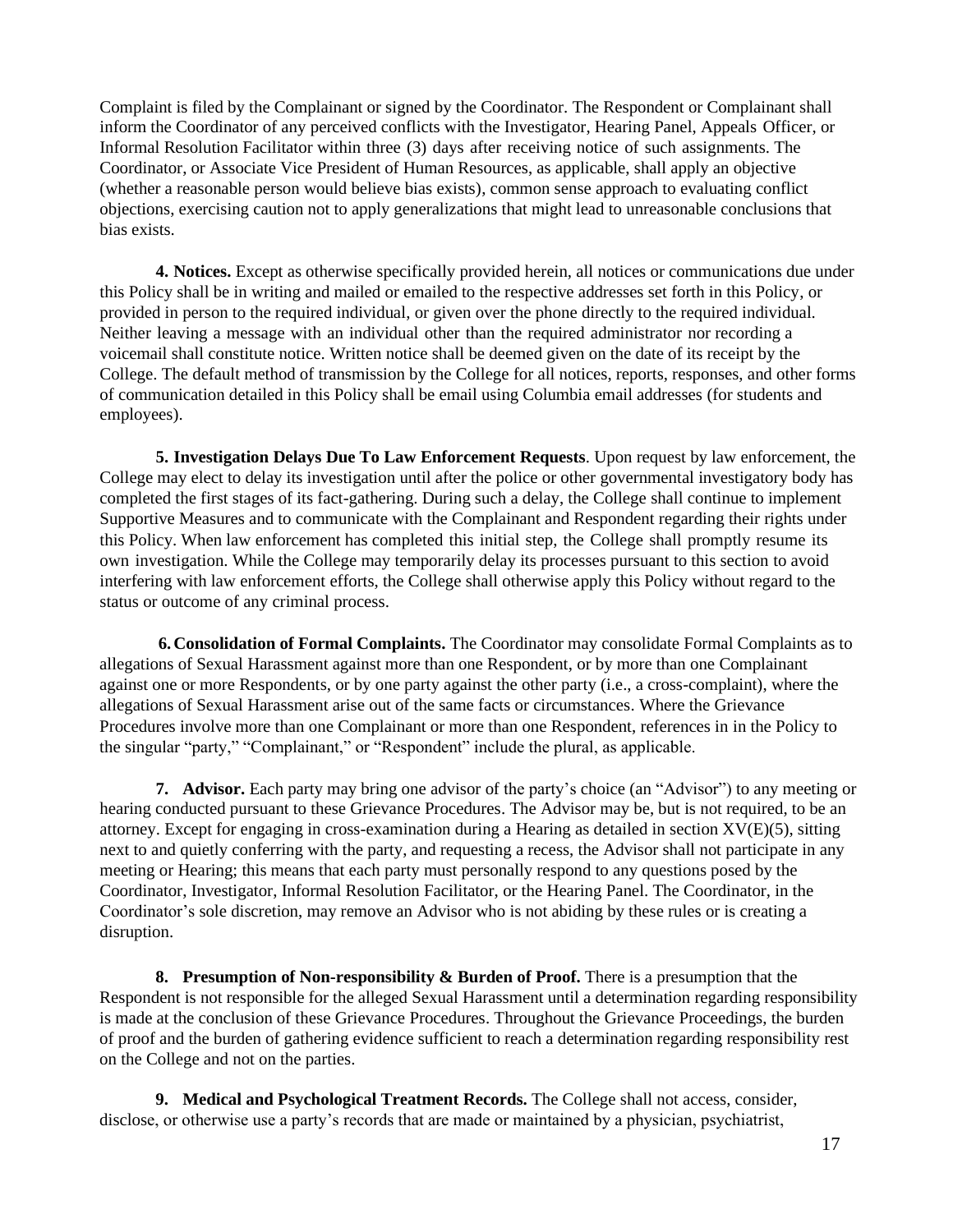psychologist, or other recognized professional or paraprofessional acting in the professional's or paraprofessional's capacity, or assisting in that capacity, and which are made and maintained in connection with the provision of treatment to the party, unless the College obtains that party's voluntary, written consent to do so for the Grievance Proceedings.

**10. Equal Opportunities to Present Evidence.** Throughout the Grievance process, each party shall have an equal opportunity to present witnesses, including fact and expert witnesses, and other inculpatory and exculpatory evidence.

**11. Court Orders.** The College shall abide by any and all orders of protection, no-contact orders, restraining orders, or similarly lawful orders issued by a court of appropriate jurisdiction and authority.

**12. Legally Recognized Privileges.** These Grievance procedures do not require, allow, rely upon, or otherwise use questions or evidence that constitute, or seek disclosure of, information protected under a legally recognized privilege (e.g., attorney-client privilege), unless the person holding such privilege has waived the privilege.

**13. Rape Shield.** Questions and evidence about the Complainant's sexual predisposition or prior sexual behavior are not relevant, unless such questions and evidence about the Complainant's prior sexual behavior are offered to prove that someone other than the Respondent committed the conduct alleged by the Complainant, or if the questions and evidence concern specific incidents of the Complainant's prior sexual behavior with respect to the Respondent and are offered to prove Consent.

**14. No Restrictions on Discussion of the Allegations.** Nothing in this Policy restricts the ability of either party to discuss the allegations under investigation or to gather and present relevant evidence.

**15. Advance Written Notice of Meetings.** The College shall provide a party with advance written notice of the date, time, location, participants, and purpose of any Hearing, investigation interview, or other meeting where the party's participation is invited or expected. The notice shall provide sufficient time for the party to prepare for the meeting.

**16. Training.** The College provides training to all students and employees and confirms that individuals with responsibilities under this Policy are qualified to perform their duties as required by Illinois' Preventing Sexual Violence in Higher Education Act, Title IX, and all other applicable laws. All College employees whose duties include resolution of complaints under this Policy shall receive a minimum of eight (8) to ten (10) hours of annual training on issues related to sexual violence, Domestic Violence, Dating Violence, Stalking and their responsibilities under this Policy in compliance with 110 ILCS 155/25(b)(3). As required by 110 ILCS 155/30(c), the College shall provide trauma-informed response training to any employee involved in (a) the receipt of a student report of an alleged incident of sexual violence, Domestic Violence, Dating Violence, or Stalking, (ii) the referral or provision of services to an individual who has endured such behavior while enrolled, or (iii) any campus complaint resolution procedure that results from an alleged incident of sexual violence, Domestic Violence, Dating Violence, or Stalking.

As required by 34 C.F.R. § 106.45(b)(1)(iii), the College shall ensure that the Coordinator, Investigators, Hearing Panel members, Appeals Officers, and Informal Resolution Facilitators, receive training on the definition of Sexual Harassment, the scope of the "College Education Program Or Activity" phrase, how to conduct the investigation and Grievance Procedures in this Policy (including Hearings, appeals, and informal resolution processes) as applicable, and how to serve impartially, including by avoiding prejudgment of the facts at issue, conflicts of interest, and bias. The College must also ensure that decision-makers receive training on any technology to be used at a live Hearing and on issues of relevance of questions and evidence,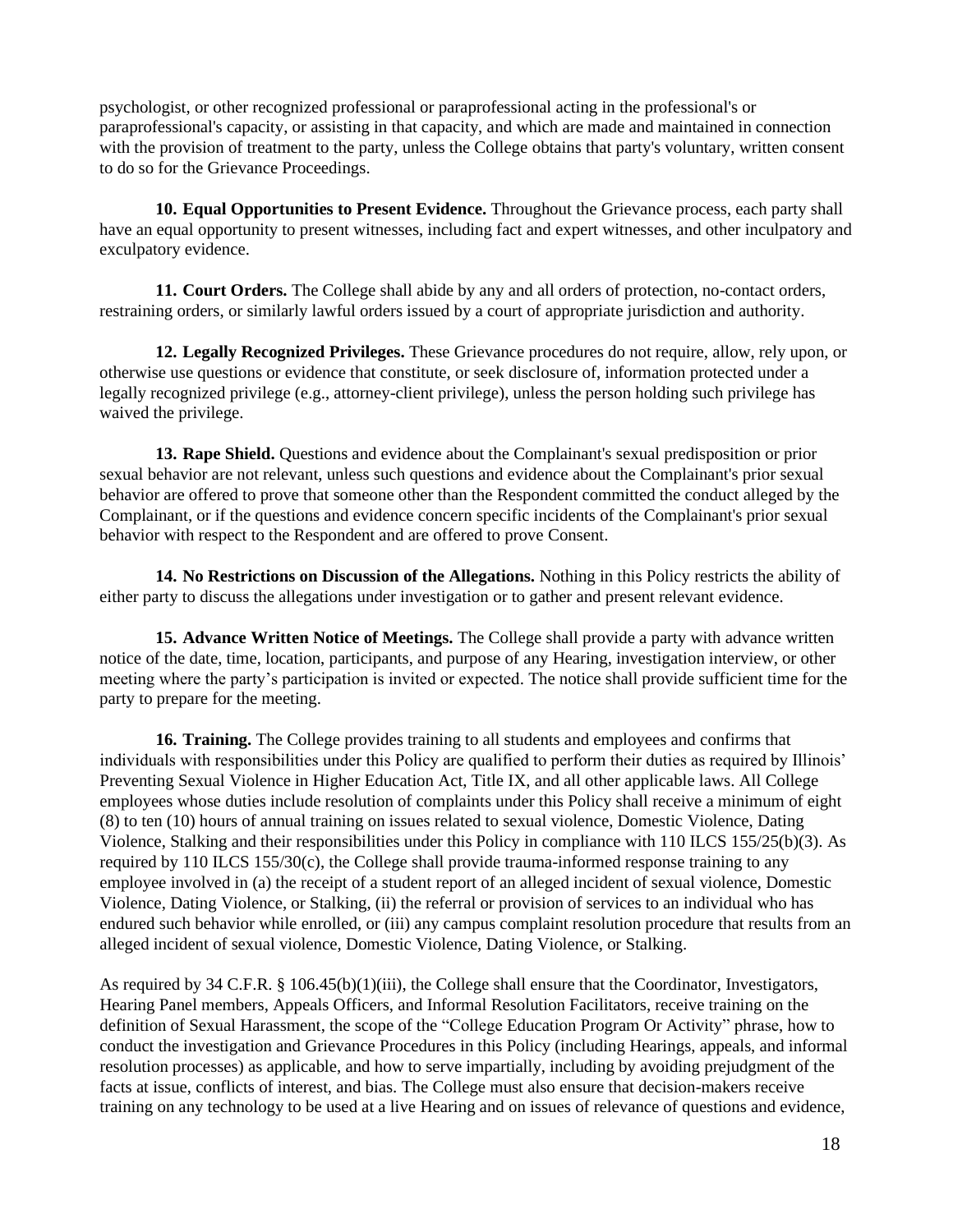including when questions and evidence about the Complainant's sexual predisposition or prior sexual behavior are not relevant, as set forth in section  $XV(B)(13)$ . In addition, the College must verify that Investigators receive training on issues of relevance to create an Investigative Report that fairly summarizes relevant evidence, as required by section XV(C)(6). The aforementioned is in addition to any other training required by Title IX or other federal, state, or local laws with respect to the College employees listed above, Collegeprovided advisors, or other College employees or agents with responsibilities under this Policy.

**17. Admission.** At any time after the filing of a Formal Complaint and before the issuance of the Hearing determination to the parties [as described in section XV(H)], the Respondent may notify the Coordinator that the Respondent accepts responsibility for the alleged Sexual Harassment. If the Respondent accepts responsibility, the College shall implement appropriate remedies and disciplinary sanctions and provide notice as required under Section XV(H). Either party may appeal the sanctions as provided under section  $XV(I)(2)$ .

## **C. Investigating Sexual Misconduct**

**1. Notice of Formal Complaint.** As soon as practicable, but no later than three (3) days after signing a Formal Complaint or receipt of a Formal Complaint filed by the Complainant, the Coordinator shall provide the following written notice to the parties who are known: (a) notice of these Grievance Procedures and the Informal Resolution Process, and (b) notice of the allegations potentially constituting Sexual Harassment as defined in this Policy, including sufficient details known at the time and with sufficient time to prepare a response before any initial interview. Sufficient details include the identities of the parties involved in the incident, if known, the conduct allegedly constituting Sexual Harassment under this Policy, and the date and location of the alleged incident, if known. The written notice shall include a statement that the Respondent is presumed not responsible for the alleged conduct and that a determination regarding responsibility is made at the conclusion of the Grievance Procedures. The written notice must inform the parties that they may have an advisor of their choice, who may be, but is not required to be, an attorney, under section  $XV(B)(7)$ , and may inspect and review evidence under section  $XV(C)(5)$ . The written notice shall also inform the parties that knowingly making false statements or knowingly submitting false information during the Grievance Procedures is a violation of this Policy. If the College later decides to investigate allegations about the Complainant or Respondent that are not included in the aforementioned notice, the Coordinator shall provide notice of the additional allegations to the parties whose identities are known.

**2. Informal Resolution Option.** At any time after the filing of a Formal Complaint but prior to the Hearing Panel's determination, the Coordinator may (in the Coordinator's discretion or upon the request of a party) propose that the parties resolve the Formal Complaint through the Informal Resolution Process without a full investigation and adjudication. The Informal Resolution Process may, without limitation, include mediation and restorative justice. The College shall never offer an Informal Resolution Process to resolve allegations that an employee sexually harassed a student. Prior to commencing the Informal Resolution Process, the Title IX Coordinator shall transmit a written notice to the parties that provides:

- the allegations;
- an identification of the individual responsible for facilitating the information resolution, who may be the Title IX Coordinator, another College official, or a suitable third-party ("Informal Resolution Facilitator");
- the requirements of the Informal Resolution Process, including the circumstances where the parties are precluded – during the Informal Resolution Process or due to a final resolution – from resuming the investigation and adjudication of the allegations at issue in the Formal Complaint;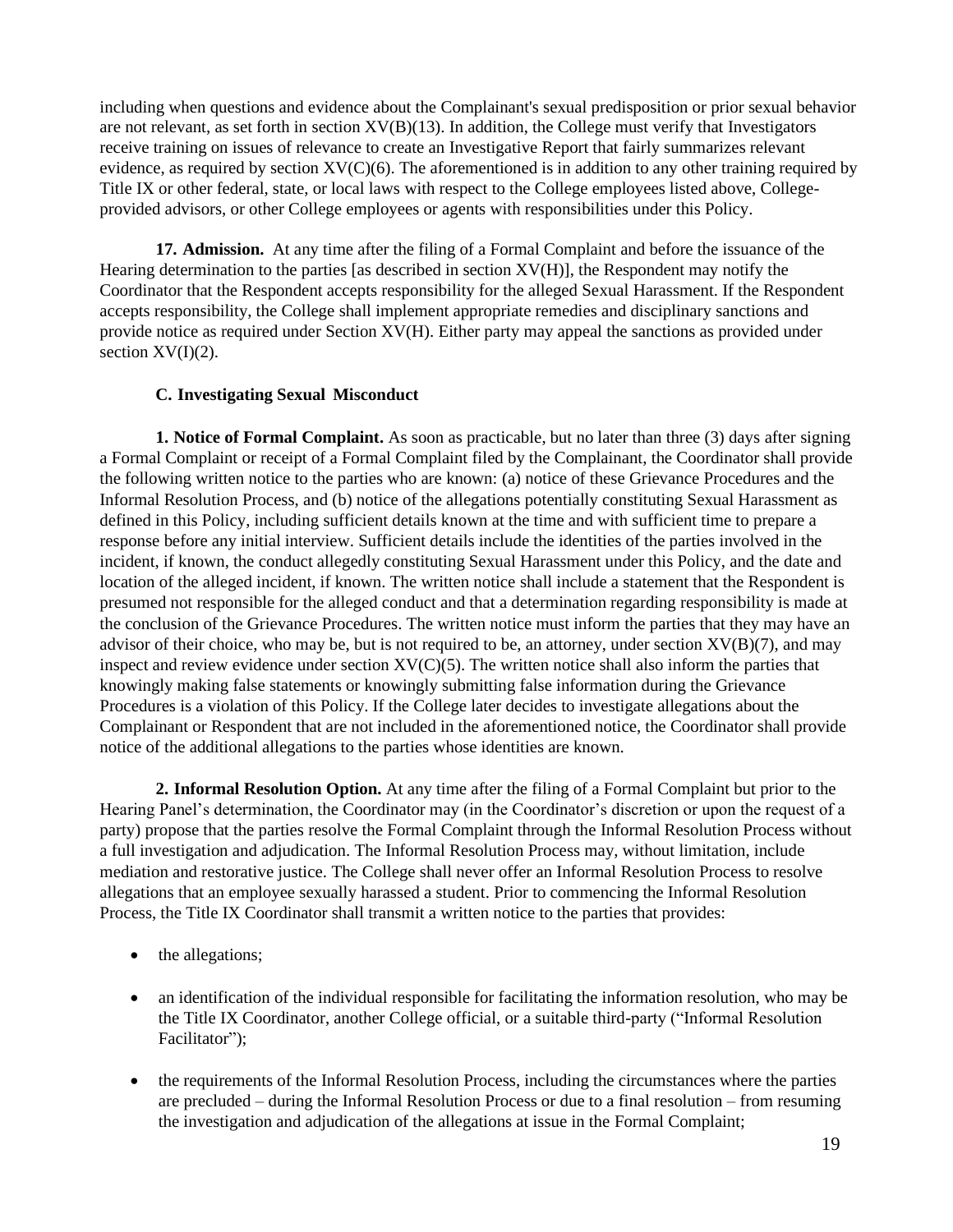- that the specific manner of any Informal Resolution Process shall be determined by the parties and the Title IX Coordinator, in consultation together;
- that, at any time prior to agreeing to a final resolution, any party has the right to withdraw from the Informal Resolution Process and resume the grievance process with respect to the Formal Complaint;
- an explanation of any other consequence resulting from participation in the Informal Resolution Process, including a description of records that will be generated, maintained, and/or shared [the College shall maintain all records relating to the Informal Resolution Process in the confidential manner described in\ Section XIII(C)];
- that information disclosed by the parties as part of the Informal Resolution Process shall not be considered by the Investigator or the Hearing Panel; and
- the College shall close the Informal Resolution Process period and reinitiate the formal grievance process if a resolution is not reached within twenty-one (21) days of the parties' written consent to begin this process.

After receiving the written notice specified in this paragraph, each party must voluntarily provide written consent to the Title IX Coordinator, before the informal resolution may commence. The Informal Resolution Process is completely voluntary. Either party may decline to participate in the party's sole discretion. Nothing in this Policy requires, as a condition of an enrollment or continuing enrollment, or employment or continuing employment, or enjoyment of any other right, waiver of the right to an investigation and adjudication of Formal Complaints of Sexual Harassment.

During the pendency of the Informal Resolution Process, the investigation and adjudication processes that would otherwise occur are stayed and all related deadlines are suspended. If the parties reach a resolution through the Informal Resolution Process, and the Title IX Coordinator agrees that the resolution is not clearly unreasonable, the Title IX Coordinator shall reduce the terms of the agreed resolution to writing and present the resolution to the parties for their written signature. Agreed-upon resolutions reached through the Informal Resolution Process may include – without limitation – disciplinary sanctions, such as suspension and expulsion. Once both parties and the Title IX Coordinator sign the resolution, the resolution is final, and the allegations addressed by the resolution are considered resolved and will not be subject to further investigation, adjudication, remediation, or discipline by the College, except as otherwise provided in the resolution itself, absent a showing that a party induced the resolution by fraud, misrepresentation, or other misconduct or where required to avoid a manifest injustice to either party or to the College.

#### **3. Initial Review of Formal Complaint; Mandatory & Discretionary Dismissal.**

a.) *Requirement to Investigate:* within seven (7) days after signing a Formal Complaint or receipt of a Formal Complaint filed by the Complainant, the Coordinator shall review the allegations in the Formal Complaint, and – by written notice to each party – either: (a) determine that the Formal Complaint is subject to resolution through these Grievance Procedures, and assign the matter to an Investigator, providing the Investigator's name and title, or (b) dismiss the Formal Complaint as provided below.

b.) *Mandatory Dismissal:* if the conduct alleged in the Formal Complaint: (i) would not constitute Sexual Harassment even if proved, (ii) did not occur in a College Education Program Or Activity, or (iii) did not occur against a person in the United States, then the College must dismiss the Formal Complaint with regard to that conduct for purposes of Sexual Harassment under this Policy (which was drafted to comply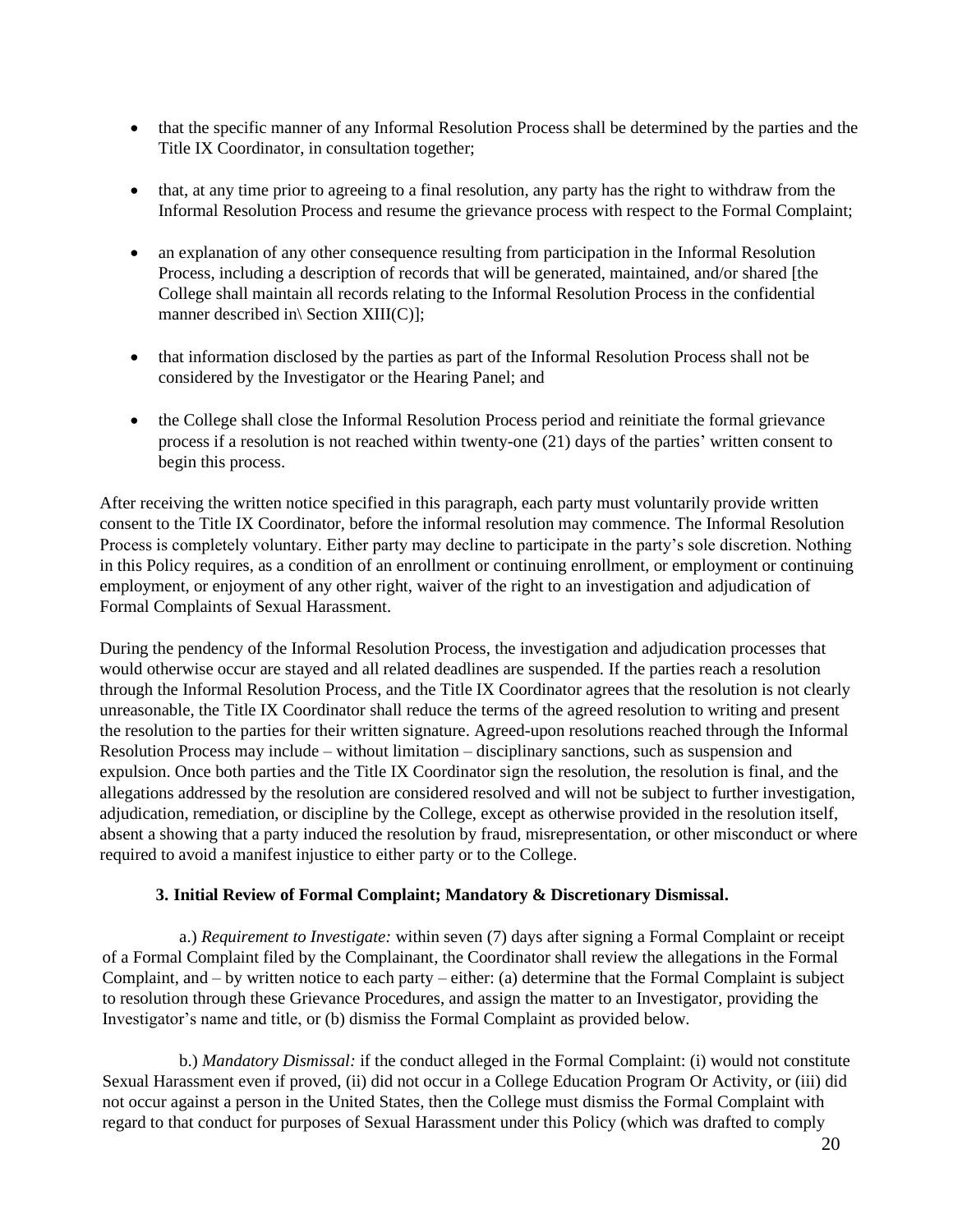with Title IX); such a dismissal does not preclude action under other sections of the Discrimination Policy, the Student Code of Conduct, the Statement of Policy on Academic Freedom, Faculty Status, Tenure, and Due Process, an applicable collective bargaining agreement, or any other Columbia policy or agreement.

c.) *Discretionary Dismissal:* The Coordinator may – in the Coordinator's discretion – dismiss the Formal Complaint or any allegations therein, if at any time during the investigation or Hearing: (i) a Complainant notifies the Coordinator in writing that the Complainant would like to withdraw the Formal Complaint or any allegations therein; (ii) the Respondent is no longer enrolled or employed by the College; or (iii) specific circumstances prevent the College from gathering evidence sufficient to reach a determination as to the Formal Complaint or allegations therein. This Policy provides the College with discretion to proceed with an investigation against a Respondent in circumstances where a Complainant requests that the Formal Complaint or allegations be withdrawn. The College may determine that it is prudent to proceed with an investigation against a Respondent where, for example, the College has gathered evidence apart from the Complainant's statements and desires to reach a determination regarding the Respondent's responsibility, the Respondent poses an ongoing risk to the Community, or for other reasons.

Specific circumstances preventing the College from gathering evidence sufficient to reach a determination may include (without limitation): (i) where no Complainant is identified during the investigation (applicable in cases where, for example, a third party reports that a Complainant suffered Sexual Harassment but does not disclose the Complainant's name, or a Complainant reports anonymously, and the Coordinator signs a Formal Complaint), (ii) where a Formal Complaint contains allegations that are precisely the same as allegations the College has already investigated and adjudicated, (iii) the length of time elapsed between an incident of alleged Sexual Harassment and the filing of a Formal Complaint prevent the College from collecting enough evidence to reach a determination, and (iv) where the Complainant has stopped participating in the investigation but has not sent a written withdrawal request and the only inculpatory evidence available is the Complainant's statement in the Formal Complaint or as documented in an interview by the Investigator.

d.) *Notice of Dismissal:* Upon a dismissal required or permitted pursuant to this section, the Coordinator shall promptly send written notice of the dismissal and reason(s) therefor simultaneously to the parties.

e.) *Appeal of Dismissal:* Either party may appeal a dismissal upon the conditions established in section XV(I).

**4. Preliminary Meeting With Coordinator.** In any written notice informing the parties that the Coordinator has assigned the Formal Complaint to an Investigator, the Coordinator shall also offer to meet separately with the Complainant and the Respondent to apprise both parties of their rights under this Policy and to address questions related to these Grievance Procedures. During such meeting, the Coordinator shall also provide both parties with notice of the types of information that likely will be disclosed during the investigation, the recipients of this information, and the reasons for any disclosures. If the Coordinator has not previously offered Supportive Measures to the Respondent through an interactive process upon the Respondent's request [as detailed in section XIII(B)], the Coordinator shall do so in the meeting with the Respondent.

**5.Fact Gathering and Procedural Equality.** The Investigator shall undertake a thorough search for relevant facts and evidence pertaining to the Formal Complaint while operating under the constraints of conducting and concluding the investigation under the designated time frames established in these Grievance Procedures. The Investigator shall meet with the parties, identify and interview witnesses, and visit relevant locations. As soon as practicable after beginning an investigation, the Investigator shall meet with each party individually to schedule a timeframe for submitting relevant evidence and identifying witnesses. Submission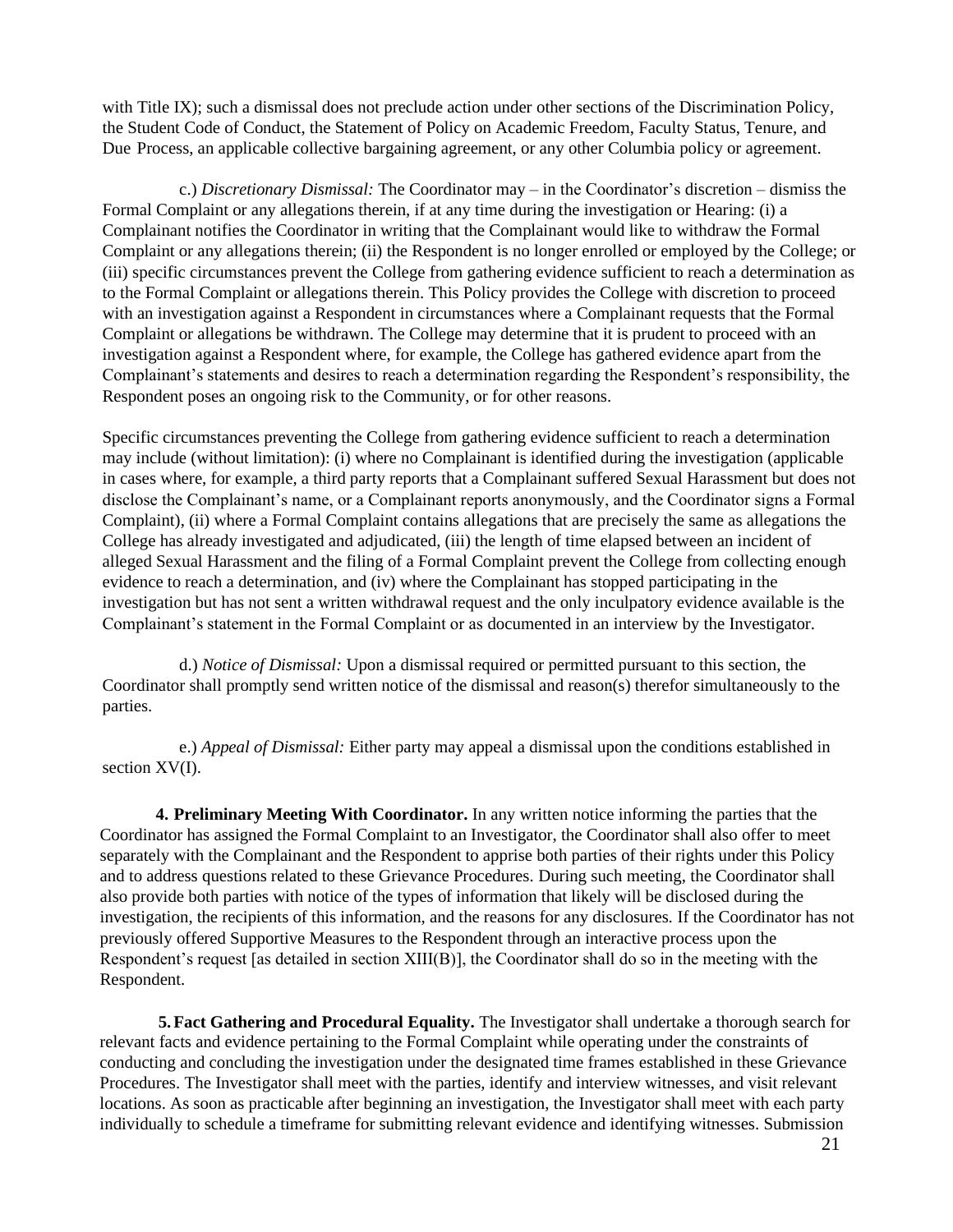deadlines and other restrictions on the presentation of evidence shall apply equally to both parties. During the fact gathering stage, the Investigator shall provide the Complainant and Respondent with periodic updates of the status of the investigation. Both parties shall have an equal opportunity to inspect and review any evidence obtained as part of the investigation that is directly related to the allegations raised in the Formal Complaint, including the evidence upon which the College does not intend to rely in reaching a determination regarding responsibility and inculpatory or exculpatory evidence whether obtained from a party or other source, so that each party can meaningfully respond to the evidence prior to conclusion of the investigation.

The Investigator shall send to each party and the party's Advisor, if any, the evidence subject to inspection and review in an electronic format<sup>18</sup>, within twenty (20) days of the Investigator's assignment to this matter by the Coordinator, provided such timeframe may be extended for seven (7) day intervals with written notice explaining the reason for the extension to the parties. The means of electronic submission to the parties shall prohibit copying, saving, or further dissemination of the evidence. Neither party shall disseminate, copy, photograph or otherwise use this evidence for any purpose unrelated to these Grievance Procedures. The parties shall then have ten (10) days to submit a written response (which may include any corrections to the evidence, notification of missing evidence, or additional context), which the Investigator shall consider prior to completion of the Investigative Report. Each party shall receive a copy of the other party's written response, and five (5) days to submit a reply, which may include additional evidence.

For the parties' convenience, the College shall provide hard copies of any such evidence subject to inspection and review under this section for use during any resulting Hearing. The Investigator shall have ten (10) days from receipt of the party's timely responses to generate an Investigative report or, alternatively, extend the investigation for seven (7) day intervals upon written notice to the parties with an explanation of the reason for the extension.

**6. The Investigative Report.** The Investigator shall create an Investigative Report that fairly summarizes relevant evidence and, at least ten (10) days prior to any Hearing, send to each party and the party's advisor, if any, the Investigative Report in an electronic format, for their review and written response. The means of electronic submission to the parties shall prohibit copying, saving, or further dissemination of the evidence. Neither party shall disseminate, copy, photograph or otherwise use the Investigative Report for any purpose unrelated to these Grievance Procedures. Evidence is relevant if it is pertinent to proving whether facts material to the allegations under investigation are more or less likely to be true. Where necessary, the Investigator shall redact non-relevant information from the Investigative Report. The Investigator shall neither make any credibility assessments nor assign responsibility.

## **D. Pre-Hearing Conference and Hearing Notices, Party Responses to the Investigative Report, and Pre-Hearing Conference Parameters**

**1. Notice of Pre-hearing Conference and Hearing.** The Coordinator shall arrange for a live Hearing to determine whether the Respondent is responsible for the alleged Sexual Harassment. Within five (5) days after submission of the Investigative Report to the parties, the Coordinator shall submit written notice to the parties providing: the composition of the assigned Hearing Panel; the location, date, and time for a Prehearing Conference; a statement that the parties must submit any written response to the Investigative Report no later than twenty-four (24) hours before the Pre-hearing Conference; the location, date, and time for the Hearing; and a copy of the College's Hearing procedures. Unless the parties agree to an expedited schedule, neither the Pre-hearing Conference, nor the Hearing itself, may be held any earlier than ten (10) days from the date of transmittal of this written notice. A party shall promptly inform the Coordinator if the party has a

 $18$  The Investigator shall redact information collected that is not directly related to the allegations (or that is otherwise barred from use under this Policy, such as information protected by a legally recognized privilege under section XV(B)(12), or a party's treatment records under section XV(B)(9) if a party has not given consent).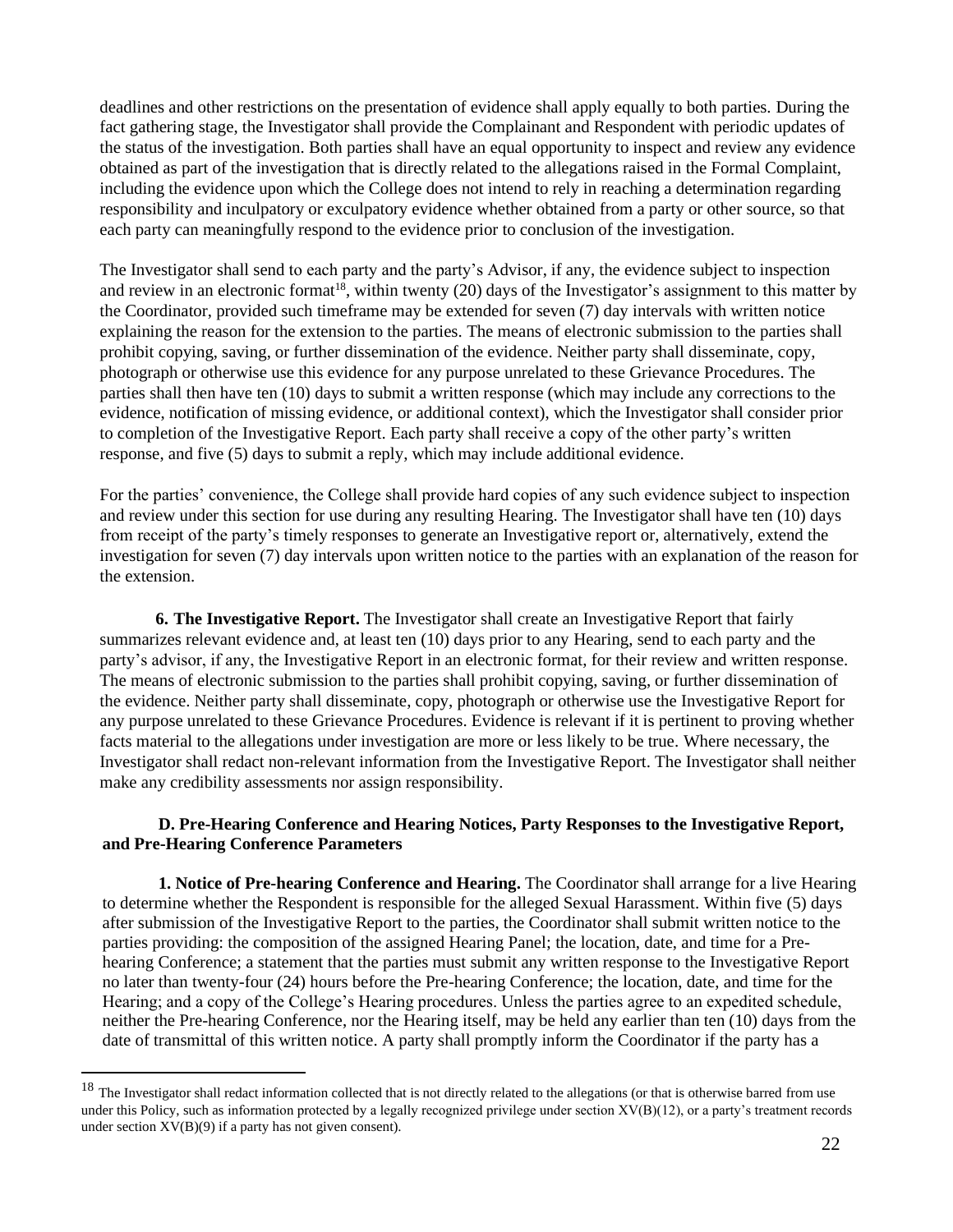conflict on the scheduled dates; the Coordinator may propose an alternative Hearing date but is not obligated to do so.

## **2. Investigative Report Responses.**

A party's written response to the Investigative Report (which shall be shared with the other party) must include:

- To the extent the party disagrees with the Investigative Report, any argument or commentary regarding such disagreement;
- Any argument that evidence should be categorically excluded from consideration at the Hearing based on privilege, relevancy, the prohibition on the use of sexual history, or for any other reason;
- A list of any Columbia student or employee witnesses that the party contends should be requested to attend the hearing pursuant to an attendance notice issued by the Hearing Panel;
- A list of any third-party witnesses that the party intends to bring to the hearing without an attendance notice issued by the Hearing Panel;
- Any objection that the party has to the Hearing procedures;
- Any request that the parties be separated physically during the Pre-hearing Conference and/or Hearing;
- Any other modifications that the party seeks with respect to the Pre-hearing Conference and/or Hearing;
- The name and contact information of the Advisor who will accompany the party at the Pre-Hearing Conference and Hearing;
- If the party does not have an Advisor who will accompany the party at the Hearing, a request that the College provide an advisor for purposes of conducting cross-examination as detailed in section  $XV(E)(5)$ .

A party's written response to the Investigative Report may also include:

- Argument regarding whether any of the allegations in the Formal Complaint are supported by a preponderance of the evidence; and
- Argument regarding whether any of the allegations in the Formal Complaint constitute Sexual Harassment.

**3. Pre-Hearing Conference.** Prior to the Hearing, the Hearing Panel shall conduct a Pre-hearing Conference with the parties and their Advisors. The Pre-hearing Conference shall be conducted live, with simultaneous and contemporaneous participation by the parties and their Advisors. By default, the Prehearing Conference shall be conducted with the Hearing Panel, the parties, the advisors, and other necessary College personnel together in the same physical location. However, upon request of either party, the parties shall be separated into different rooms with technology enabling the parties to participate simultaneously and contemporaneously by video and audio. In the Hearing Panel's discretion, the Pre-hearing Conference may be conducted virtually, by use of video and audio technology, where all participants participate simultaneously and contemporaneously by use of such technology.

During the Pre-hearing Conference, the Hearing Panel shall discuss the Hearing procedures with the parties; address matters raised in the parties' written responses to the Investigative Report as the Hearing Panel deems appropriate; discuss whether any stipulations may be made to expedite the Hearing; discuss the witnesses the parties have requested be served with notices of attendance and/or witnesses the parties plan to bring to the hearing without a notice of attendance; and resolve any other matters that the Hearing Panel determines, in the Hearing Panel's discretion, should be resolved before the Hearing.

**4. Issuance of Notices of Attendance.** After the Pre-hearing Conference, the Hearing Panel shall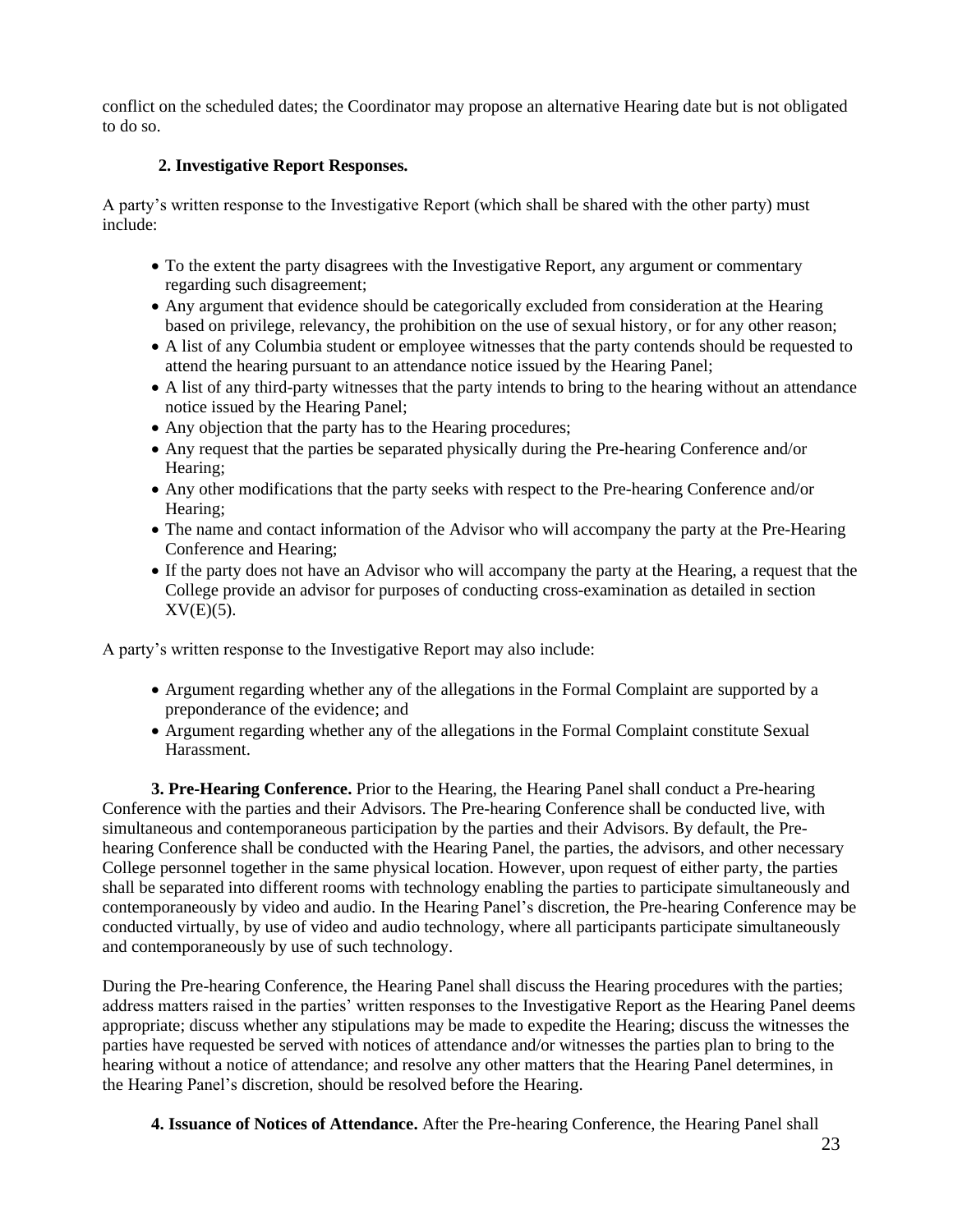transmit notices of attendance to any College employee or student whose attendance is requested at the hearing as a witness. The notice shall advise the witness of the specified date and time of the hearing and advise the witness to contact the Hearing Panel immediately if there is a material and unavoidable conflict. Witnesses should notify any manager, faculty member, coach, or other supervisor, as necessary, if attendance at the Hearing will conflict with job duties, classes, or other obligations. All managers, faculty members, and other supervisors are required to excuse the witness of conflicting obligations, or provide some other accommodation, so that the witness may attend the Hearing as specified in the notice. The College will not issue a notice of attendance to any witness who is not an employee or a student.

## **E. The Hearing**

**1. The Location & Who May Attend.** Hearings may be conducted with all parties physically present in the same geographic location or, at the College's discretion, any or all parties, witnesses, and other participants may appear at the Hearing virtually, with technology enabling participants simultaneously to see and hear each other. If the College requires in-person attendance, the College shall provide (upon the request of either party) for the Hearing to occur with the parties located in separate rooms with technology enabling the Hearing Panel and parties to simultaneously see and hear the party or the witness answering questions.

Hearings are not open to the public; only the parties, the Coordinator, each party's Advisor, the Hearing Panel, witnesses, and certain College employees as designated by the Coordinator may attend. Except during recesses or periods where the Hearing Panel breaks to convene or deliberate in private, the parties and their Advisors are entitled to attend the entire Hearing. Witness may only participate in a Hearing to the extent required to provide testimony and participate in cross-examination.

**2. Hearing Panel Composition.** The Hearing Panel consists of a Lead Hearing Officer (the "Lead") and two Hearing Officers. The Lead and each of the Hearing Officers shall be College employees or other individuals trained to perform these roles as required by Title IX.

**3. Time limits.** No Hearing shall exceed more than six (6) hours per day, or eighteen (18) hours per week. The Coordinator shall schedule extra days, as necessary, for Hearings that require more than one (1) day. Where practicable, such Hearing sessions should occur on consecutive days. The parties shall endeavor in good faith to be available for additional days in the event of an emergency (or other event) requiring a continuance or to accommodate other delays.

**4. General Overview & Hearing Panel's Role.** The Lead shall preside over the Hearing in an orderly, non-adversarial manner. As further explained in section XV(E)(6), The Hearing Panel shall make all relevancy determinations. Each Hearing shall consist of: an explanation of the Sexual Harassment allegations and the Hearing rules by the Lead; an opportunity for each party to give short, opening statements; questions from the Hearing Panel to each party and witness; cross-examination by each party's advisor of the other party and the witnesses; follow-up questions as necessary by the Hearing Panel; and an opportunity for any brief, closing remarks by the parties. The Lead shall determine when to take a recess or to adjourn.

Parties and witnesses should answer questions to the best of their knowledge. As addressed previously in section VI, knowingly providing false information is a violation of the Discrimination Policy, and may result in discipline.

**5. Cross-Examination by a Party's Advisor.** Each party's Advisor may ask the other party and any witnesses all relevant questions and follow-up questions, including those challenging credibility. Such crossexamination at the Hearing must be conducted directly, orally, and in real time by the party's Advisor and never by a party personally. A party's Advisor may appear and conduct cross-examination even when the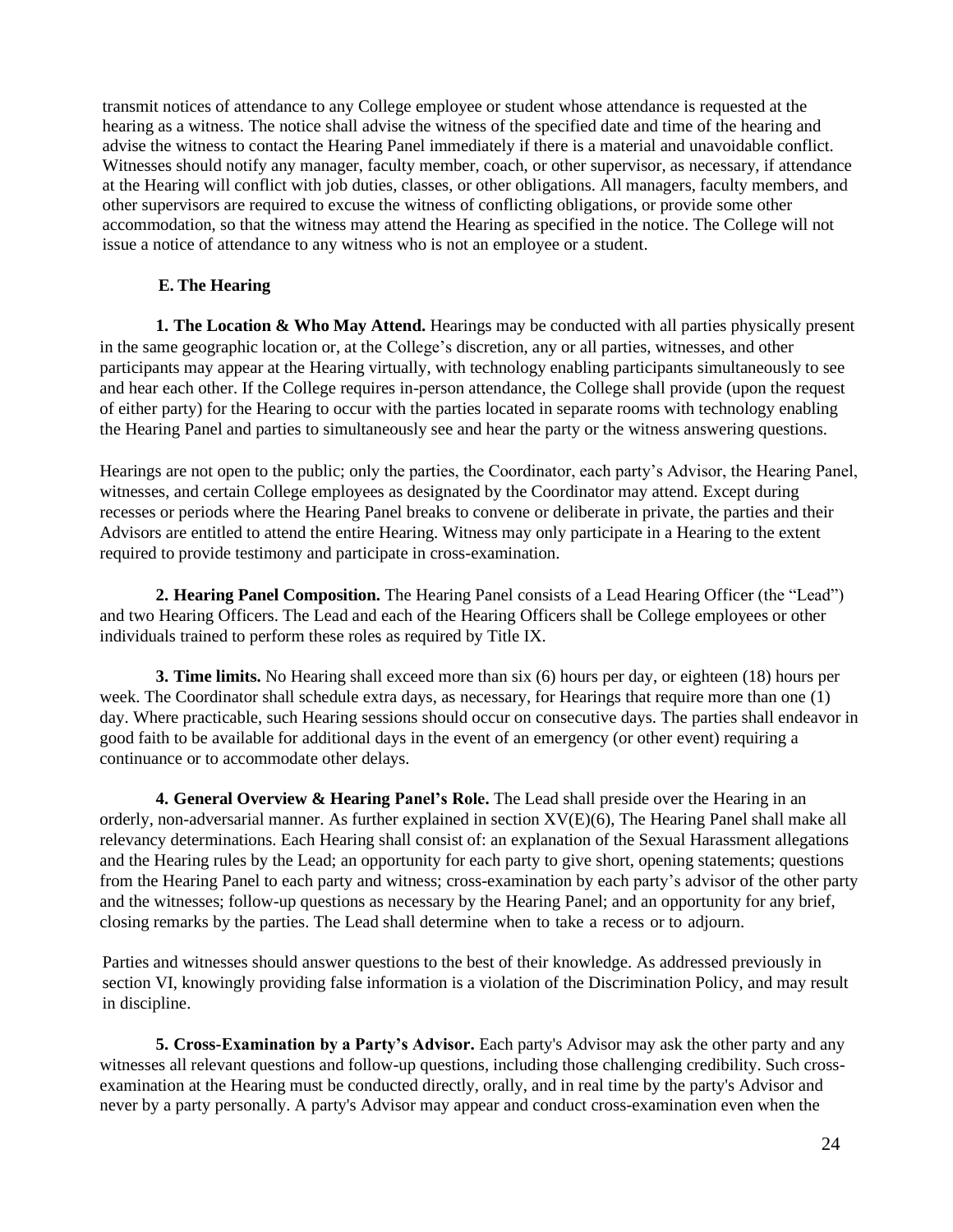party whom they are advising does not appear. Advisors shall conduct cross-examination in a respectful, nonabusive manner. No individual shall be "yelled at" or asked questions in an intimidating manner. An Advisor's failure to follow this or any other rule established pursuant to this Policy may result in the Advisor's suspension from the proceedings; in such event, the Hearing Panel shall assign – at the College's cost - an advisor of the College's choice to replace the suspended Advisor.

**6. Only Relevant Questions Permitted.** Only relevant cross-examination and other questions may be asked of a party or witness. Before a Complainant, Respondent, or witness answers a cross-examination or other question, the Hearing Panel must first determine whether the question is relevant and explain any decision to exclude a question as not relevant. When assessing relevancy, the Panel shall consider whether the question asks about a detail that is probative of any material fact concerning the allegations. As provided above in section  $XV(C)(6)$ , evidence is relevant if it is pertinent to proving whether facts material to the allegations under investigation are more or less likely to be true. Questions that are duplicative or repetitive are not relevant and may be excluded by the Hearing Panel. Federal or state rules of evidence do not apply.

In summary, the following types of evidence and information are irrelevant or otherwise prohibited from use during the Grievance Procedures (including any Hearing): (a) information protected by a legally recognized privilege (as explained in section XV(B)(12); (b) evidence about a Complainant's prior sexual history (except as provided otherwise in this Policy in Section XV(B)(13); and (c) any party's medical, psychological, and similar records unless the party has given voluntary, written consent (as explained in section XV(B)(9).

**7. Optional Participation.** The College encourages, but does not require, the Complainant, Respondent, and any witnesses' full participation in a Hearing. Columbia acknowledges that Hearings (which, as explained above, include cross-examination) concerning Sexual Harassment may be emotionally challenging and uncomfortable, and that an individual may decide reasonably not to attend at all, to attend the Hearing but to decline to participate in cross-examination, to answer some but not all of a party's Advisor's questions during cross-examination, or a different arrangement. The Hearing Panel shall not draw an inference about the determination regarding responsibility based solely on a party's or witness's absence from the live Hearing or refusal to answer cross-examination or other questions.

To the extent permitted by law, the Hearing Panel may consider statements from Parties and witnesses who did not attend the Hearing or attended the Hearing but did not submit to cross-examination if the statements are relevant and not otherwise prohibited from use during the Grievance Procedures. Such statements may include (without limitation): those made by Parties and witnesses during the investigation; emails or text exchanges between the Parties leading up to the alleged Sexual Harassment; and statements within police reports, Sexual Assault Nurse Examiner documents, medical reports, or other documents.

**8. College Appointment of Advisor.** If a party does not have an Advisor present at the Hearing, the College must provide without fee or charge to that party, an advisor of the College's choice, who may be, but is not required to be, an attorney, to conduct cross-examination on behalf of that party. Where a party does not appear and that party's Advisor does not appear, a College-provided advisor must still cross-examine the other, appearing party "on behalf of" the non-appearing party.

**9. Witnesses.** The Hearing Panel shall determine which witnesses to invite to the Hearing. In a party's response to the Investigative Report [as detailed previously in section XV(D)(2)], a party may request certain witnesses for the Hearing Panel's consideration.

**10. Required Recording or transcript.** The College shall create an audio or audiovisual recording, or transcript, of any Hearing and make it available to the parties for inspection and review within three (3) days of completion of the Hearing.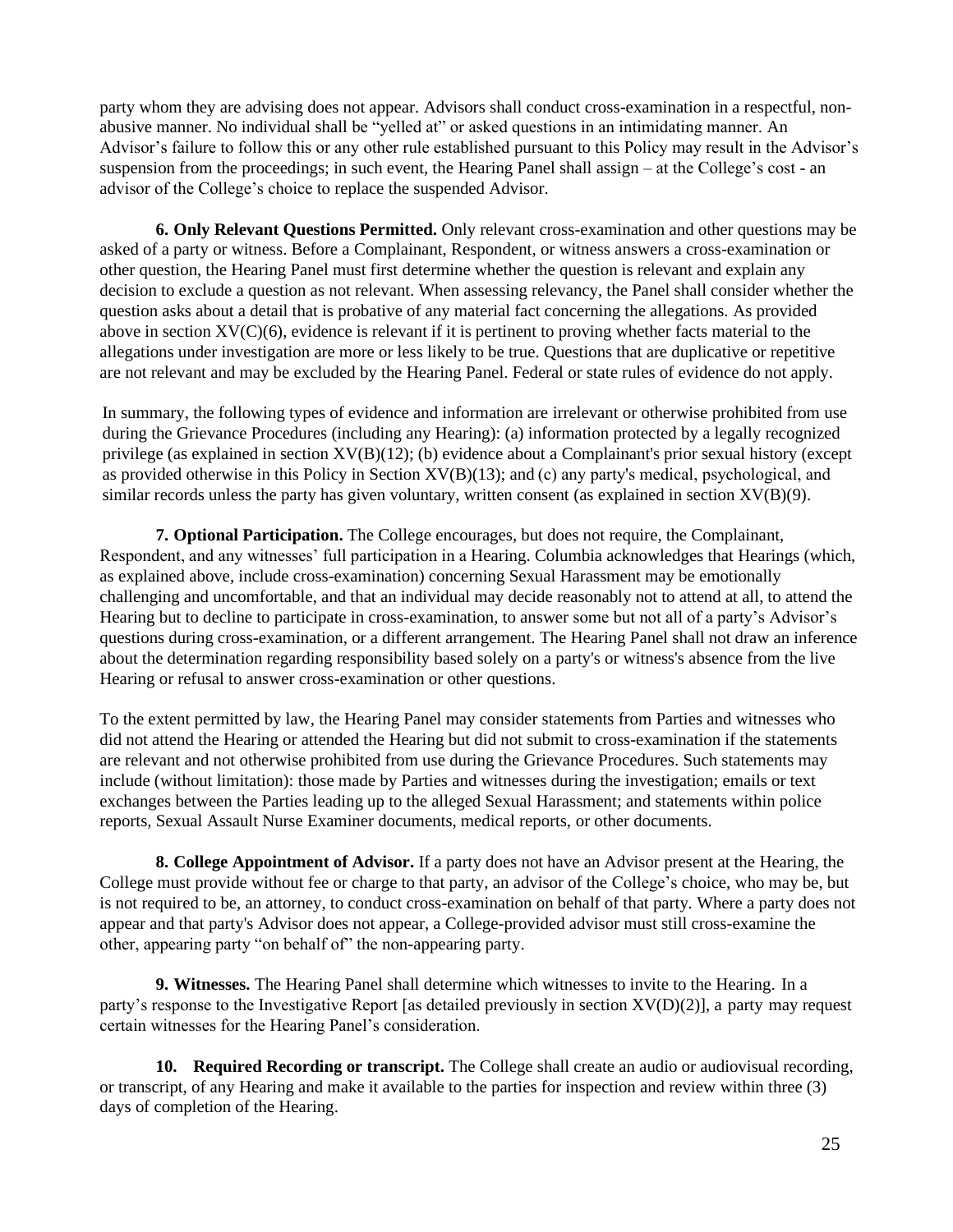**F. Evidentiary Standard & Determination**. Within ten (10) days of the Hearing, the Hearing Panel shall objectively examine all relevant evidence received through the course of the investigation and Hearing (including both inculpatory and exculpatory evidence), determine whether it is more likely than not that the Respondent engaged in the Sexual Harassment alleged (a "preponderance of the evidence" standard), and support a written report of its determination to the Coordinator. The preponderance of the evidence standard shall apply to all Formal Complaints of Sexual Harassment, regardless of whether the Respondent is a student, faculty member, or staff member. Credibility determinations shall not be based on a person's status as a Complainant, Respondent, or witness. Evidence of a prior consensual dating or sexual relationship between the parties by itself does not imply consent or preclude a finding of Sexual Harassment.

**G. Disciplinary Sanctions & Remedies**. If the Hearing Panel finds a violation of this Policy, the Coordinator shall forward the aforementioned Hearing Panel report to the Dean of Students, the Associate Vice President for Human Resources, and/or the Provost for a determination of the appropriate remedies for the Complainant and disciplinary sanctions for the Respondent. Such decisions shall be made as follows: by the Dean of Students for student parties, by the Associate Vice President for Human Resources for staff parties, and by the Provost (in consultation with the Associate Vice President for Human Resources) for faculty parties. The remedies shall be designed to restore or preserve equal access to the affected College Education Program Or Activity. Remedies need not be non-disciplinary or non-punitive and need not avoid burdening the Respondent. Remedies include (without limitation):

- Making permanent relevant individualized services that were administered previously as Supportive Measures;
- Providing comprehensive, holistic victim services including on-campus health center, on- campus counseling, and academic support services, such as tutoring;
- Arranging for the Complainant to have extra time to complete or re-take a class or withdraw from a class without an academic or financial penalty;
- Reviewing any past disciplinary action against the Complainant to evaluate whether there was a causal connection between the Respondent's Sexual Harassment and the misconduct that resulted in the College disciplining the Complainant; and
- The Provision of additional education and/or support services for the entire Community.

Disciplinary sanctions for the Respondent include: mandatory apologies, verbal reprimands, written warnings, behavioral contracts, loss of privileges, required College service or participation, restitution, learning activities, permanent change of residence, probation, termination, restricted access, suspension, and expulsion.

When determining disciplinary sanctions and remedies, the Dean of Students, the Associate Vice President for Human Resources, or the Provost, as applicable, may consider aggravating and mitigating factors, including but not limited to: (1) whether the Respondent has engaged in sexual discrimination in the past, (2) the nature of such past violations, if any, (3) the extent to which the Sexual Harassment at issue here was premeditated, (4) the impact of the behavior on the Complainant and/or the Columbia community, (5) whether the Respondent is apologetic or has otherwise accepted responsibility, (6) deterrence considerations, (7) the probability that the Respondent will violate the Policy again, and (8) the Respondent's involvement in the Columbia community.

**H. Simultaneous Written Notice of the Outcome & Sanctions**. The Coordinator shall provide both parties with simultaneous written notice of the Hearing Panel's determination no later than seven (7) days after the Coordinator's receipt of the Hearing Panel's determination report. This written notice shall include:

(1) Identification of the allegations potentially constituting Sexual Harassment;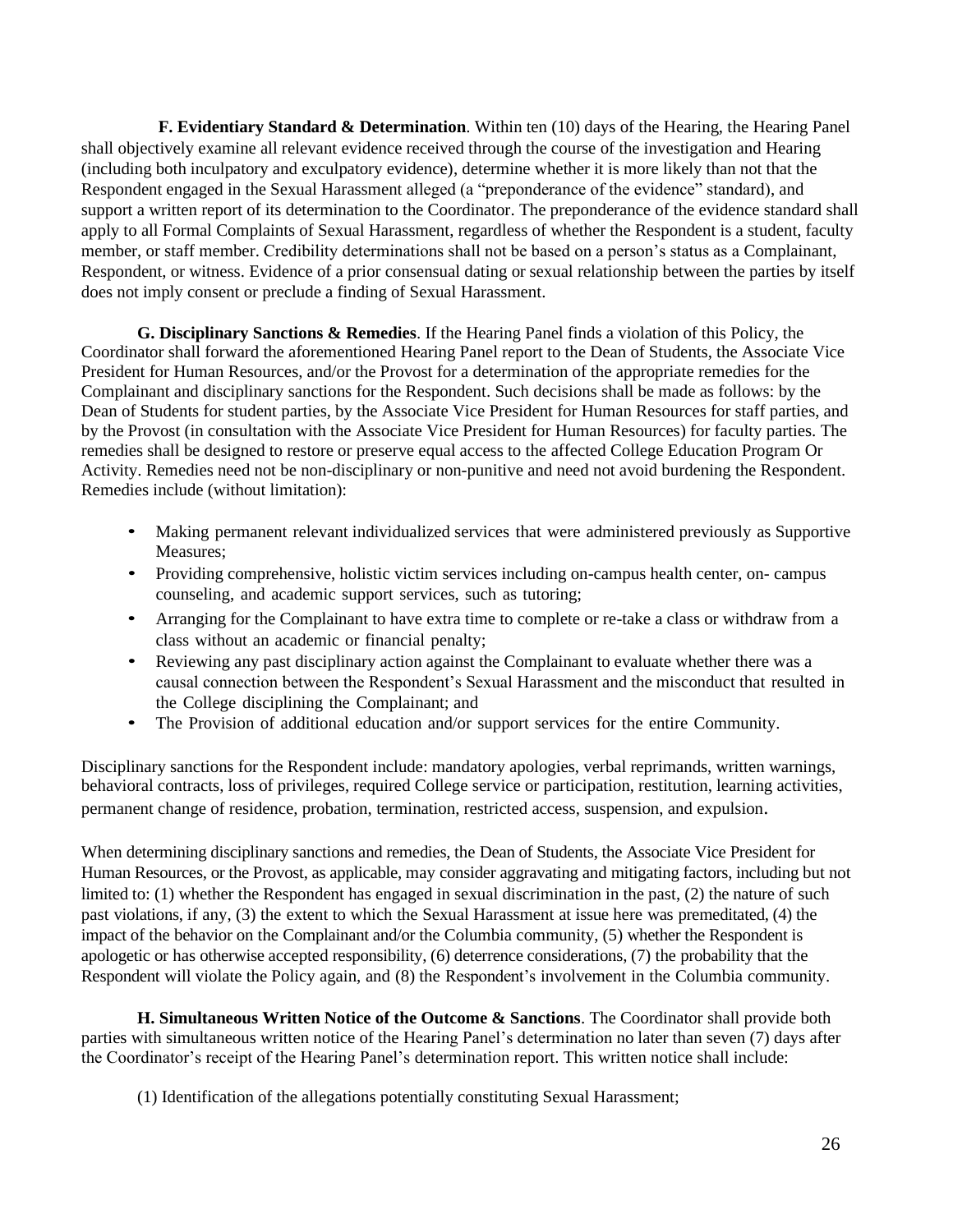(2) A description of the procedural steps taken from the receipt of the Formal Complaint through the determination, including the date the College received notice of the allegations, the name of the Investigator, any notifications to the parties, interviews with parties and witnesses (with dates and locations), site visits, methods used to gather other evidence, the process undertaken by the parties to inspect and review the evidence and the Investigative Report, hearings held, any delays or Policy modifications, and any inability to obtain evidence (such as the unavailability of a witness).

- (3) Findings of fact supporting the determination;
- (4) Conclusions regarding the application of this Policy to the facts;

(5) A statement of, and rationale for, the result as to each allegation, including a determination regarding responsibility, any disciplinary sanctions the College imposes on the Respondent, and whether remedies designed to restore or preserve equal access to the College Education Program Or Activity will be provided by the College to the Complainant; and

(6) The procedures and permissible bases in this Policy for the Complainant and Respondent to appeal.

The Hearing Panel's determination regarding responsibility becomes final either on the date that the College provides the parties with the written determination of the result of the appeal, if an appeal is filed, or if an appeal is not filed, the date on which an appeal would no longer be considered timely. The Coordinator is responsible for effective implementation of any remedies.

## **I. The Appeal.**

**1. Post Dismissal or Hearing Appeal Rights.** Either party may send a written appeal to the Coordinator within ten (10) days of receiving formal notice of: a dismissal of a Formal Complaint (or any allegations therein) under section  $XV(C)(3)$  or, the Hearing Panel's decision. To constitute a valid appeal, the appeal must assert at least one of the four following grounds: (a) there was a procedural irregularity that affected the outcome of the matter; (b) there is new evidence that was not reasonably available at the time the determination regarding responsibility or dismissal was made, that could affect the outcome of the matter; (c) the Title IX Coordinator, Investigator, or Hearing Panel had a conflict of interest or bias for or against complainants or respondents generally or the individual Complainant or Respondent that affected the outcome of the matter; and (d) the disciplinary sanctions are disproportionate to the Sexual Harassment. A party shall submit a clear and detailed explanation of the basis for the appeal with any available documentation. The appeal must be limited to the scope of the Formal Complaint.

If the Coordinator determines that the appeal is valid, the Coordinator shall serve the non-appealing party with a copy and – with notice to both parties – assign the appeal to an Appeals Officer. The opposing party may issue a formal response within ten (10) days of receiving a copy of the appeal. Upon the expiration of this ten (10) day window or receipt of the non-appealing party's response, the Appeals Officer shall have ten (10) days to conclude review of the findings or sanctions, as appropriate. The Appeals Officer shall then issue a final decision to the parties – either upholding the dismissal, the Hearing Panel's determination, and/or the disciplinary sanctions, as appropriate, or imposing a revision to such orders – within seven (7) days of the conclusion of that review process. The Appeals Officer may implement a procedural remedy, including but not limited to remanding for a new hearing. The Appeals Officer, in the Appeals Officer's sole discretion, may provide both parties with an opportunity to speak to the merits of the appeal in person, through videoconference, or over the phone. The Appeals Officer shall issue a written decision describing the result of the appeal and the rationale, with simultaneous, written notice to both parties. This decision binds both parties and is not subject to subsequent appeal under this Policy by either party.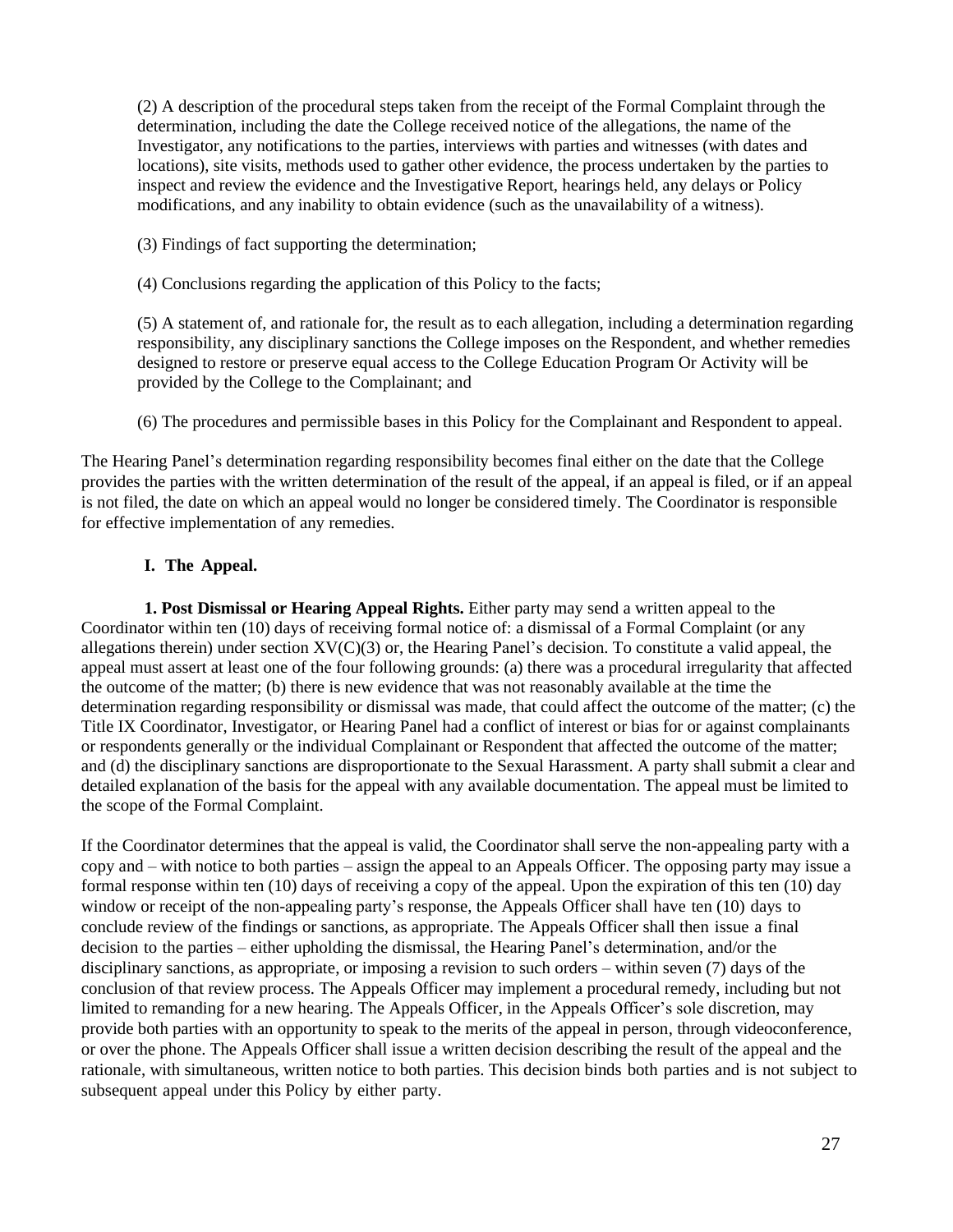**2. Appeals Under Section XV(B)(17)**. After accepting responsibility for alleged Sexual Harassment, as articulated in section  $XV(B)(17)$ , a party shall have ten (10) days to submit a written appeal after receiving notice of any imposed disciplinary sanctions. These appeals are limited to the grounds that the disciplinary sanctions are disproportionate to the Sexual Harassment. All other timelines and procedures are identical to those in the above section.

**Section XVI. Off-Campus Resources For Assistance & Support.** The below Chicago area organizations may offer support, assistance, and information to Complainants, Respondents, witnesses, or others affected by Sexual Harassment. Individuals should contact these organizations for additional information regarding offered services, intended recipients, and applicable confidentiality policies.

YWCA Metropolitan Chicago 1 N. LaSalle Street Suite 1150 Chicago, IL 60602 312.733.2102 https://ywcachicago.org/our-work/sexual-violence-support-services/

Resilience (Formally RVA) 180 N. Michigan Suite 600 Chicago, IL 60601 312.443.9603 [www.ourresilience.org/](http://www.ourresilience.org/)

Center on Halsted 3656 N. Halsted St Chicago, IL 60613 773.472.6469 <http://www.centeronhalsted.org/>

YWCA Metropolitan Chicago Rape Crisis Hotline (Chicago RAINN affiliate) Call 888.293.2080 in Chicago Metropolitan Area https://ywcachicago.org/our-work/sexual-violence-support-services/rape-crisis-hotline/

The Title IX Coordinator and Confidential Resources, including Confidential Advisors, are available to assist Complainants, Respondents, and witnesses, with obtaining support from the above off-campus resources or other appropriate third-party providers.

**Section XVII. Precedence Over Other College Policies.** In the event of a conflict between the terms of this Policy and other sections of the College's Discrimination Policy, or any other College policy or agreement, the terms of this Policy shall control.

**Section XVIII. Policy Review & Modification.** The College reserves the right to modify or amend this Policy at any time. Any modifications shall not be retroactively applied to any prior or pending investigations.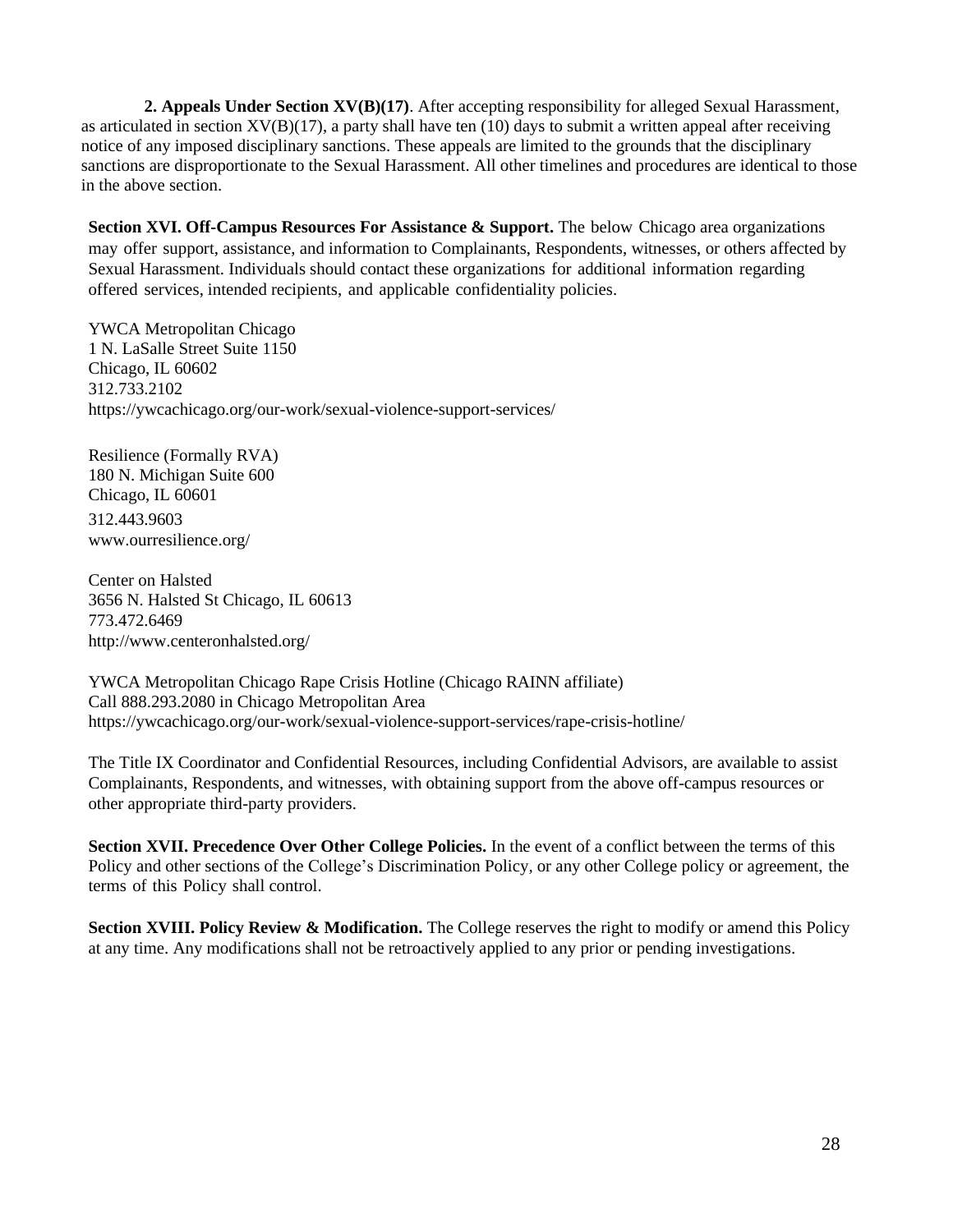#### **Appendix B**

#### **Student Sexual Misconduct Policy & Procedures**

**Section I. Purpose & Applicability.** Columbia College Chicago (the "College" or "Columbia") is committed to maintaining an environment that respects the dignity of its students, faculty, and staff and is free from discrimination of any kind. The College does not discriminate on the basis of sex in its education programs or activities (including, without limitation, in admissions and employment). Sexual Harassment [as defined in Section XIII(A)], which includes acts of sexual violence, is a form of sex discrimination. This Student Sexual Misconduct Policy & Procedures (the "Policy") supplements the College's Title IX Sexual Harassment Policy & Procedures (the "Title IX Policy"), which prohibits sexual harassment to the extent required by Title IX of the Education Amendments of 1972 and its implementing regulations ("Title  $IX$ ").

This Policy addresses unwelcome sexual behavior perpetrated by students that is inconsistent with the College's educational mission but outside the scope of Title IX. Specifically, the Policy contains Grievance Procedures (defined and explained in Section XIV) that provide for prompt and equitable resolution of any allegation of Sexual Misconduct (a type of Sexual Harassment as defined below) not covered by the Title IX Policy that is (A) made against a student by another student, College employee, or third party and (B) related to or made in the context of the College's academic, educational, extracurricular, athletic or other programs and activities. The College designed these procedures to end the Sexual Misconduct, eliminate any resulting hostile environment, remedy any other effects, and prevent the Sexual Misconduct from reoccurring. This Policy applies to all Columbia faculty, staff, students, as well as to third parties (the "Community"), regardless of sexual orientation or gender identity.

**Section II. Scope of Policy.** The College has jurisdiction over complaints made pursuant to this Policy. The Grievance Procedures in this Policy cover Sexual Misconduct. Sexual Misconduct is quid pro quo Sexual Harassment or Sexual Harassment that creates a Hostile Environment (as explained in Section XIII). Sexual Misconduct may include, but is not limited to: Sexual Violence, Sexual Exploitation, and Stalking. This Policy's Grievance Procedures cover Sexual Misconduct that occurs in connection with oncampus and/or off-campus Columbia programs or activities. The College may initiate an investigation under this Policy regardless of where the alleged misconduct took place. To illustrate, this Policy's Grievance Procedures would apply to Sexual Misconduct that took place inside the College's 600 S. Michigan building or during an off-campus Columbia-sponsored course, training program, domestic field trip, or study abroad experience. The Grievance Procedures would also cover Sexual Misconduct that allegedly occurred during an event neither sponsored by nor related to a College program or activity if a Community member experienced the continuing effects of such misconduct while at the College or during a Columbia sponsored event.

The Policy's Grievance Procedures govern Sexual Misconduct where the party accused of such behavior (the "Respondent") is a Student<sup>1</sup> or group of Students. This Policy applies regardless of the identity of a Complainant or witness. As used in this Policy, the "Complainant" means "an individual who is alleged to be the victim of conduct that could constitute Sexual Misconduct." Although the Grievance Procedures

<sup>1</sup> For purposes of this Policy, a Student is: (A) an individual currently enrolled in any part-time or full-time academic program at the College, (B) an individual who was enrolled previously, is not enrolled currently, but is reasonably anticipated, in the College's sole determination, to seek enrollment again, (C) an individual who withdrew from the College after the initiation of an investigation under this Policy, or (D) an individual who has applied for admission in the upcoming semester or academic year, received an offer to attend, and either accepted the offer or is reasonably likely, as determined by the College, to attend.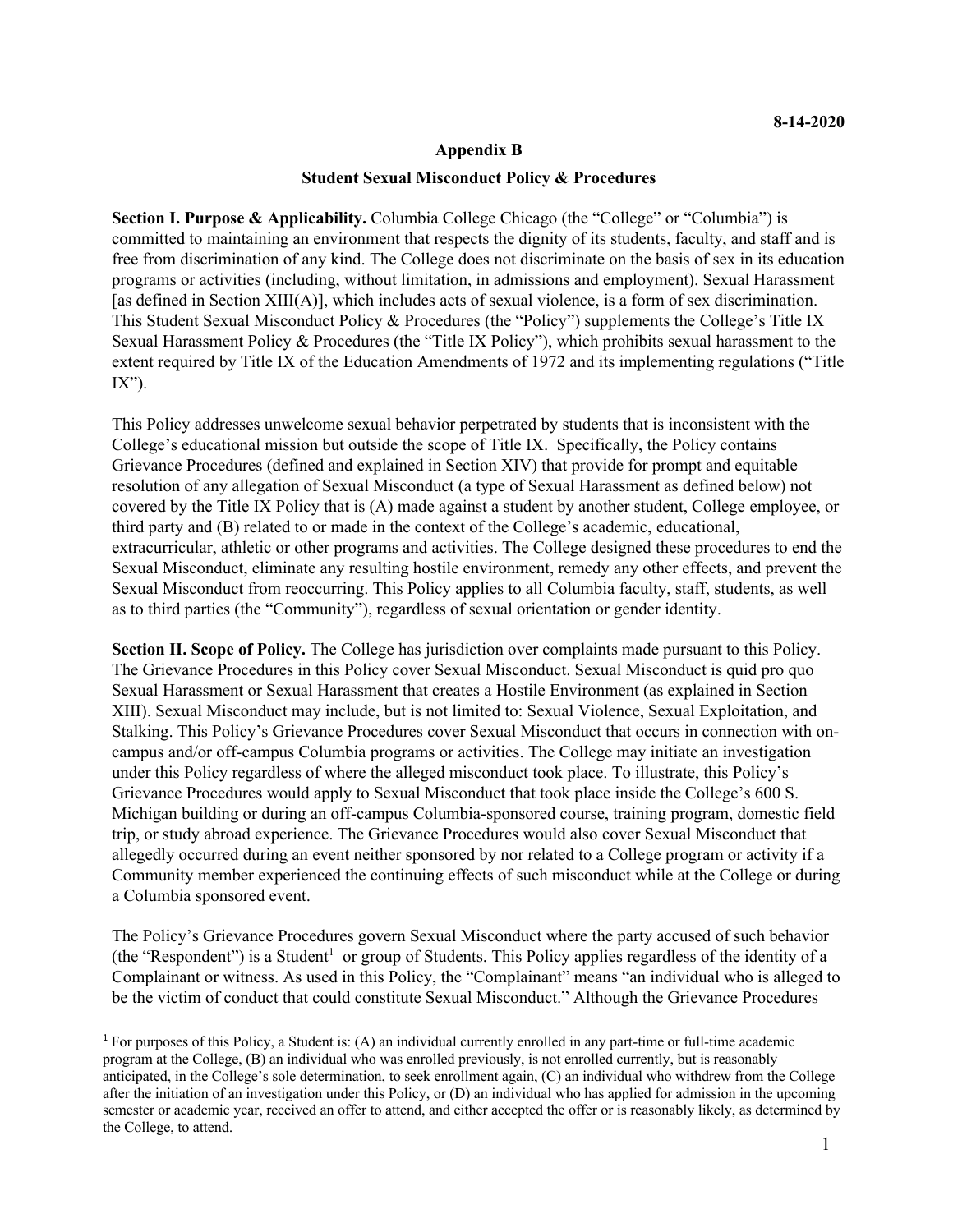apply strictly to Sexual Misconduct, the College prohibits all forms of Sexual Harassment, including offensive and/or inappropriate behavior that does not rise to the level of Sexual Misconduct under this Policy (i.e. Sexual Harassment that neither creates a Hostile Environment nor constitutes Quid Pro Quo Sexual Harassment). The College encourages the Community to report any such behavior to a College official so that it may promptly investigate and respond.

The College shall treat all allegations under this Policy in a responsible manner. As explained in more detail in sections IX, XI, and XIV, the College will endeavor to respect all reasonable requests for confidentiality beyond those procedures provided in this Policy.

## **Section III. Applicability of Other Columbia Policies.**

**A. Statement of Non-Discrimination.** The Policy's focus on Sexual Misconduct is consistent with the College's broad Statement of Non-Discrimination. As articulated in this Statement of Non-Discrimination, the College does not discriminate in its admissions, employment, housing, services, or in the education courses, programs, or activities that it operates based on age, gender, sex, race, color, ethnicity, religion, national origin, disability, or sexual orientation.

**B. Anti-Discrimination and Harassment Policy.** This Policy is part of the College's Anti-Discrimination and Harassment Policy, which bars all forms of harassment and inappropriate discrimination and encourages the Columbia community to notify appropriate College personnel in the event of any prohibited behavior.

**C. Relationship to Other College Policies.** In the event of a conflict between this Policy and the Title IX Policy, the Title IX Policy shall control. However, this Policy has priority in the event of a conflict with any other section of the College's Anti-Discrimination & Harassment Policy, or any other College policy or procedure.

**Section IV. Options For Immediate Emergency Assistance Following An Incident Of Sexual Violence (as defined in Section XIII).** As explained in Section IX, individuals have multiple options for reporting Sexual Misconduct to the College depending on their preferences, comfort level, and confidentiality needs. Regardless of the manner in which an individual may elect to report – or not to report – to the College, individuals who have experienced any act of Sexual Violence – i.e. unwanted physical sexual acts such as rape, as defined in Section XIII – and/or need emergency assistance after an incident, shall first and foremost:

- A.) Get to a place of safety. Dial 911 for local Police or 312.369.1111 for Campus Safety & Security immediately if at continued risk, and;
- B.) Seek any necessary medical attention as soon as possible.
	- Downtown Chicago Hospitals include:
		- Northwestern Memorial Hospital (Emergency Department), 250 E. Erie St, Chicago, IL 60611 (312.926.5188) (about 2.1 miles from Columbia's 600 S. Michigan building)
		- Rush University Medical Center (Department of Emergency Medicine), 1653 W. Congress Parkway, Chicago, IL 60612 (312.942.5000) (about 3 miles from Columbia's 600 S. Michigan Building)
	- **Going to an Illinois hospital for medical care after an incident of Sexual Violence does not obligate an individual to file a report with the College or the police.**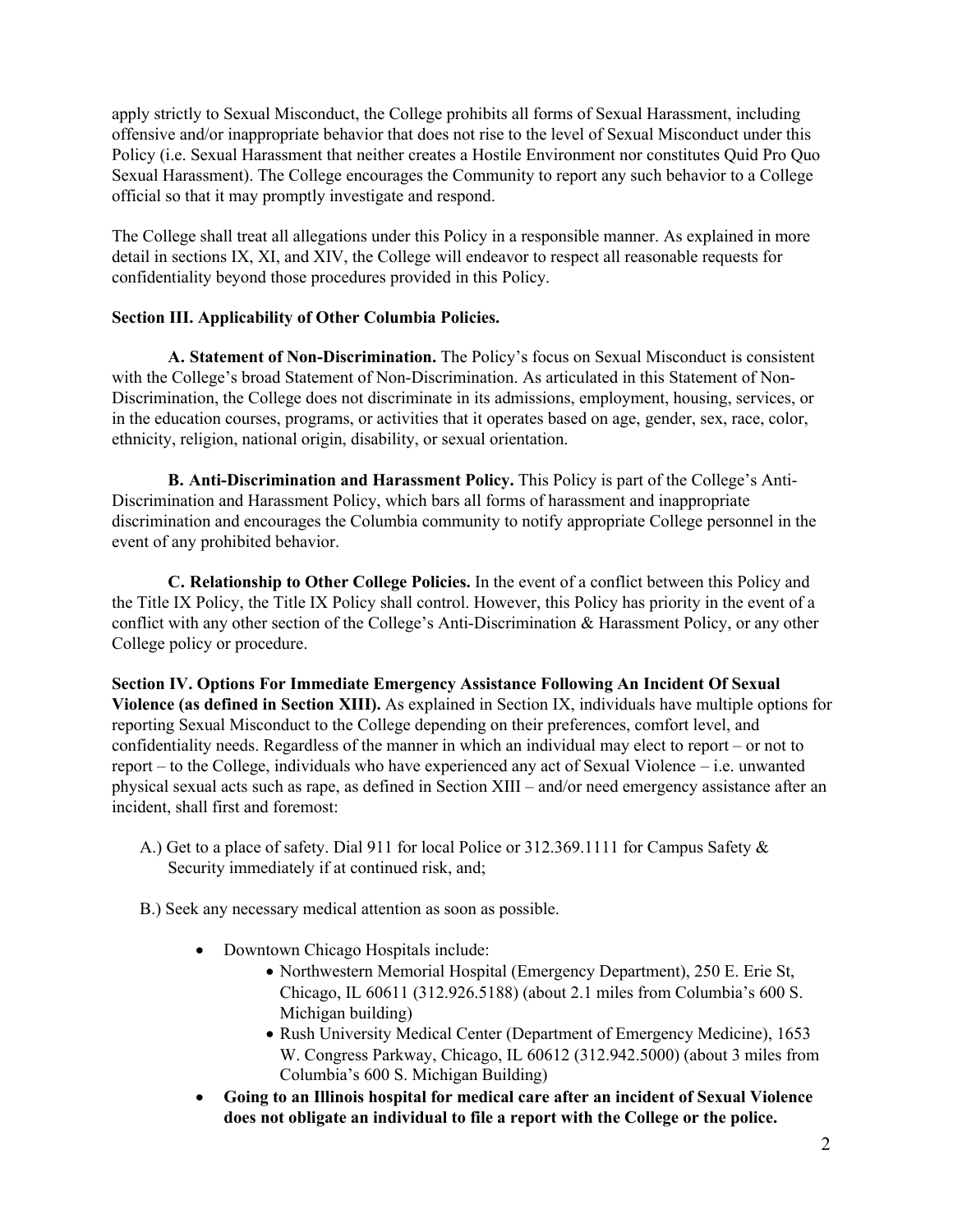C.) To maximize evidence collection:

- Do not shower or change clothes. Try not to urinate if possible
- If oral contact took place, do not smoke, eat, drink, or brush teeth.
- If leaving from home, take extra clothes/shoes.

If an individual is uncertain regarding how to respond, he or she should consider calling one of the advocates or resources listed in section X of this Policy.

## What to Expect at the Hospital<sup>2</sup>

Seeking medical care is important, regardless of whether an individual chooses to report to the police or to the College. Hospitals and other medical centers may provide a physical exam, treatment, and collection of any relevant evidence. The below section includes a summary of and general notes regarding the intake procedure at many Chicagoland hospitals. Please note that the precise procedures at each medical center may vary.

## *The Emergency Room Exam*

- A local hospital emergency room can provide immediate medical attention. The emergency room responds to both the physical trauma of the Sexual Violence and the process of collecting evidence in case an individual wishes to report to law enforcement. Rape victim advocacy services are also available at many Chicago hospitals to provide support and referrals.
- Hospitals in Illinois are required to notify the local police department that treatment has been given to an individual alleging sexual assault. However, an individual is not required to file a police report.
- An individual may sign consent forms to allow the medical personnel to examine, treat, and administer medication, and to release information to the police. The nurse or advocate will explain the exam procedures and can be present throughout the exam.
- After an incident of Sexual Violence, the primary medical concerns are physical injuries, sexually transmitted infections, and pregnancy. At the time of the examination, evidence can also be collected that can be used to prosecute the person(s) who it is alleged participated in Sexual Violence. If an individual wishes to have evidence collected, the individual should not bathe, douche or change clothes before the exam. This may destroy evidence. However, typically, evidence may still be collected up to a week after an incident of Sexual Violence. An individual may wish to bring a change of clothes when the individual goes to the emergency room, since clothing may be kept as evidence. A sweat suit or scrubs may also be provided.

## *Evidence Collection*

• If an individual chooses, the hospital will conduct thorough and complete evidence collection using the Illinois State Police Evidence Collection Kit (the "rape kit"). The entire evidence collection process will be done only with the individual's consent. The individual may decline any portion of the exam. There is no fee for having a rape kit done and the individual does not need to use personal insurance. The Violence Against Women Act ("VAWA") conditions a state's receipt of certain federal funding on the provision of medical forensic examinations at no

<sup>&</sup>lt;sup>2</sup> Adopted from "After Sexual Assault," a resource page created by the Illinois Coalition Against Sexual Assault and Loyola University Chicago. The information provided within the "What to Expect at the Hospital" section is for general education purposes only; it is not, and shall not be construed as, legal or medical advice. The College encourages individuals to seek assistance from qualified attorneys and medical professionals as appropriate.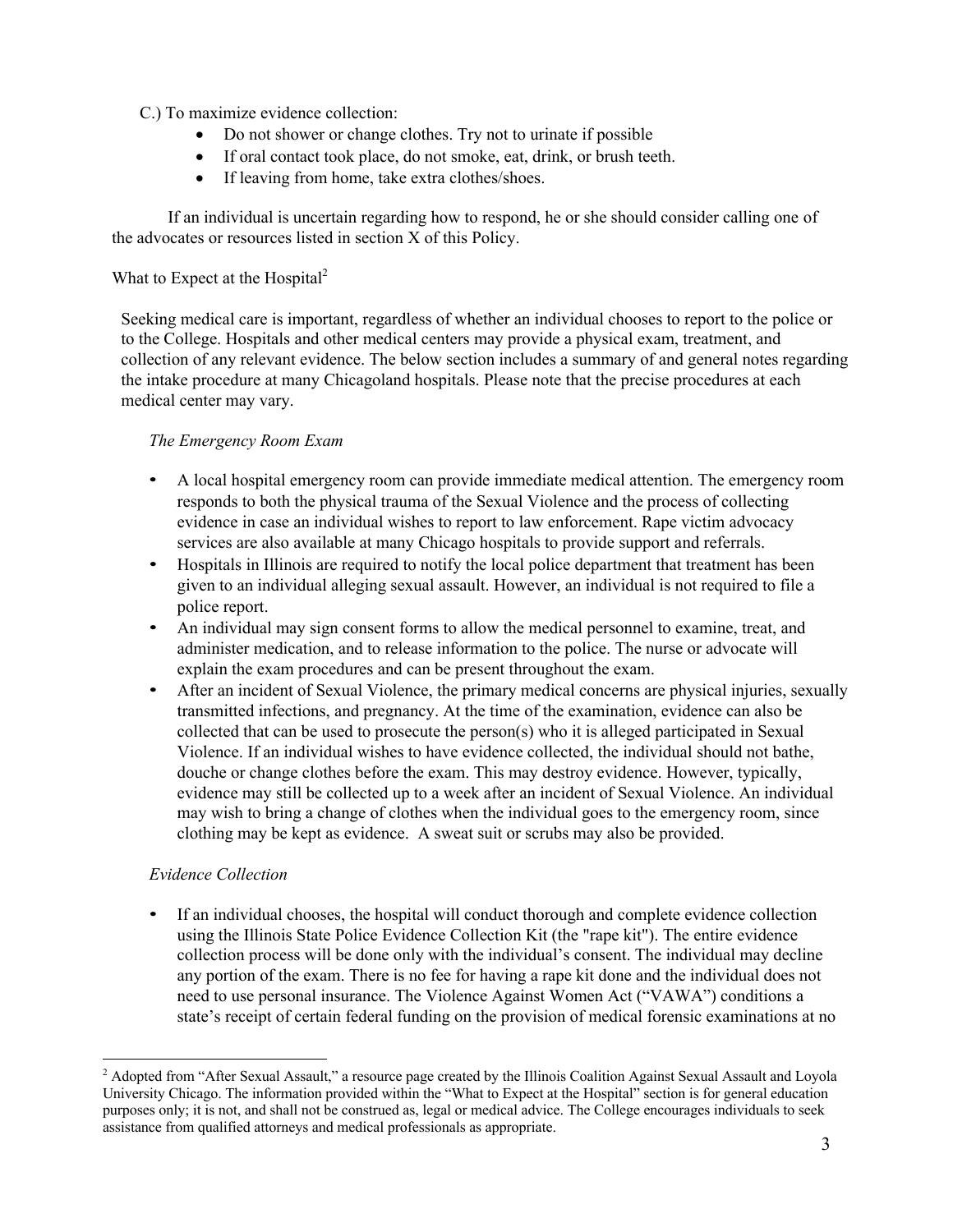cost for individuals alleging sexual assault. The rape kit does not contain any medication.

- Evidence may be collected even if the individual does not plan to report the incident to the police. If the individual decides at a later date that it is best to file a police report, this evidence will be available. Any evidence found during the exam may strengthen any resulting criminal court case should the individual decide to file a police report.
- Evidence collection includes taking samples of substances from the vagina, rectum, and mouth; combings of head and pubic hair; collecting material from beneath fingernails; and collection of any other physical evidence (e.g., saliva from bite marks). These samples will be used to detect the DNA and any other debris from other persons involved or the scene of the incident.
- The clothes the individual is wearing also may be sent to a crime lab and may be kept as evidence until the case is closed. Photographs may be taken of bruises, cuts and other injuries that occurred. The photographs may be kept as evidence until the case is closed.

## *The Cost of Treatment Outside the Student Health Center or the CareATC Clinic*

- The Sexual Assault Survivors Emergency Treatment Act ("SASETA") may cover emergency room costs, including any medications received. In such case, the hospital should not bill for any treatment. If an advocate is present, the advocate may be able to assist with any questions related to SASETA and help to ensure that an individual is not charged for treatment.
- Under the Illinois Crime Victims Compensation Act ("CVCA"), victims of violent crimes who qualify can be reimbursed for out-of-pocket medical expenses, loss of earnings, psychological counseling and loss of support income due to the crime.

## *Sexual Transmitted Infections*

- Sexually transmitted infections ("STIs") such as chlamydia, gonorrhea, syphilis, herpes, and HIV can be transmitted during an act of Sexual Violence. An individual may not learn of an STI until several weeks or months after it has been transmitted.
- If an individual is concerned about having an STI, the individual should discuss this concern with the treating doctor or nurse. Certain medical professionals can give preventive medicine (e.g., antibiotics, and HIV post-exposure prophylaxis) at the time of the exam. The individual should receive information on any medication given. An individual should make sure to obtain the name, dosage, purpose, and possible side effects of the drug. The individual should get the actual medicine, not just a prescription.
- Even if an individual receives preventive treatment, it is important to be tested for STIs two (2) weeks after Sexual Violence, and again in six (6) weeks. The individual should repeat HIV testing in three (3) to six (6) months. The College Student Health Center (for students) and the CareATC Clinic (for eligible employees) can test for most STIs and provide referrals for free and low-cost STI and HIV testing.

## *Pregnancy Testing*

- For individuals able to give birth, there is a chance that pregnancy could result from Sexual Violence. A test for pregnancy is recommended for all such individuals of childbearing age who are involved in Sexual Violence involving penetration.
- An individual may request a pregnancy test at the time of the exam. However, a test immediately after Sexual Violence will not show if a person is pregnant from the incident. Follow-up testing is the most reliable way to determine whether an individual is pregnant.
- Having a late period does not necessarily mean someone is pregnant. Stress, tension and worry can cause a late period; this happens to many individuals who endure Sexual Violence. Pregnancy testing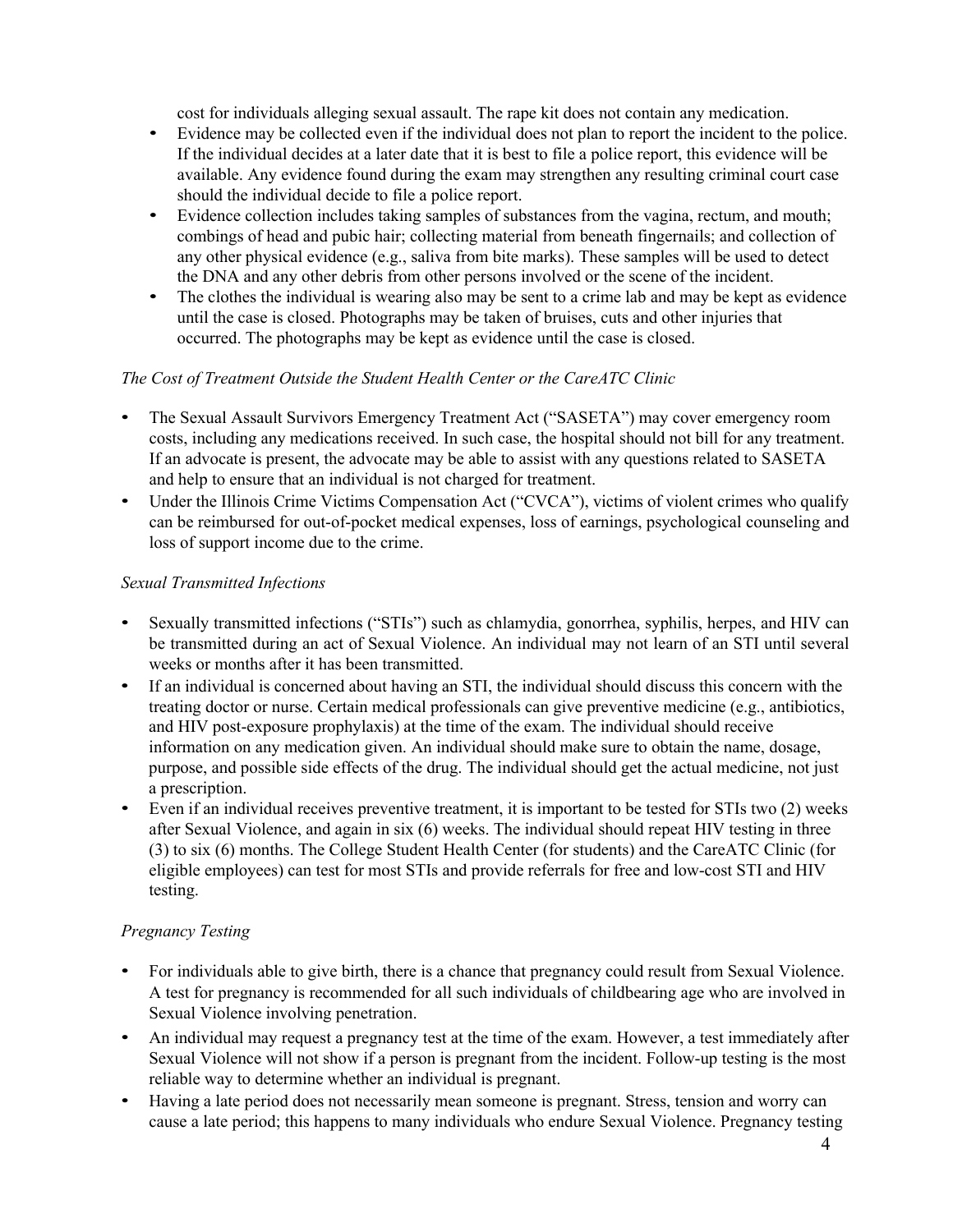is available at the Student Health Center (for students) and the CareATC Clinic (for eligible employees).

**Section V. The College's Title IX Coordinator.** Columbia's Title IX Coordinator (the "Coordinator") is Janely Torres. Mrs. Torres oversees this Policy and is tasked with identifying and addressing any patterns or systematic problems revealed by Sexual Misconduct reports. She is responsible for ensuring, through regular review, that the College's Grievance Procedures remain prompt, equitable, and effective. Mrs. Torres also leads related training, and prevention and education efforts. Mrs. Torres is available to meet with students, faculty, and staff as needed to discuss particular issues and/or concerns.

Individuals with inquiries regarding this Policy should contact Mrs. Torres (contact information below).

Mrs. Janely Torres Director of Equity Issues & Title IX Coordinator 623 S. Wabash, Room 315 Chicago, IL 60605 Phone: 312.369.6344 jrivera@colum.edu

The College's Title IX Investigator is Verron Fisher. Unless a conflict exists, Ms. Fisher serves as the investigator for all formal complaints of Sexual Misconduct under this Policy (and all Formal Complaints of Sexual Harassment filed or signed pursuant to the Title IX Policy). Ms. Fisher's contact information is as follows:

Ms. Verron Fisher Title IX Investigator 623 S Wabash Suite 315 Chicago, IL 60605 Phone: 312.369.6343 vfisher@colum.edu

**Section VI. Retaliation Prohibited.** It is a violation of this Policy to retaliate in any way against an individual who has reported Sexual Harassment or otherwise assisted in the Grievance Procedures. Columbia will promptly investigate any allegation of retaliation and pursue disciplinary action as needed.

**Section VII. False Reports.** Knowingly making false allegations of Sexual Harassment or providing evidence with the knowledge that it is false is a violation of this Policy and may subject a person to disciplinary action up to and including termination or expulsion.

**Section VIII. Amnesty Under College Policy Restricting the Use of Drugs or Alcohol.** To encourage reporting, the College will consider any use of alcohol or drugs by the Complainant or witnesses at or near the time of the alleged Sexual Harassment to determine consent or memory only under this Policy and this behavior will not serve as the foundation for discipline or independent proceedings under another College policy. However, the College may, at its discretion, require students who engaged in such behavior to participate in education programs or recommend a meeting with a college counselor or other support persons.

**Section IX. Multiple Options For Reporting And Confidentially Disclosing Sexual Harassment**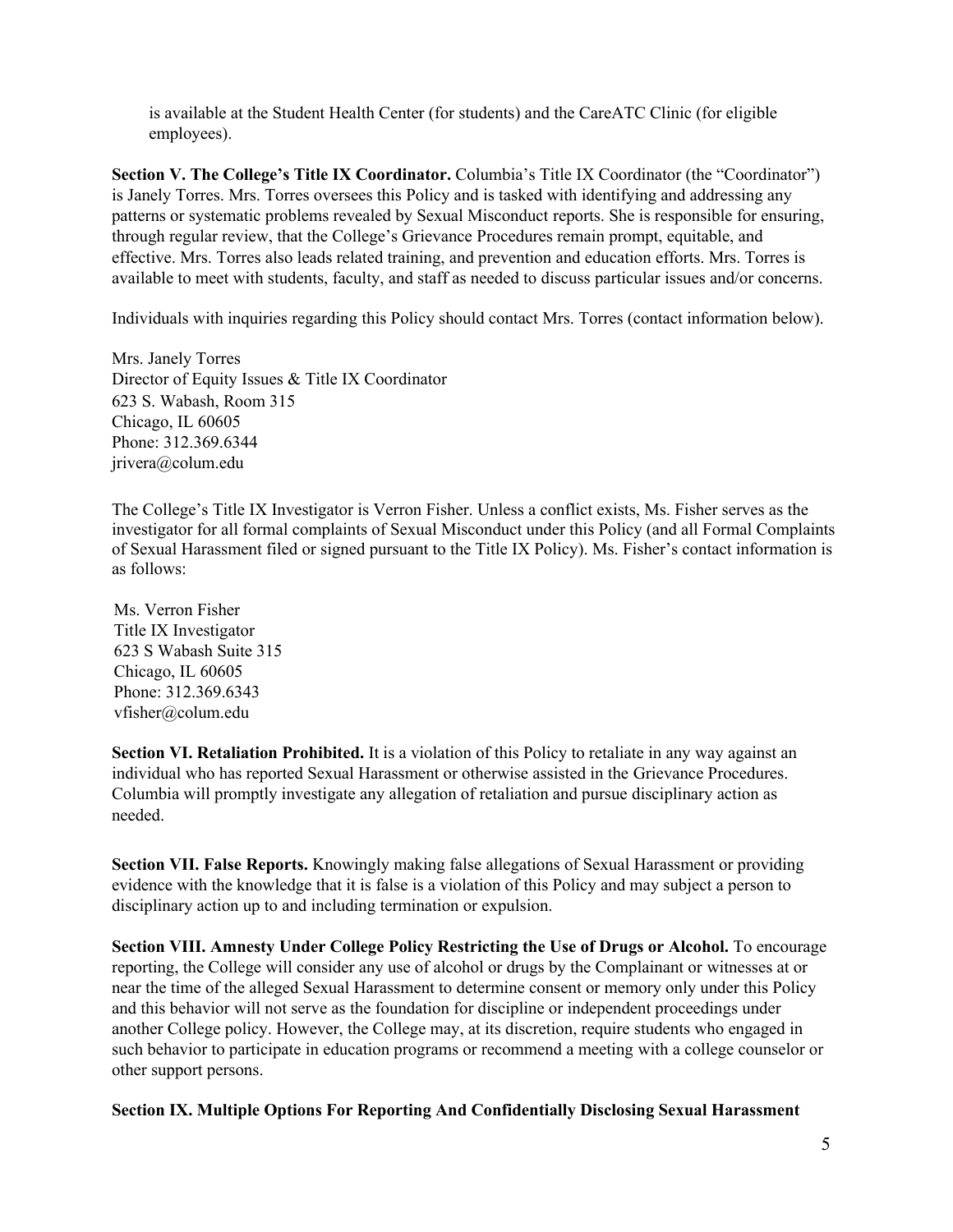**A. Overview.** The College encourages Complainants to report the offending behavior to individuals who can provide the desired level of support and assistance. Different Columbia employees have different rights and obligations regarding information sharing. The College asks Complainants to talk to an individual identified in one more of the below groups. Please note that, of the below oncampus resources, only the Office of Safety & Security can provide around-the- clock assistance.

**1. Responsible Employees:** *Complainants who would like to initiate an investigation under the Grievance Procedures should report to a Responsible Employee. A Responsible Employee is a College employee who has the duty to report incidents of Sexual Harassment to the Coordinator. Responsible Employees are required to report all the details of an alleged incident (including the identities of the Complainant, Respondent, and any witnesses, if known, and pertinent facts such as date, time, and location) to the Coordinator. A report to a Responsible Employee serves as a formal complaint to the College of alleged Sexual Harassment ("Complaint") and obligates the College to investigate the incident and to take appropriate steps to address the situation.*

Responsible Employees include, but are not limited to<sup>3</sup>:

- The Coordinator;
- Employees with "Dean", "Associate Dean," "Assistant Dean," "Chairperson," "Associate Chairperson," "Director," "Coordinator," "Provost," "Associate Provost," "Assistant Provost," "Chief of Staff," "Vice President," "Assistant Vice President," "Associate Vice President," or "President" in their titles;
- All part-time and full-time faculty members;
- Resident Advisors ("RAs");
- All employees in the Office of Human Resources and the Office of the Vice President of Student Affairs (including the Dean of Students' Office and the Residence Life staff), excluding those employees who are Confidential Resources or non-professional Counselors & Advocates.
- All employees in the Office of Safety  $&$  Security (including its independent contractor security personnel). The Associate Vice President for the Office of Safety & Security is Ronald Sodini (rsodini@colum.edu). For emergencies, please call the 24-hour emergency command center at (312) 369-1111. The non-emergency command center phone number is (312) 369-3220.

When a Complainant or witness tells a Responsible Employee about an incident of Sexual Harassment, the College will promptly take steps to investigate what has happened and to resolve the matter efficiently and equitably. Notice to Responsible Employees constitutes notice to the College. To the extent possible, the College will not share information reported to a Responsible Employee with individuals other than those handling the applicable report pursuant to this Policy. For example, when permissible under the law, a Responsible Employee will not share information with law enforcement without the Complainant's consent or unless the Complainant has also reported the incident to such body.

To the extent feasible, before a Complainant reveals any information to a Responsible Employee, the

<sup>&</sup>lt;sup>3</sup> Employees in the Global Education Office are not Responsible Employees under this Policy when assisting international students, undocumented students, or students for whom English is not their first language, with language interpretation, travelrelated, or visa issues. Similarly, employees in the Office of Human Resources or the Services for Students with Disabilities Office (SSD) (including the Dean of Students to whom SSD staff report) are not Responsible Employees when providing guidance or other support concerning disability issues. See sections  $XIV(A)(4)$  and  $XIV(A)(5)$  for the services these offices provide.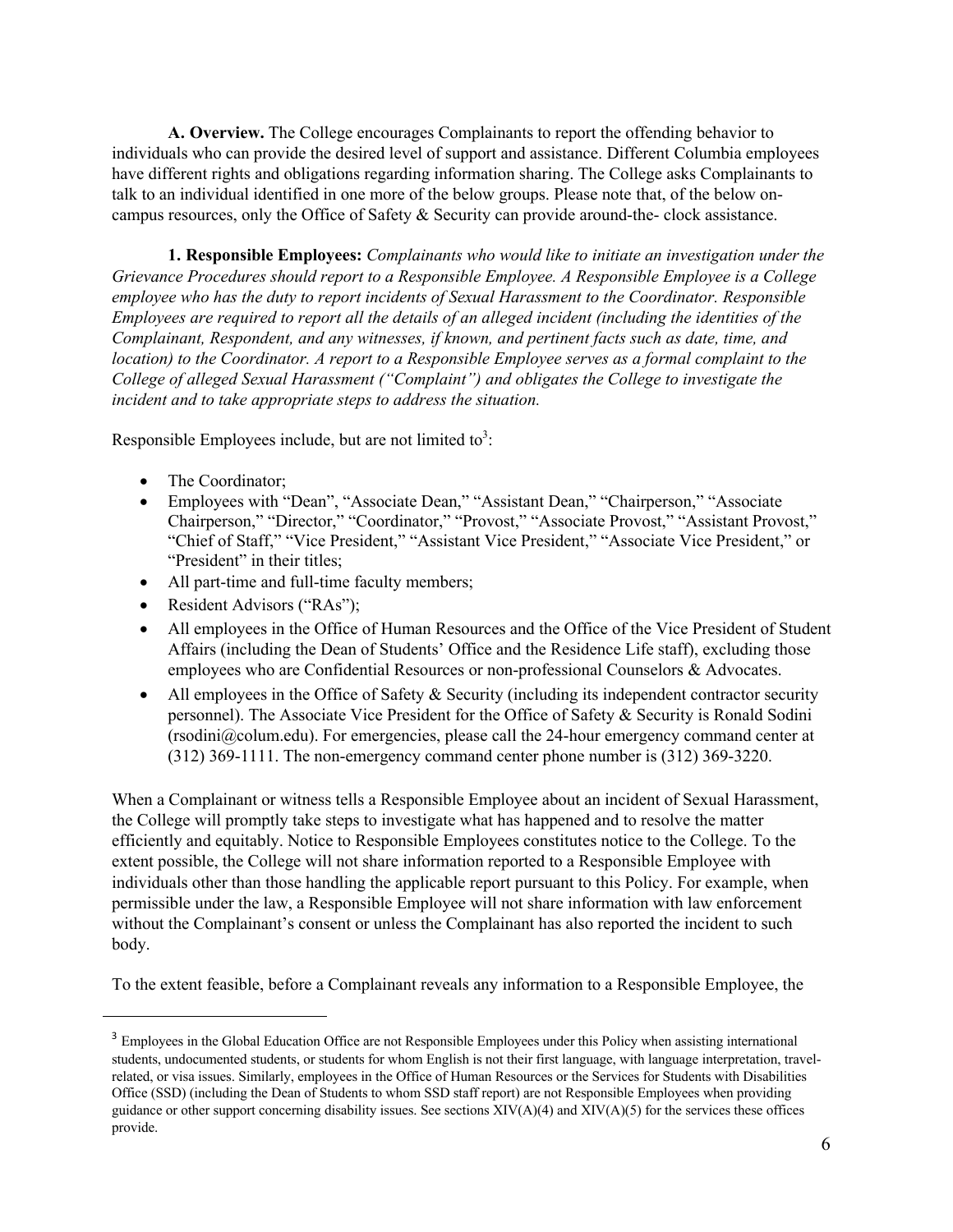Responsible Employee shall endeavor to ensure that the Complainant understands the Responsible Employee's reporting obligations. A Responsible Employee shall neither encourage the Complainant to report formally, if the Complainant is not ready to do so, nor pressure the Complainant to request assistance from a different resource. If the Complainant communicates that the Complainant does not want to initiate a formal investigation, the Responsible Employee shall then direct the individual to a Non-Professional Counselor & Advocate or Confidential Employee. If the Complainant communicates that the Complainant wants to issue a Complaint with the Responsible Employee but has specific concerns regarding the information sharing rules of a formal investigation (explained in Section XI), the Responsible Employee shall document any concerns and explain that, while the College will consider all confidentiality requests, it may not be able to avoid certain disclosures during an investigation. The Responsible Employee shall forward any confidentiality requests to the Coordinator along with formal notice of the Complaint.

**2. Non-Professional Counselors & Advocates.** *Complainants who may not be ready to report formally, but would still like information and support, may contact a Non-Professional Counselor & Advocate at the College. Generally, these employees are only required to report to the Coordinator that an incident occurred and do not have to reveal any personally identifying information. Disclosures to these employees, standing alone, will not initiate a College investigation into an incident against the Complainant's wishes.*

Kari Sommers, the Assistant Dean of Student Life, is a Non-Professional Counselor & Advocate at the College. Individuals who work or volunteer in Ms. Sommers' office, including front desk staff and students, can generally also talk to a Complainant without having to reveal any personally identifying information about an incident to the Coordinator. Ms. Sommers and her respective staff should report only the nature, date, time, and general location of an incident to the Coordinator. This limited report – which should not include any information that would directly or indirectly identify the Complainant – helps keep the Coordinator informed of the general extent and nature of Sexual Harassment on and off campus. Ms. Sommers will consult with the Complainant before reporting to the Coordinator to ensure that the report omits any personally-revealing details.

Kari Sommers Associate Dean of Student Life 623 S. Wabash, Room 307 312.369.7223 klsommers@colum.edu

**3. Confidential Resources:** *Complainants who desire strictly confidential support and assistance, to the extent permitted by law, may contact a Confidential Resource. Under some circumstances, these employees are required to maintain near complete confidentiality. Speaking with a Confidential Resource does not constitute reporting to the College and, without more, will not trigger a formal investigation.*

Under certain circumstances, the law and applicable professional codes require the below-listed individuals and resources to keep the details of Sexual Harassment in a confidential manner and to refrain from disclosing such information to third parties without the reporting party's consent. In particular, professional, licensed counselors and pastoral counselors who provide mental-health counseling to members of the school community (and including those who act in that role under the supervision of a licensed counselor) are not required to report any information about an incident to the Coordinator without a Complainant's permission. The following are Confidential Resources on-campus. Please check the below websites or contact these Confidential Resources directly for more information,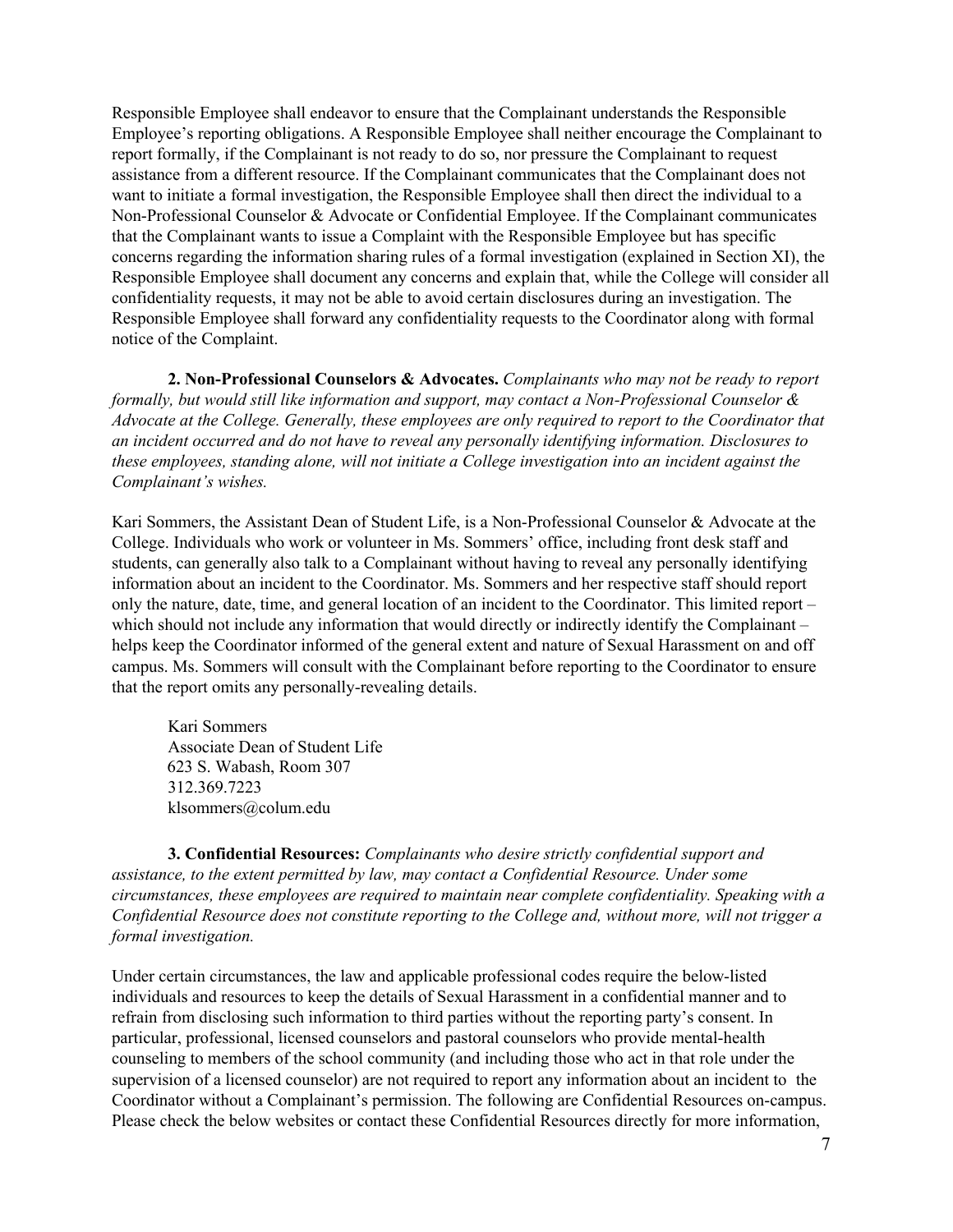including updated hours and the best ways to receive assistance.

#### For Students

Columbia College Chicago Student Health Center (Licensed Physicians & Nurses) 916 S. Wabash  $5<sup>th</sup>$  Floor 312.369.6830 http://students.colum.edu/health-center/ By appointment or walk-in

Counseling Services (Professional Counselors) 916 S. Wabash  $5<sup>th</sup>$  Floor 312.369.8700 http://students.colum.edu/health-center/counseling-services/ By appointment or walk-in

Office of Student Relations (Professional Counselors) 623 S. Wabash, Room 301 312.369.8595 By appointment or walk-in

*Confidential Advisors*\* Orterio Villa Director of Student Organizations & Leadership 754 S. Wabash, Room 231 312.369.6792 ovilla@colum.edu

Charee Mosby-Holloway Director of Student Diversity & Inclusion 618 S. Michigan,  $4<sup>th</sup>$  Floor 312.369.7994 cmosbyholloway@colum.edu

As a Confidential Advisors, Mr. Villa & Ms. Mosby-Holloway, have completed at least forty (40) hours of training on sexual violence. Each Confidential Advisor shall attend a minimum of six (6) hours of ongoing education training annually on issues related to sexual violence. Each Confidential Advisor shall also receive periodic training on the College's administrative processes, interim protective measures and accommodations, and complaint resolution procedures. Confidential Advisors may provide confidential services to and have privileged, confidential communications with Complainants reporting sexual violence in accordance with Section 8-804 of Illinois' Code of Civil Procedure.

#### On Campus Resources For Eligible Employees

Columbia Care ATC Clinic (Licensed Physicians & Nurses) 600 S. Michigan, Suite 402 800.993.8244 By appointment or walk-in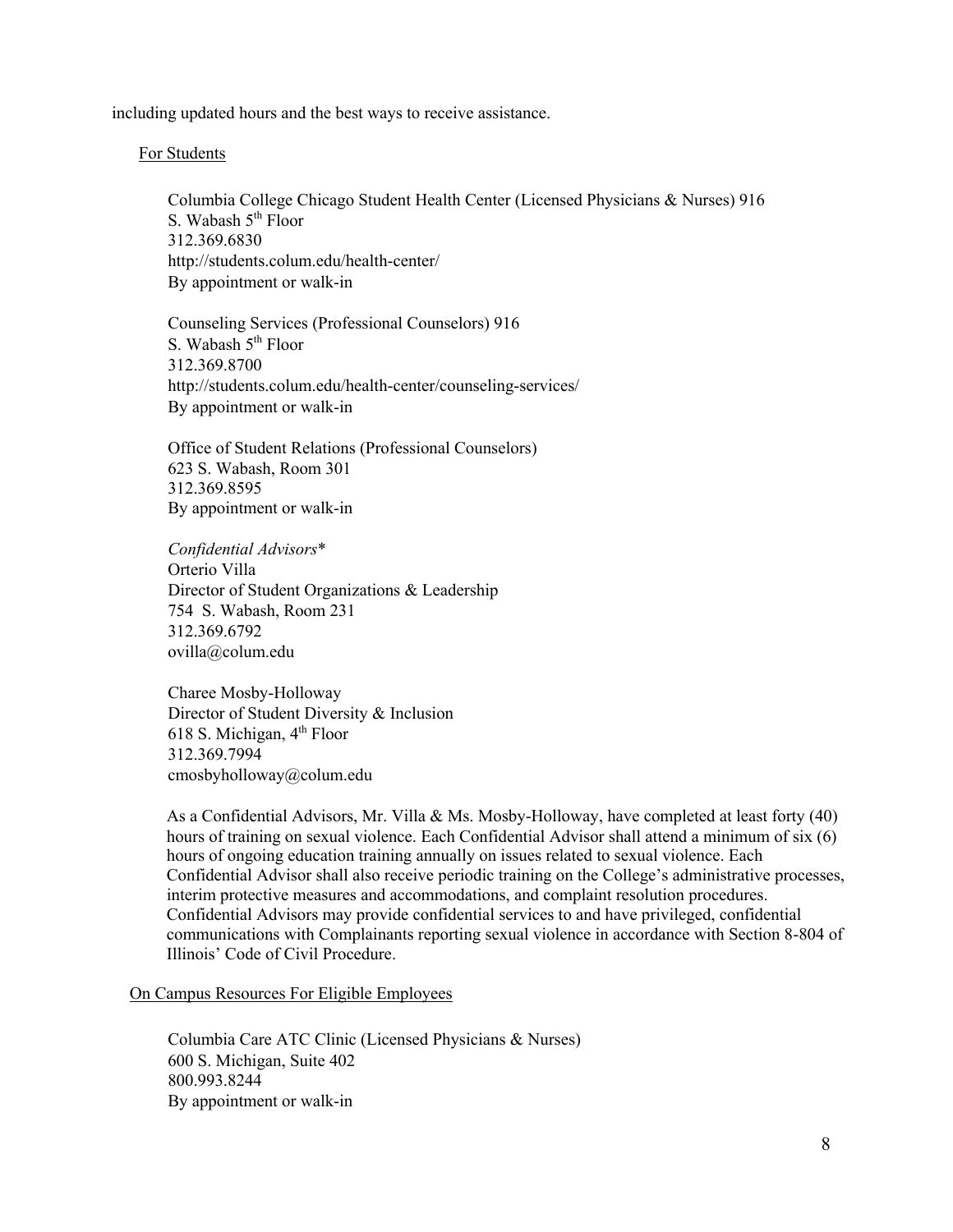**B. Reminders For Reporting To Confidential Employees Or Non-Professional Counselors & Advocates.** A Complainant who speaks to a Confidential Resource or a Non-Professional Counselor & Advocate should understand that, if the Complainant elects not to file a formal report with a Responsible Employee, the College may be limited in its efforts to investigate or to pursue disciplinary action against the alleged Respondent. Notwithstanding the above, these individuals can assist the Complainant in receiving other necessary protection and support, such as advocacy, academic support or accommodations, disability, health or mental health services, and changes to living, working or courses schedules. A Complainant who at first speaks with a Confidential Resource or a Non-Professional Counselor & Advocate may later decide to file a Complaint with the College or to report the incident to local law enforcement. A Confidential Resource or Non-Professional Counselor & Advocate shall provide the Complainant with assistance in formally reporting if the Complainant selects this route. It's important to remember that while Confidential Resources and Non-Professional Counselors and Advocates will not share personally-identifying information with the Coordinator under this Policy, these employees may have reporting or other disclosure obligations in some circumstances under local, state, and/or federal law.

**C. The Role of Witnesses.** Witnesses to Sexual Harassment, including bystanders, shall report the details of the offending behavior to a Responsible Employee so that the College may properly intervene, investigate, and – where necessary – impose interim and/or permanent measures to protect the Complainant. The College understands that witnesses to Sexual Harassment may need support resources as well. Accordingly, such witnesses may seek confidential support from a Confidential Resource or a Non-professional Counselor & Advocate regarding how to address any effects from observing or otherwise becoming aware of such behavior. As explained previously, any retaliation against an individual who has reported Sexual Harassment is a violation of this Policy.

**D. On-Campus Resources For Respondents.** Respondents may also seek confidential support and assistance from the Confidential Resources listed in section IX(A)(3) above. The Coordinator and Confidential Resources shall help the Respondent in obtaining other on-campus support and assistance as requested.

**Section X. Off-Campus Resources For Assistance & Support.** The College encourages all Complainants to report the offending behavior to an employee or employee within one of three categories articulated in Section VII. Informing a College employee of such misconduct provides the College with an opportunity to promptly take remedial action and to investigate – if desired – so that the Complainant may have an academic experience free of any discrimination. The College can only address a specific situation if it is aware of it. That said, the College understands that some individuals may feel more comfortable speaking with an off-campus resource in lieu of or in addition to a College employee. The below Chicagoland organizations may offer support, assistance, and information to Complainants, witnesses, and others affected by Sexual Harassment. Some of these organizations may maintain confidentiality and not share information with the College or others unless the Complainant requests the disclosure and signs a consent or waiver form. Some of these groups may have reporting or other obligations under local, state, and/or federal law. One can contact the below directly for more information regarding offered services and applicable confidentiality policies.

YWCA Metropolitan Chicago 1 N. LaSalle Street Suite 1150 Chicago, IL 60602 312.733.2102 https://ywcachicago.org/our-work/sexual-violence-support-services/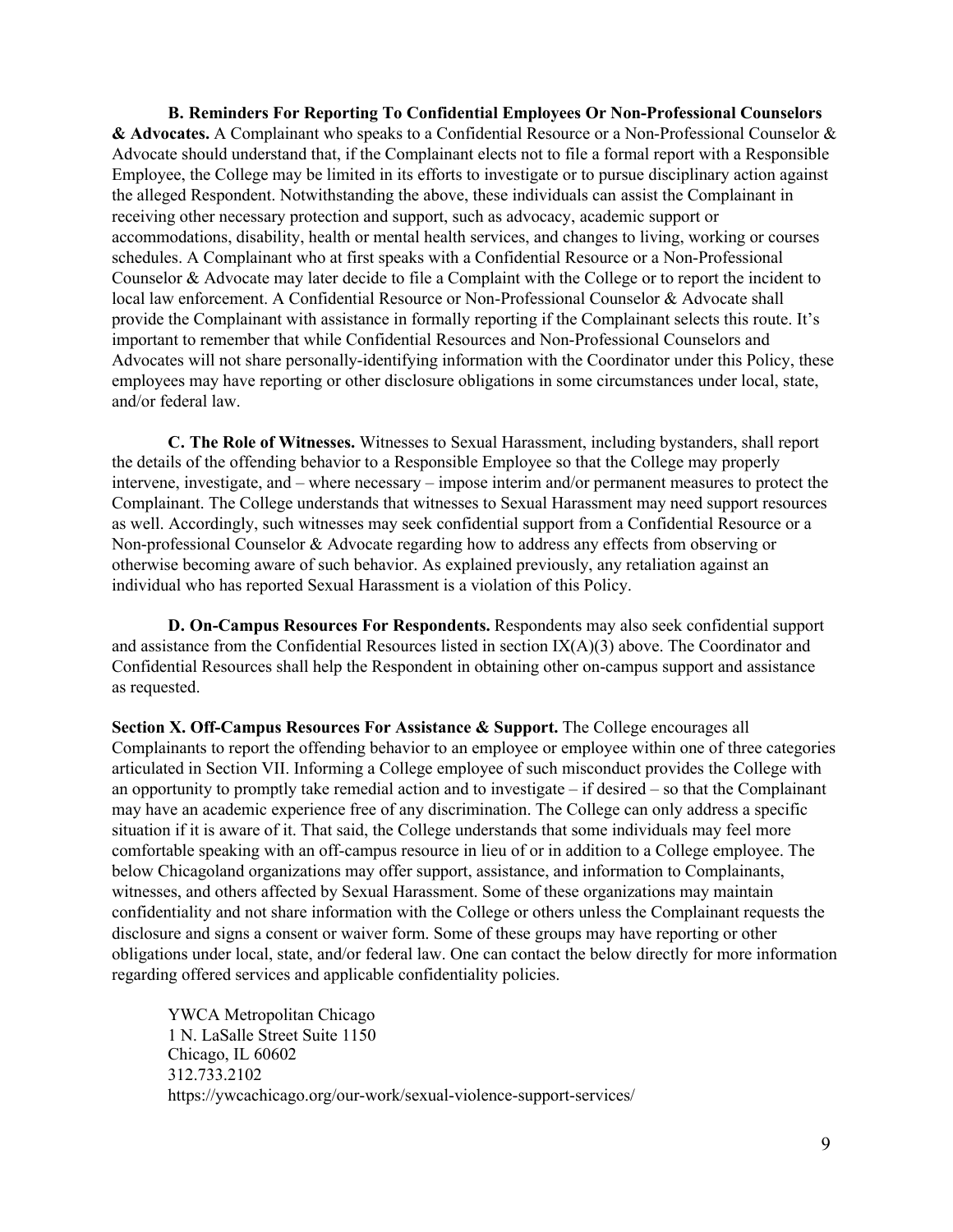Resilience (Formally RVA) 180 N. Michigan Suite 600 Chicago, IL 60601 312.443.9603 www.ourresilience.org/

Center on Halstead 3656 N. Halsted St Chicago, IL 60613 773.472.6469 http://www.centeronhalsted.org/

YWCA Metropolitan Chicago Rape Crisis Hotline (Chicago RAINN affiliate) Call 888.293.2080 in Chicago Metropolitan Area Call 630.971.3927 in DuPage County Call 708.748.5672 in the South Suburbs https://ywcachicago.org/our-work/sexual-violence-support-services/rape-crisis-hotline/

The Coordinator and on-campus Confidential Resources, including Confidential Advisors, are available to assist Complainants with obtaining support from off-campus resources – e.g., making appointments or identifying appropriate sources of support. These individuals are also available to consult with Respondents to assist with arranging off-campus support.

## **Section XI. The Confidentiality Of The College's Investigation & Grievance Procedures.**

Complaints of Sexual Harassment to Responsible Employees at the College will be treated responsibly and in confidence to the extent feasible, given the need to conduct a thorough investigation and to take corrective action. Subject to federal and state privacy and/or disclosure laws, the College shall not share information related to a Complaint with individuals other than the parties involved or those with responsibilities under this Policy. In the event the College must disclose information to individuals other than those above, it shall provide the parties with proper notice and reasons for such disclosure.

The Coordinator reviews all requests for confidentiality beyond those disclosure or informationsharing rules articulated in this section XI, IX, XIV, or elsewhere in this Policy. The Coordinator shall make every effort to respect these requests and should examine such requests in the context of the College's responsibility to provide a safe and nondiscriminatory environment for the Complainant and all students and employees. Among other factors, the College may weigh these additional confidentiality requests (including a Complainant's stated preference that the College not investigate or pursue discipline at all) in the context of the following:

- The increased risk that the alleged Respondent will commit additional acts of Sexual Harassment, Sexual Misconduct, Sexual Violence, or other violence, such as:
	- o Whether there have been other Sexual Harassment Complaints about the same Respondent
	- o Whether the Respondent has a history of arrests or records from a prior school indicating a history of violence
	- o Whether the Respondent threatened further Sexual Harassment, Sexual Misconduct, Sexual Violence, or other violence against the Complainant or others
	- o Whether the Sexual Harassment was committed by multiple Respondents
- Whether the Sexual Harassment was perpetrated with a weapon
- Whether the Complainant is a minor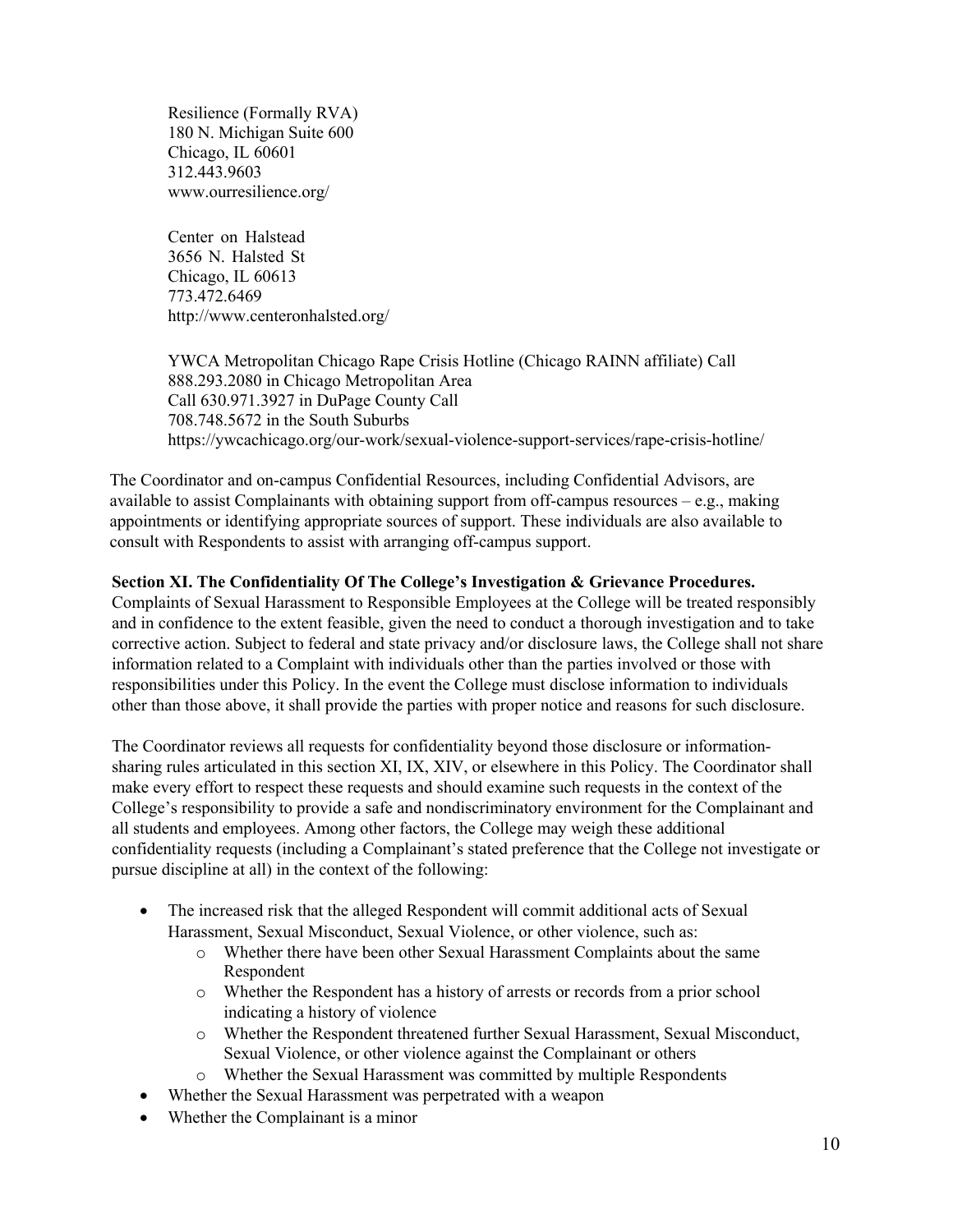- Whether the College possesses other means to obtain relevant evidence of the Sexual Harassment (e.g. security cameras)
- Whether the Complainant's report reveals a pattern of perpetration at a given location or by a particular group

The presence of one or more of these factors could lead the College to investigate and, if appropriate, pursue disciplinary action, without extra confidentiality rules. If none of these factors is present, the College may respect the Complainant's request for additional confidentiality.

Prior to starting an investigation, the College will inform the Complainant if, and to the extent, it cannot honor a request for additional confidentiality. In all cases, the College's prohibition against retaliation, including steps to prevent retaliation and strong responsive actions if it occurs, shall apply. As articulated elsewhere in this Policy, the College shall tailor its interim remedial measures to the particular circumstances of each Complaint. For example, where the College cannot honor a Complainant's request for extra confidentiality, it shall assist the Complainant in accessing other support (i.e. academic, counseling, disability, health, or mental services), provide appropriate security (i.e. issuing a non-contact order, helping arrange a change of living, academic, or working conditions), ensure that the Complainant is aware of the Complainant's right to file with local law enforcement, and provide assistance in such reporting if necessary.

The College's ability to fully respond to an incident, may be limited if a Complainant insists that the Complainant's name or other identifying information not be disclosed to the Respondent or that the College not initiate a formal investigation or pursue disciplinary action against the Respondent. Under such circumstances, while the College may implement some interim remedial measures, it will necessarily be unable to explore those potential resolutions that involve the Respondent (i.e. no-contact orders or a change in the Respondent's academic or employment arrangement). In the event the College does not accept a Complainant's request that the College not disclose the Complainant's name, the College will notify the Complainant before making such disclosure to the Respondent. If the College proceeds with an investigation despite the Complainant's objection, the College shall – upon the Complainant's request – inform the Respondent that the College, not the Complainant, decided to move forward. The College shall never require a Complainant to participate in any investigation or disciplinary proceeding. Complainants should be aware of a Respondent's rights under the Family Educational Rights and Privacy Act ("FERPA") to request to review information about the Sexual Harassment allegation if the information directly relates to the Respondent and the information is maintained by the College as an education record.

**Section XII. Notice & The College's Obligation To Investigate.** Although Columbia encourages Complainants to promptly disclose inappropriate behavior to the College, the College may investigate and initiate informal or formal proceedings under this Policy in the absence of a Complaint from the Complainant. Notwithstanding the above, public awareness events such as, "Take Back The Night," the Clothesline Project, candlelight vigils, protests, or survivor speak-out events are not considered notice to the College of Sexual Harassment for purposes of triggering its obligation to investigate any particular incident(s). Such events may, however, inform the need for campus-wide education and prevention efforts, and the College will provide information about students' rights at these events.

## **Section XIII. What Constitutes Sexual Harassment and Sexual Misconduct4**

**A. Sexual Harassment**. <sup>5</sup> Sexual harassment is any Unwelcome Conduct [defined in XIII(C)] of

<sup>4</sup> This section is based, in part, on 29 CFR 1604.11.

<sup>5</sup> Such behavior may not constitute Sexual Harassment when engaged in for a valid academic purpose.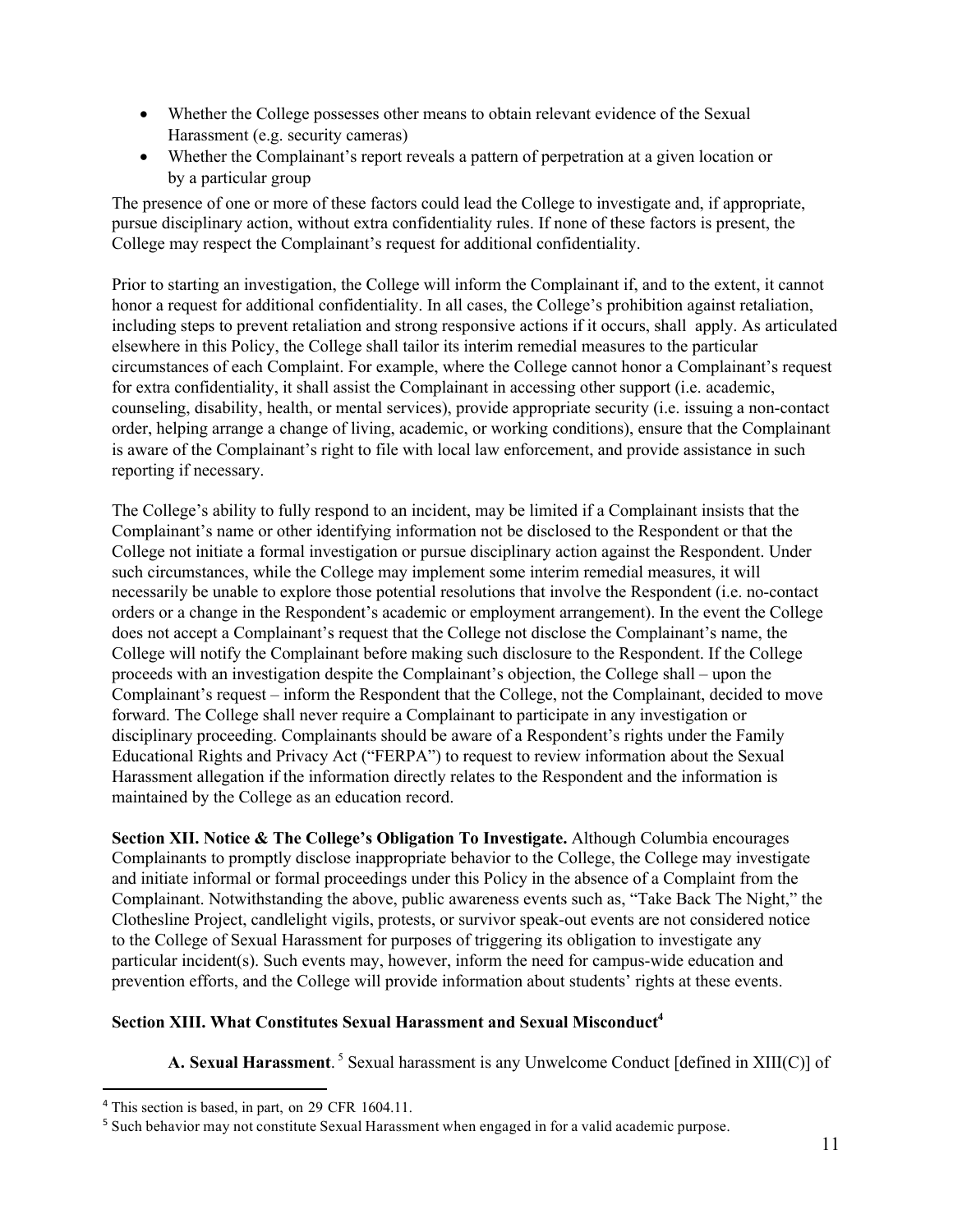a sexual nature or that based on gender identity – perceived or actual – or gender stereotypes ("Gender"). It can occur by or between individuals of any – including the same – sex or gender. Sexual Harassment can also take place between individuals who have been or are currently in an intimate relationship, marriage, or other relationship of a romantic, social, or familial nature with each other. Examples of behavior that may constitute Sexual Harassment include, but are not limited to:

- Sexual Violence (defined below);
- Dating Violence [as defined in 34 U.S.C. 12291(a)(10)];
- Domestic Violence [as defined in 34 U.S.C. 12291(a)(8)];
- Stalking [as defined in 34 U.S.C.  $12291(a)(30)$ ]<sup>6</sup>;
- Sexual Exploitation (defined below);
- Requests or subtle pressure, overt or implied, for sexual favors;
- Abusive or threatening behavior of a sexual nature or based on Gender directed at a person;
- Remarks, jokes, comments, or observations of a sexual nature or based on Gender that demean or offend individuals;
- Gestures or other nonverbal behavior of a sexual nature or based on Gender that demean or offend individuals; and
- Display or distribution of offensive materials of a sexual nature or based on Gender.

*Sexual Violence*. Sexual Violence means physical sexual acts attempted or perpetrated against a person's will or when a person is incapable of giving Consent (e.g. due to a person's age or use of drugs or alcohol, or because an intellectual or other disability prevents the individual from having the capacity to give Consent) [as defined in XIII(F)]. A number of different acts fall into the category of Sexual Violence, including – without limitation – Sexual Abuse as defined in the Illinois Criminal Code, and Rape and Fondling as defined in the Uniform Crime Reporting Program.

- *"Sexual Abuse<sup>7</sup>*" means, "any contact, however slight, between the sex organ or anus of the victim or the accused and an object or body part, including but not limited to, the sex organ, mouth, or anus of the victim or the accused, or any intrusion, however slight, of any part of the body of the victim or the accused or of any animal or object into the sex organ or anus of the victim or the accused, including, but not limited to, cunnilingus, fellatio, or anal penetration. Evidence of emission of semen is not required to prove sexual abuse."
- *"Rape<sup>8</sup>*" means, "the penetration, no matter how slight, of the vagina or anus with any body part or object, or oral penetration by a sex organ of another person, without the consent of the victim."
- *"Fondling<sup>9</sup>*" means "the touching of the private body parts of another person for the purpose of sexual gratification, without the consent of the victim, including instances where the victim is incapable of giving consent because of his/her age or because of his/her temporary or permanent mental incapacity."

<sup>6</sup> This Policy prohibits Dating Violence, Domestic Violence, and Stalking as such behavior is defined according to the abovereferenced statutory provisions. The definitions provided below in this section for these terms are for convenience only and are subject to changes to the applicable laws.

<sup>&</sup>lt;sup>7</sup> This definition is adopted from the Illinois Criminal Code (720 ILCS 5/11-9.1B).

<sup>&</sup>lt;sup>8</sup> This definition is adopted from the FBI Uniform Crime Reporting Program.

<sup>&</sup>lt;sup>9</sup> This definition is adopted from the FBI Uniform Crime Reporting Program.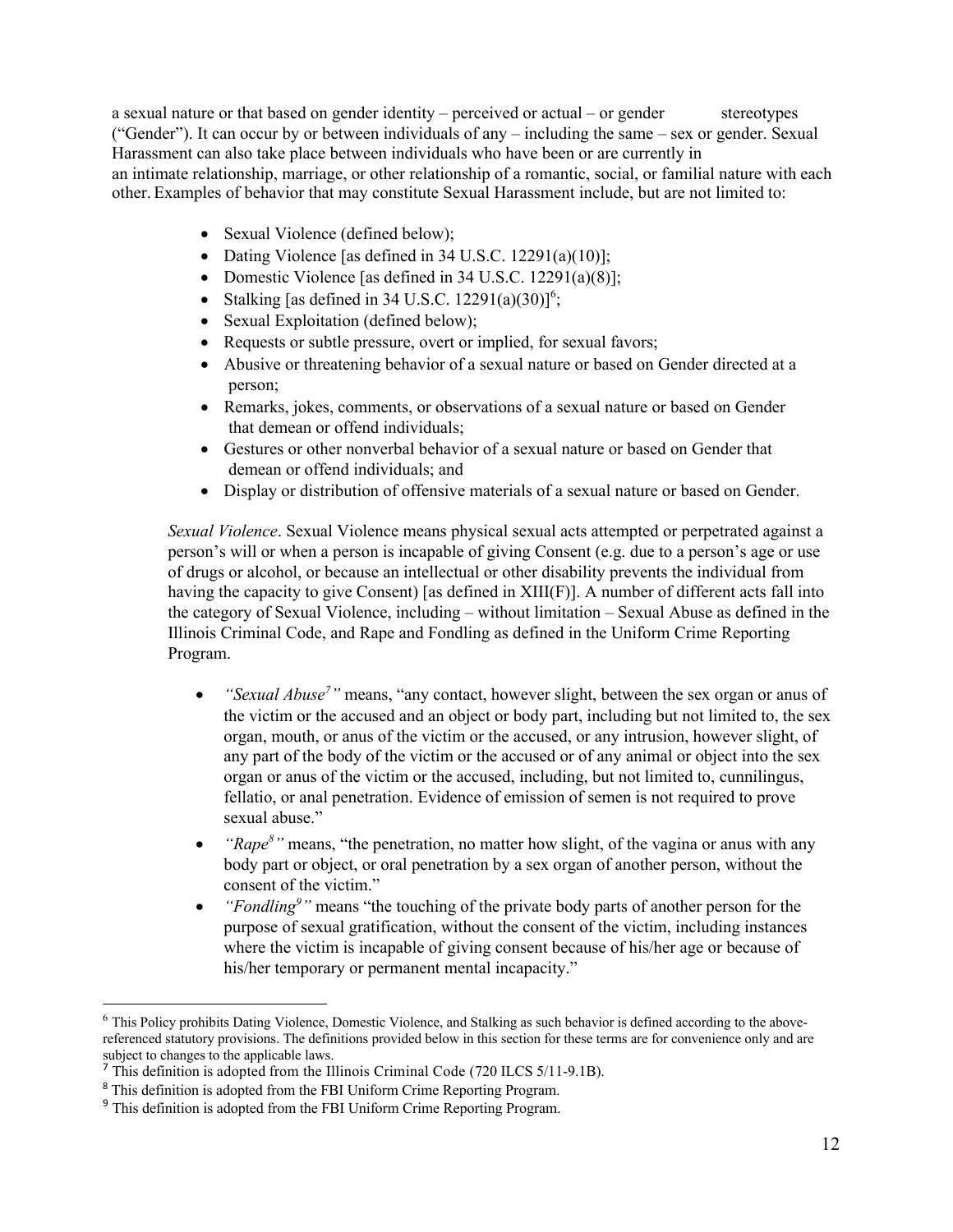*Dating Violence*. Dating Violence means violence committed by a person:

- **(1)** who is or has been in a social relationship of a romantic or intimate nature with the victim; and
- **(2)** where the existence of such a relationship shall be determined based on a consideration of the following factors:
	- a. The length of the relationship.
	- b. The type of relationship.
	- c. The frequency of interaction between the persons involved in the relationship.

*Domestic Violence*. Domestic Violence includes felony or misdemeanor crimes of violence committed by a current or former spouse or intimate partner of the victim, by a person with whom the victim shares a child in common, by a person who is cohabitating with or has cohabitated with the victim as a spouse or intimate partner, by a person similarly situated to a spouse of the victim under the domestic or family violence laws of the applicable jurisdiction, or by any other person against an adult or youth victim who is protected from that person's acts under the domestic or family violence laws of the applicable jurisdiction.

*Stalking*. Stalking means engaging in a course of conduct directed at a specific person that would cause a reasonable person to:

- (1) fear for his or her safety or the safety of others; or
- (2) suffer substantial emotional distress.

*Sexual Exploitation*. Sexual Exploitation occurs when an individual takes non-physical, nonconsensual, sexual advantage of another for sexual gratification, financial gain, or other benefit for himself or a third party or parties. Examples of sexual exploitation include but are not limited to the following: nonconsensual recording or observation of individuals engaging in sexual acts or undressing, knowingly sharing these recordings without the consent of the parties, streaming of pornography to or in the presence of others without consent, prostitution, nonconsensual exposure of one's genitals to another, bullying when based on sex, inducing incapacitation in another for the purpose of engaging in any behavior prohibited by the Policy, and knowingly transmitting STIs.

**B. Sexual Misconduct.** Sexual Misconduct is Sexual Harassment [defined in section  $XIII(A)$ ] where:

(1) Submission to such harassment is made either explicitly or implicitly a term or condition of an individual's employment, education, or participation in other College activities; *or*

(2) Submission to or rejection of such harassment by an individual is used as the basis for a decision affecting that person's employment, education, or participation in other College activities<sup>10</sup>; *or* 

(3) Such harassment creates a hostile environment [defined in XIII(D)].

 $10$  XIII(B)(1) and XIII(B)(2) constitute "Quid Pro Quo Sexual Harassment"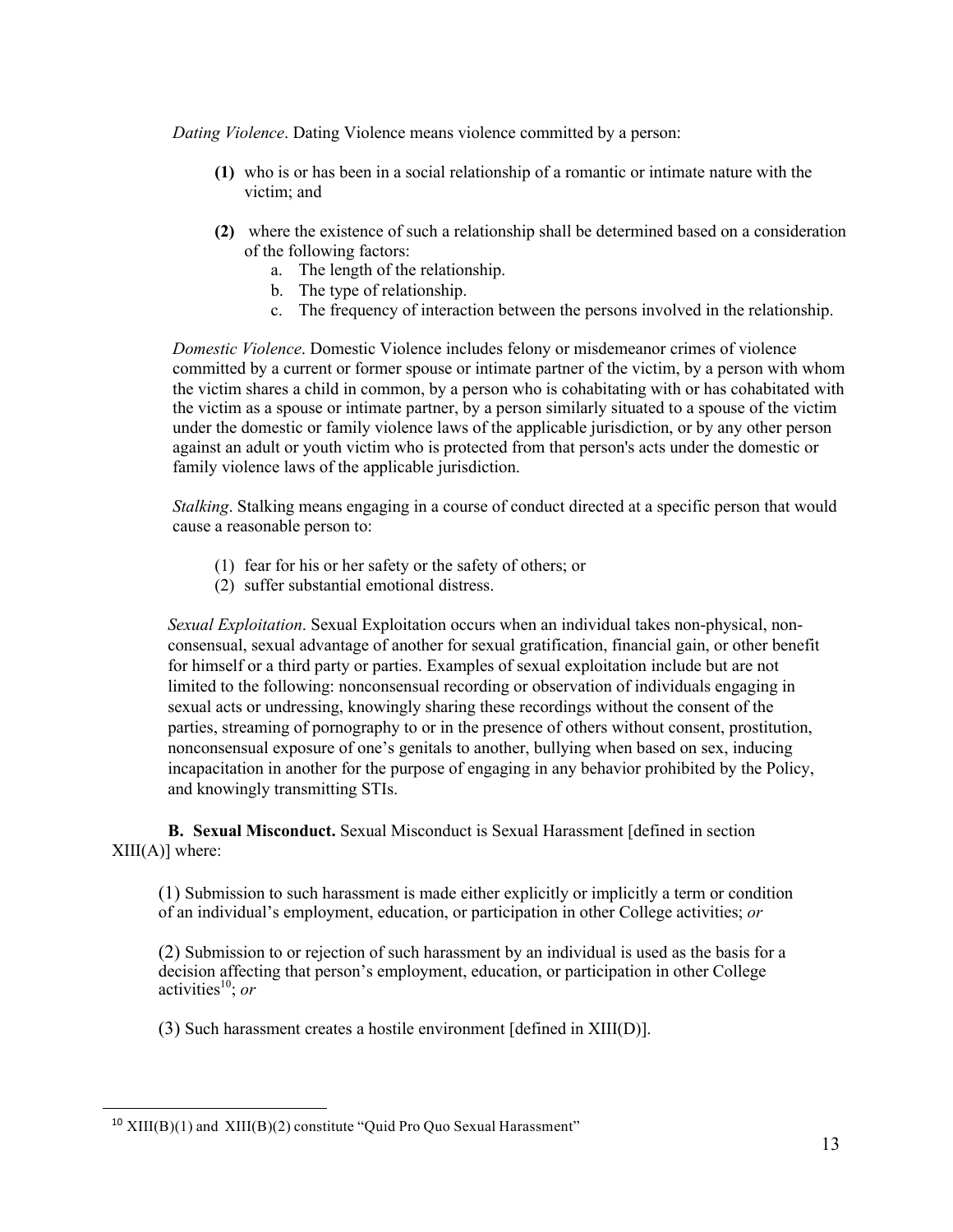**C.** Consent and Unwelcome Conduct.<sup>11</sup> Any behavior where all parties involved have not provided Consent constitutes Unwelcome Conduct and is Non-Consensual. Consent is clear, unambiguous, and voluntary agreement between participants to engage in specific sexual activity.<sup>12</sup> Consent is active, not passive, and is given by clear actions or words. Consent may not be inferred from silence, passivity, or lack of active resistance alone. A current or previous dating or sexual relationship is not sufficient to constitute Consent, and Consent to one form of sexual activity does not imply Consent to other forms of sexual activity. An individual's decision to engage in sexual activity with one person does not imply consent to engage in sexual activity with another. An individual's manner of dress does not constitute consent. Consent to engage in sexual activity may be withdrawn by an individual at any time. Being intoxicated or otherwise impaired due to drugs and/or alcohol does not diminish one's responsibility to obtain Consent.

*Incapacity*: In some situations, the College may determine an individual to be incapable of giving Consent to sexual activity due to the circumstances, his or her age, or the behavior of another. Such situations may include, but are not limited to: incompetence, impairment from alcohol and/or drugs, fear, unconsciousness, intimidation, coercion, confinement, isolation, or mental or physical impairment. Despite anything to the contrary, where a person is incapable of giving Consent, conduct of a sexual nature or gender is a violation of this Policy, provided that the Respondent knew or reasonably should have known of the person's incapacity.<sup>13</sup>

**D. Sexual Harassment That Creates A Hostile Environment.** Sexual Harassment creates a hostile environment if, considering the totality of the circumstances, the conduct is sufficiently serious that it interferes with or limits an individual's ability to participate in or benefit from the school's programs, employment, or other activities. The more severe the conduct, the less need there is to show a repetitive series of incidents to prove a hostile environment, particularly if the harassment is physical. Indeed, a single or isolated incident of Sexual Harassment may create a hostile environment if the incident is sufficiently severe. For instance, a single incident of rape is sufficiently severe to create a hostile environment. The College evaluates the conduct from both a subjective and objective perspective. Among other factors, the College considers the following when determining whether alleged Sexual Harassment creates a hostile environment:

- The degree to which the conduct affected one or more students' education or individuals' employment;
- The type, frequency, and duration of the conduct;
- The identity of and relationship between the alleged harasser and the subject or subjects of the harassment;
- The number of individuals involved;
- The age and sex of the alleged harasser and the subject or subjects of the harassment;
- The location of the incidents and context in which they occurred;

<sup>&</sup>lt;sup>11</sup> Definition adopted from Emory University's "Policy 8.2: Sexual Misconduct, Updated May 27, 2014."

 $12$  The Policy's definition of Consent is consistent with that in the Illinois Criminal Code for Major Sexual Offenses. Under 720 ILCS 5/11-1.70, "Consent" means, "a freely given agreement to the act of sexual penetration or sexual conduct in question. Lack of verbal or physical resistance or submission by the victim resulting from the use of force or threat of force by the accused shall not constitute consent. The manner of dress of the victim at the time of the offense shall not constitute consent."

 $<sup>13</sup>$ An exception exists where the Respondent did not know of the victim's impairment and could not have been</sup> expected to have known about such impairment, but the behavior nonetheless still violates Illinois Criminal Law (i.e. strict liability crimes). Such violations when of a sexual nature or gender-based constitute a violation of this Policy.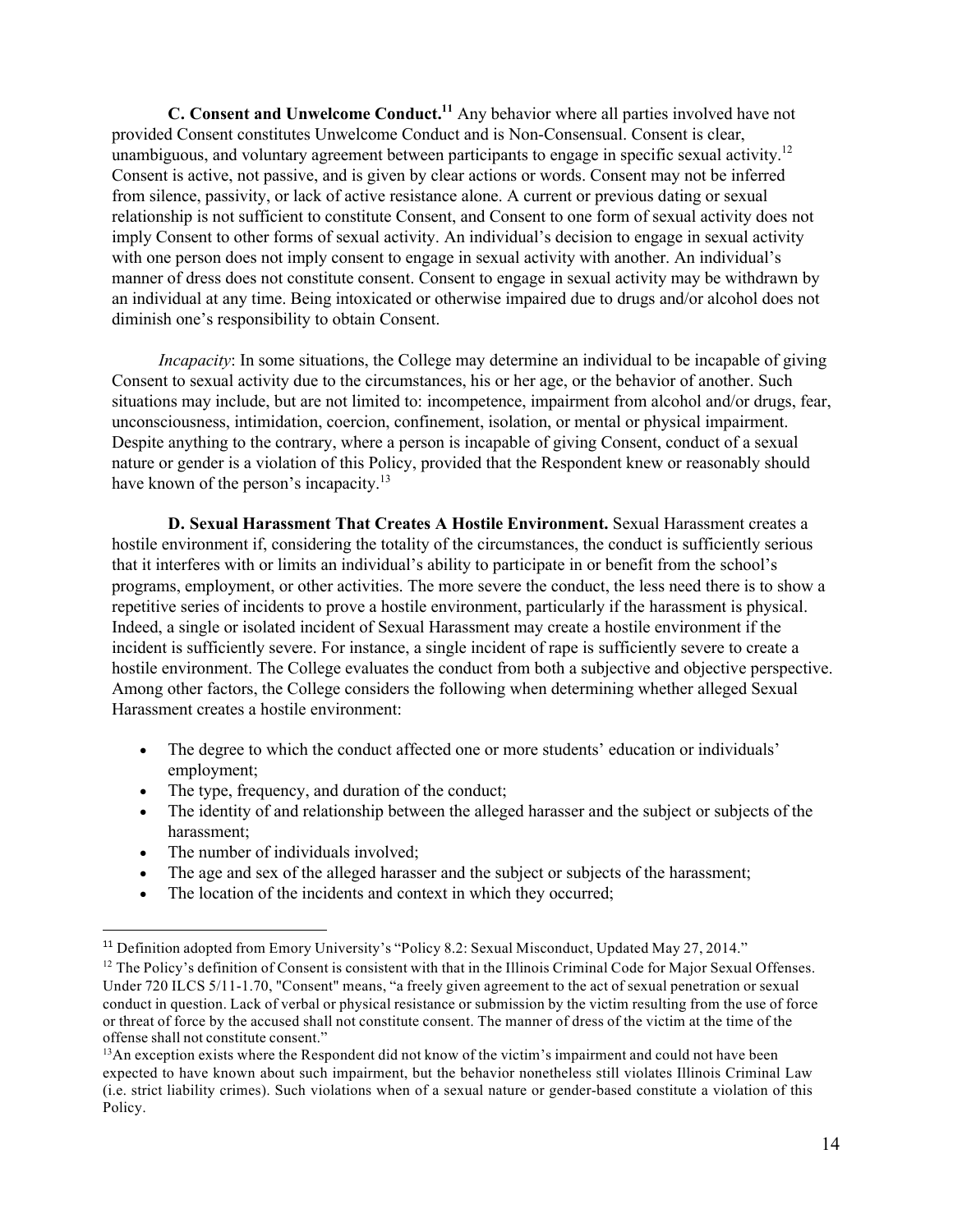- Other incidents at the College; and
- Incidents of gender-based, but nonsexual harassment.

**E. Quid Pro Quo Sexual Harassment.** Making the submission or rejection to harassment a term or condition of an individual's employment, education, or activity participation, or the basis of a decision affecting such activities, as articulated in  $XIII(B)(1)$  and  $XIII(B(2))$  above, constitutes Quid Pro Quo Sexual Harassment and is prohibited Sexual Misconduct under this Policy. Examples of Quid Pro Quo Sexual Harassment include, but are not limited to:

- Asking for or requiring sexual favors in exchange for a passing grade in a class, a promotion, or pay raise; and
- Modifying one's employment or academic arrangements due to the termination of a consensual relationship or when an individual refuses sexual advances, or invitations for a date.

#### **Section XIV. Sexual Misconduct Grievance Procedures**

#### **A. Generally Applicable Information**

**1. Timeline For Investigation, Adjudication, and Appeals.** The College designed its grievance procedures to investigate a matter, hold a hearing (if need be), and to render a determination within 60 calendar days upon notice of an incident of Sexual Misconduct and then to provide an opportunity for appeal. However, due to the College's academic calendar and other limitations, some investigations may take longer than the aforementioned period. Complaints submitted towards the end of a semester or during a break might take longer to resolve. The timeframes expressed in this policy are guidelines rather than inflexible requirements. Columbia will give notice to both parties when it needs to modify any of its procedures. Such notice shall include the reason for the timeline or procedural modification. Either party may request a deadline extension for good cause, and the College will grant or reject such requests in its sole discretion.

**2. Conflicts.** The Coordinator shall select the investigator, hearing panelists, and appeals officer for each investigation from a pool of College employees specifically trained to serve in those roles. If any administrator, including the Coordinator, tasked with a responsibility under this Policy is the Respondent or Complainant, or the College determines in its sole discretion that any administrator has a material and actual conflict of interest due to a preexisting relationship with any of the aforementioned individuals or due to material bias, the College will appoint a replacement. In the event the Complainant or Respondent believes that the Coordinator is conflicted, the Complainant or Respondent, as appropriate, should inform the Associate Vice President of Human Resources as soon as reasonably feasible after initiating or receiving notice of the Complaint – no later than before the Coordinator renders a threshold determination regarding whether the Complaint is Actionable, as described below in Section XIV(C)(1). The Respondent or Complainant shall inform the Coordinator of any perceived conflicts with the investigator, hearing panelists, or appeals officer within three (3) days after receiving notice of such assignments.

**3. Notices.** Except as otherwise specifically provided herein, all notices or communications due under this Policy shall be in writing and mailed or emailed to the respective addresses set forth in this Policy or provided in person to the required individual or over the phone directly to the required individual. Neither leaving a message with an individual other than the required administrator nor recording a voicemail shall constitute notice. Written notice shall be deemed given on the date of its receipt by the College.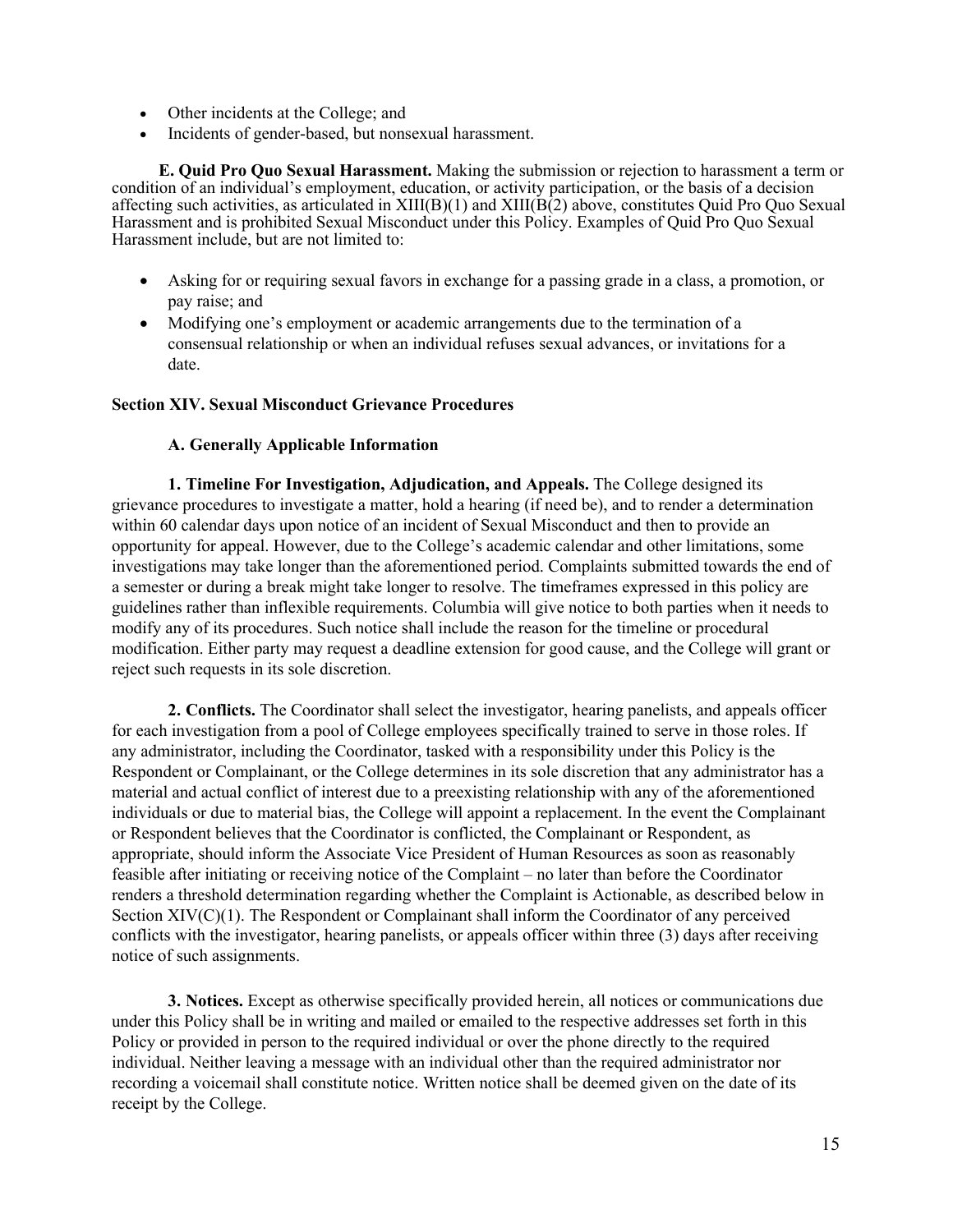**4. Individuals with Disabilities.** Columbia will endeavor to provide the appropriate accommodations to ensure that individuals with disabilities may participate fully in the steps outlined in these grievance procedures. Individuals with disabilities who need assistance in reporting misconduct under this Policy may contact the below offices:

Services for Students with Disabilities (For Students)…...……………...…..312.369.8296

Office of Human Resources (For Faculty & Staff)………………………. …312.369.7468

**5. International Students & Undocumented Students.** This Policy protects all Columbia students regardless of national origin, immigration status, or citizenship status. Individuals for whom English is not their first language may contact Clare R. Lake or Melissa Casanova for assistance in reporting. Please contact Mr. Lake for information about the U nonimmigrant status, T nonimmigrant status, and possible visa issues relating to Sexual Misconduct (e.g., the requirement to maintain a fulltime course load).

Clare R. Lake Director, International Student and Scholar Services Global Education 600 S. Michigan Ave., Suite 700 312-369-7246

Melissa Casanova Coordinator of Events and Education Student Diversity & Inclusion 618 S. Michigan,  $4<sup>th</sup>$  Floor 312.369.8594

**6. Request To Withdraw A Complaint.** Under this Policy, the College may be obligated to continue to investigate an allegation of Sexual Misconduct even when the Complainant requests that the College cease its investigation. However, in some cases, there are steps that Columbia can take to limit the effects of the alleged Sexual Misconduct and to prevent its recurrence without initiating formal action against the Respondent or revealing the identity of the Complainant. Examples include, but are not limited to, providing supervision or security at locations or activities where the misconduct occurred; providing training and education materials for students and employees; changing and publicizing the College's policies on sexual violence; and conducting climate surveys regarding Sexual Misconduct.

**7. Interim Measures.** Upon Notice of a Complaint, the Coordinator (or Non-Professional Counselors & Advocates or Confidential Resources if the Complainant does not report to the Coordinator or a Responsible Employee) shall take appropriate, reasonably available interim measures – in consultation with the Complainant or at the Complainant's request – to limit retaliation against the Complainant, to prevent renewed conflict during the course of the investigation, and to otherwise protect the Complainant and the Community. The College shall take such action even where the Complainant does not report the misconduct to local law enforcement or to campus security. These temporary remedial actions may include, but are not limited to:

- On-campus counseling;
- Course-related adjustments (such as extensions of deadlines, changes in course schedules, tutoring, or alternative course completion options) with the consultation of appropriate faculty members;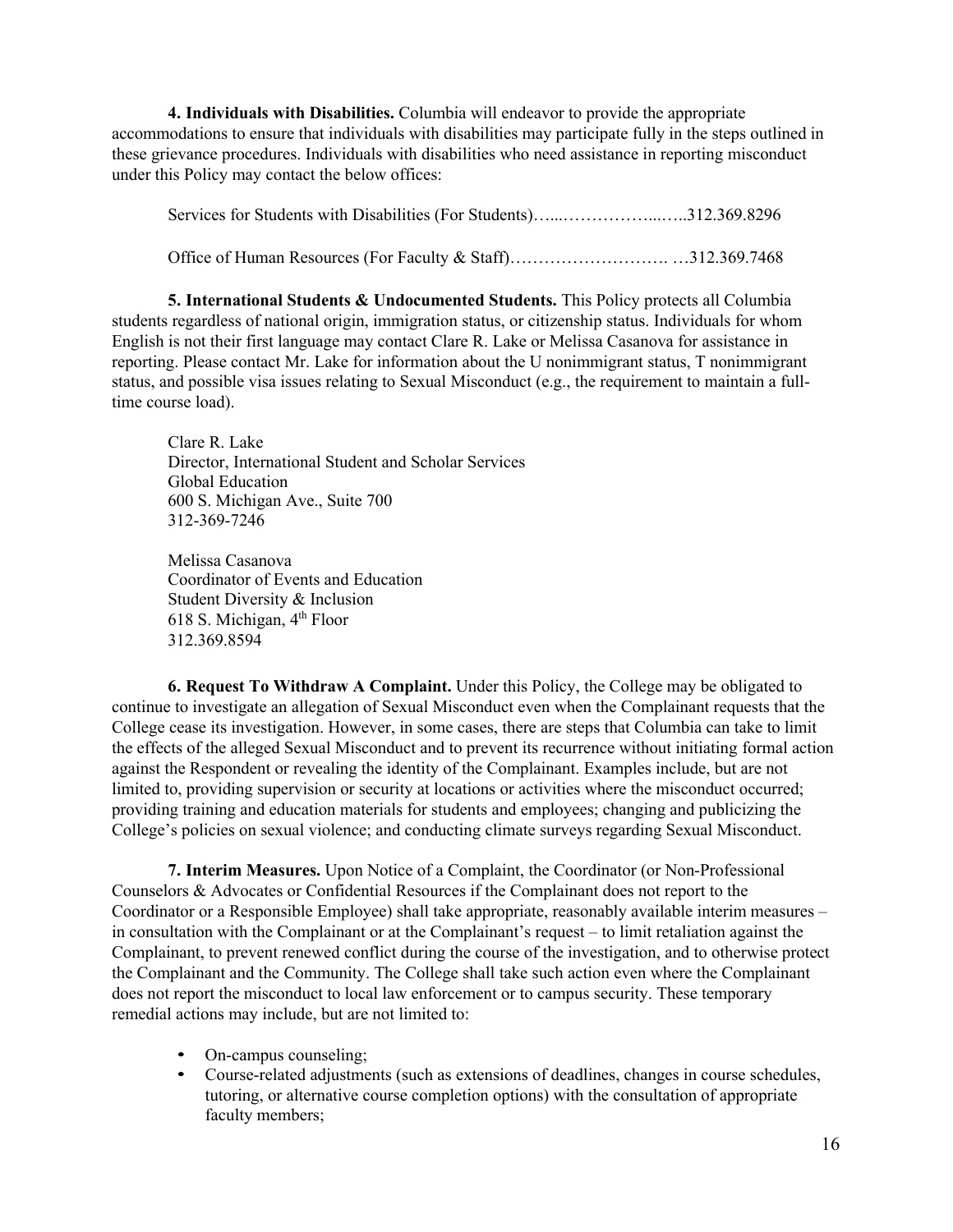- Extracurricular accommodations;
- Modifications of work or class schedules;
- Assisting with the party's transportation to and from classes or work (to the extent practicable on Columbia's campus);
- Mutual, temporary restrictions on contact between the parties (such as a no-contact order) and honoring an order of protection or no-contact order entered by a state, civil, or criminal court;
- Temporary changes in work, dining, or housing arrangements (if a party is a student and lives in Residence Life); and
- Leaves of absence (consistent with applicable law and College policies and agreements).

The Coordinator shall also offer and make available appropriate interim measures to the Respondent. During the investigation, the Coordinator shall periodically access the efficacy of these steps and provide modifications as needed. The College shall endeavor to take such interim steps in a manner that preserves confidentiality to the extent desired and to the extent that maintaining such confidentiality would not impair the ability of the institution to provide such remedial measures. Non-Professional Counselors & Advocates and, to a greater extent, Confidential Resources may be limited in the interim measures that they can provide.

In addition to party-specific steps, the College may also consider broad remedial action to protect the community, including but not limited to: increased monitoring, supervision or security at certain locations, increasing education and prevention efforts, conducting climate assessments, and revisiting its policies and practices.

**8. Investigation Delays Due To Law Enforcement Requests**. Upon request by law enforcement, the College may elect to delay its investigation until after the police or other governmental investigatory body has completed the first stages of its fact-gathering. During such a delay, the College will continue to implement interim remedial measures and to communicate with the Complainant and Respondent regarding their rights under this Policy. When law enforcement has completed this initial step, the College will promptly resume its own investigation.

**9. Multiple Respondents and/or Similar Complaints.** Where the Complainant alleges misconduct against multiple individuals, and the allegations contain a common set of facts, the Coordinator shall decide, in the Coordinator's sole discretion, whether to hold separate or combined investigations. Where multiple Complainants make complaints involving a common set of facts against the same Respondent or Respondents, the Coordinator may elect to process the complaints individually or consolidate the complaints into one or multiple investigations.

**10. Support Person.** Each party may bring one individual for support at any meeting, proceeding, or hearing under this Policy. Such individual may be, but is not required to be, an attorney. Except for sitting next to and quietly conferring with the party, and requesting a recess, this person shall not participate in any meeting or Hearing; this means that each party must personally respond to any questions posed by the Coordinator, Investigator, or the Hearing Panel. The Coordinator, in the Coordinator's sole discretion, may remove a support person who is not abiding by these rules or is creating a disruption.

**11. Court Orders.** The College shall abide by any and all orders of protection, no-contact orders, restraining orders, or similarly lawful orders issued by a court of appropriate jurisdiction and authority.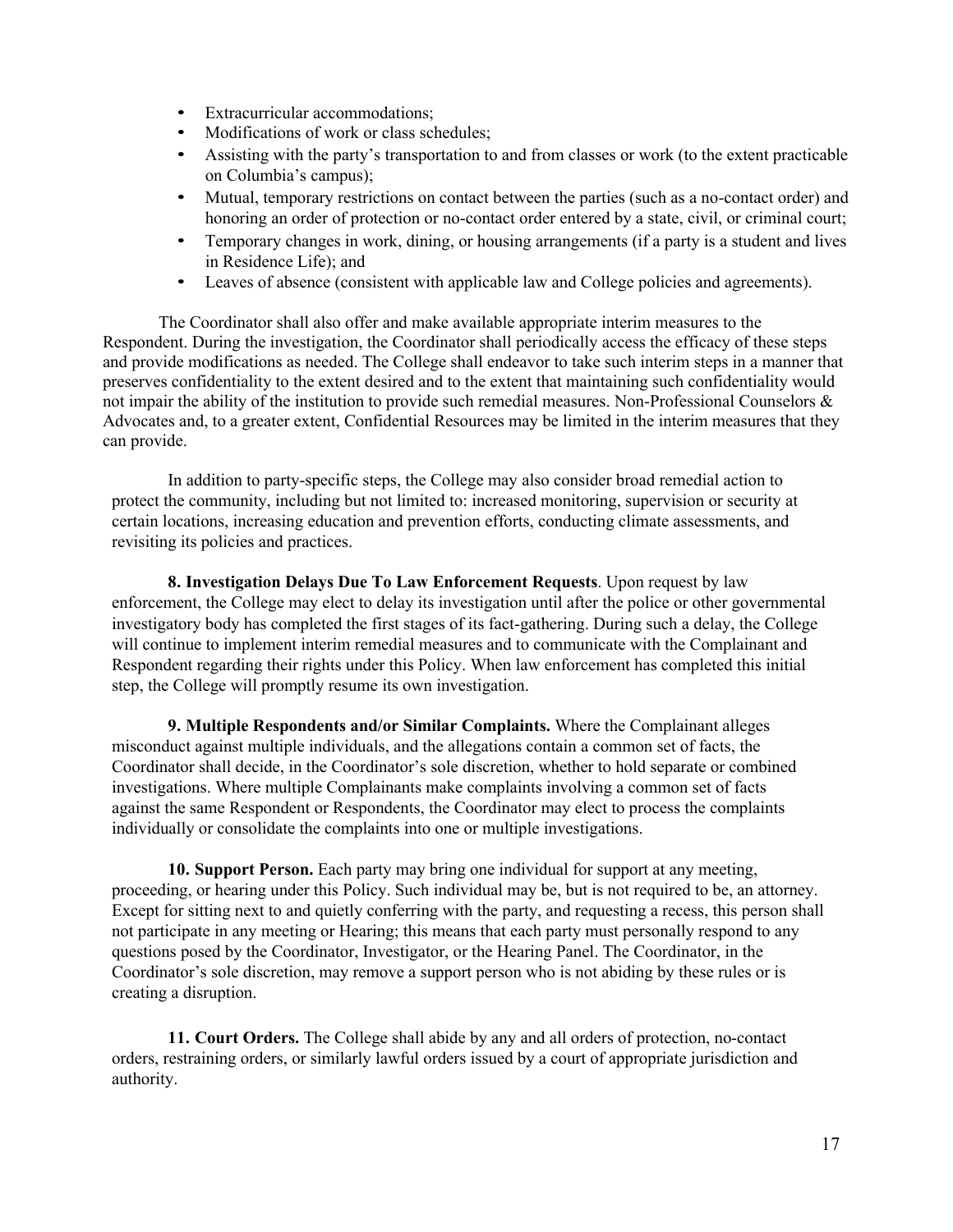**12. Training.** All College employees whose duties include resolution of complaints under this Policy shall receive a minimum of eight (8) to ten (10) hours of annual training on issues related to sexual violence, domestic violence, dating violence, stalking and their responsibilities under this Policy in addition to other College training required by federal, state, or local law.

### **B. Reporting Sexual Misconduct.**

**1. Contacting a Responsible Employee.** As explained in Section IX, Complainants have three options for assistance and support within the College. However, individuals who would like to initiate these Grievance Procedures shall notify a Responsible Employee. Notice to Responsible Employees constitutes notice to the College and serves as a formal complaint under the Grievance Procedures. Upon receipt of a complaint, a Responsible Employee shall promptly provide all relevant information regarding the alleged misconduct (including, if known, the name of the Respondent, the name of the student alleging the misconduct, the name of other students involved, and pertinent facts such as date, time, and location) to the Coordinator. As explained previously, witnesses to Sexual Misconduct shall formally report to a Responsible Employee and may also seek confidential support. A witness report may initiate these Grievance Procedures.

**2. How To Report to a Responsible Employee.** An individual may submit a formal complaint to a Responsible Employee in writing, over the phone, or in person. A complaint should be as specific as possible, providing the name of the Complainant; the name of the Respondent; a chronology of the relevant events, detailing dates, places, and times; a description of the offending behavior; and the names of any witnesses to the behavior or persons with knowledge of the behavior. In the absence of a written complaint, the Responsible Employee receiving an individual's testimony shall thoroughly document all relevant facts and circumstances and pass this document on with notice of the claim to the Coordinator.

Individuals should report as much information as they can initially but know that they may later add to or otherwise modify a complaint.

**3. Anonymous Reporting.** Individuals may make anonymous complaints by completing and submitting the online form available at www.colum.ethicspoint.com. However, depending on the extent of information available about the incident, the College's ability to respond to such complaints may be limited.

**4. When To Report.** Individuals may report Sexual Misconduct to the College at any time. However, the College encourages witnesses and Complainants – who elect to report – to report offending conduct under this Policy to the College as expediently as possible in order to provide the College with the best opportunity to properly address the behavior and to provide a remedy. The College's investigatory and remedial options may be limited when it receives a complaint a significant period of time after the occurrence of the alleged misconduct.

**5. What To Expect When Reporting.** The College realizes that it may be especially difficult for a Complainant or witness to come forward. Accordingly, to the extent practicable, the College's Responsible Employees shall endeavor to provide a supportive environment where Complainants and witnesses are comfortable reporting alleged misconduct. Before a Complainant reveals information that the Complainant may wish to keep as confidential, a Responsible Employee should make reasonable efforts to ensure that the Complainant understands: (1) the employee's obligation to report the names of the Respondent and Complainant involved in the alleged Sexual Misconduct, as well as relevant facts regarding the alleged incident (including the date, time, and location), to the Coordinator, (2) the Complainant's option to request that the College maintain the Complainant's confidentiality or not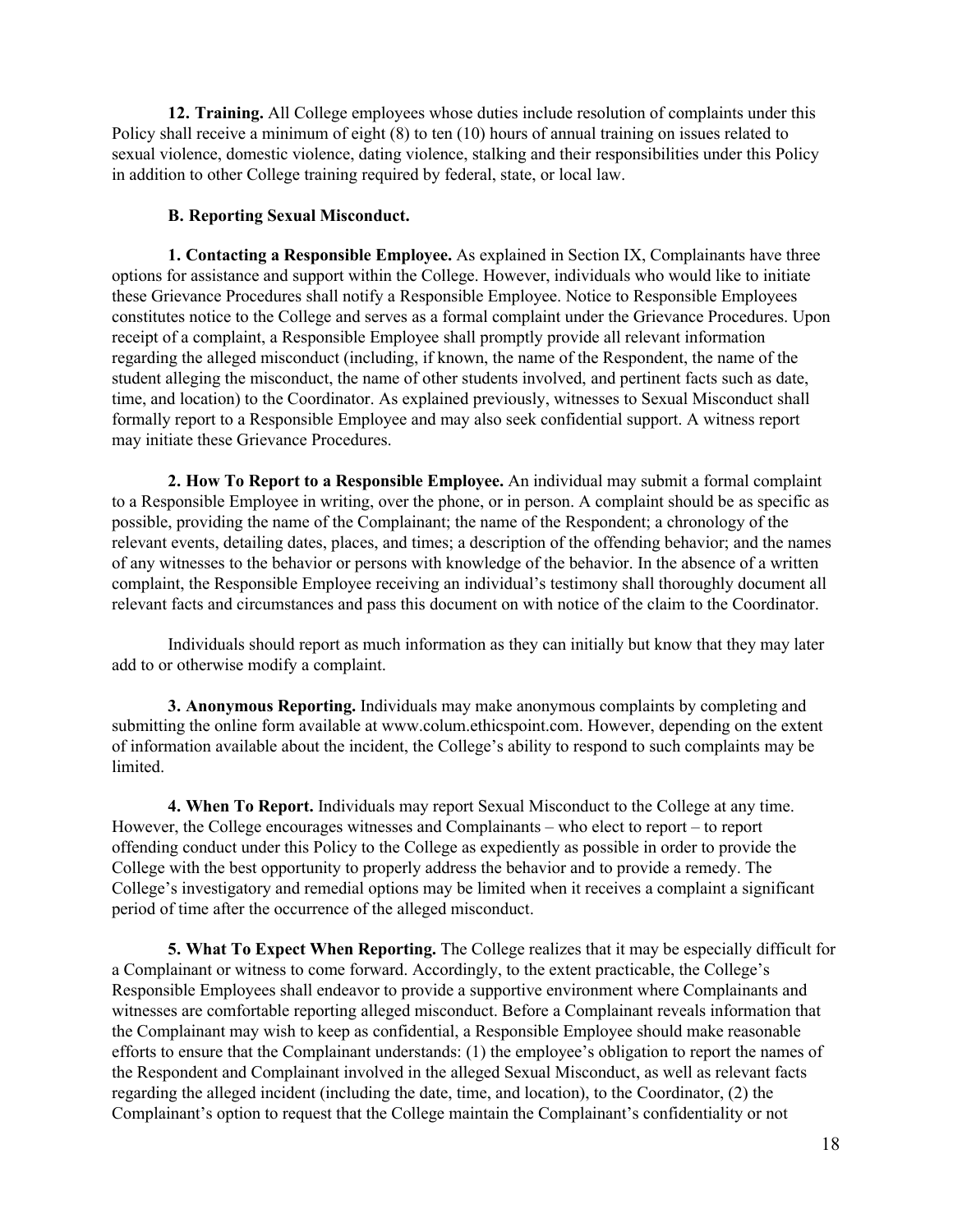pursue a formal investigation, which the Coordinator will consider, and (3) the Complainant's ability to share the information confidentially with other resources. For purposes of clarification, Responsible Employees shall also comply with any other applicable confidentiality requirements, as articulated in Section IX and XI.

**6. Encouragement of Dual Reporting With Local Law Enforcement.** The College encourages, but does not require, those Complainants who elect to formally report to the College to also notify local law enforcement. Under some circumstances, Sexual Misconduct may violate both college policy and criminal law. The College may proceed with an internal investigation under this policy simultaneously with a criminal investigation. While criminal investigations may facilitate fact- finding, the outcome of a criminal proceeding may not be indicative of whether alleged misconduct violates this policy. The Coordinator, Non-professional Counselors & Advocates, and Confidential Resources, including Confidential Advisors, are available to assist Complainants with reporting to local law enforcement. The Chicago Police Department's 1<sup>st</sup> District central station is located at 1718 South State Street, Chicago, IL 60616. The 1<sup>st</sup> District is available by email at CAPS001District@chicagopolice.org and by phone at (312) 745-4290.

#### **C. Investigating Sexual Misconduct**

**1. Initial Stage.** Upon receipt of notice of alleged Sexual Misconduct by a witness or Complainant or upon observing such behavior, a Responsible Employee – excluding a Confidential Resource or Non-professional Counselor & Advocate – shall promptly provide all relevant information concerning the alleged misconduct to the Coordinator. If the reporting party is someone other than the Complainant, the Coordinator shall endeavor to promptly contact the Complainant – if the Complainant's identity is known – and inform the Complainant of the Complainant's rights under this Policy, including but not limited to the right to participate in the investigation, to request confidentiality, and to ask the College not to pursue the Complaint. The Coordinator shall provide the Complainant with a concise synopsis written in plain English of the Complainant's rights and options under this Policy (within 12 hours after receiving an electronic report of Sexual Misconduct). The Complainant may make a request for confidentiality or that the College not pursue the misconduct at any time. The Coordinator shall rule on all such requests in a prompt manner consistent with sections IX and XI.

As soon as practicable after a Complainant makes a Complaint, the Coordinator shall determine whether the Complaint alleges facts that, if true, constitute an actual violation of this policy (is "Actionable"). If the Complaint is Actionable, the Coordinator shall assign this matter to a neutral investigator ("Investigator") and serve the Complainant and Respondent with written notification that an Actionable claim has been filed, a description of the type of Sexual Misconduct alleged (the "Charge"), and the Investigator's name. The Coordinator will dismiss factually insufficient complaints with a notice to both parties, including the type of Sexual Misconduct alleged and the reason(s) why the allegation is not Actionable.

If an individual other than the Complainant files the report, the Complainant does not issue a Complaint or otherwise does not want the College to pursue this matter, and the College elects to investigate nonetheless, the Coordinator shall assign this matter to an Investigator and serve the Complainant and the Respondent with the Charge and the Investigator's name. In these scenarios, the College shall serve as the Complainant, the Coordinator shall endeavor to include the Complainant in the process where appropriate, and follow the below steps to the extent practicable.

**2. Preliminary Meeting & Informal Resolution Option.** After issuing a Charge, the Coordinator shall meet separately with the Complainant and the Respondent to apprise both parties of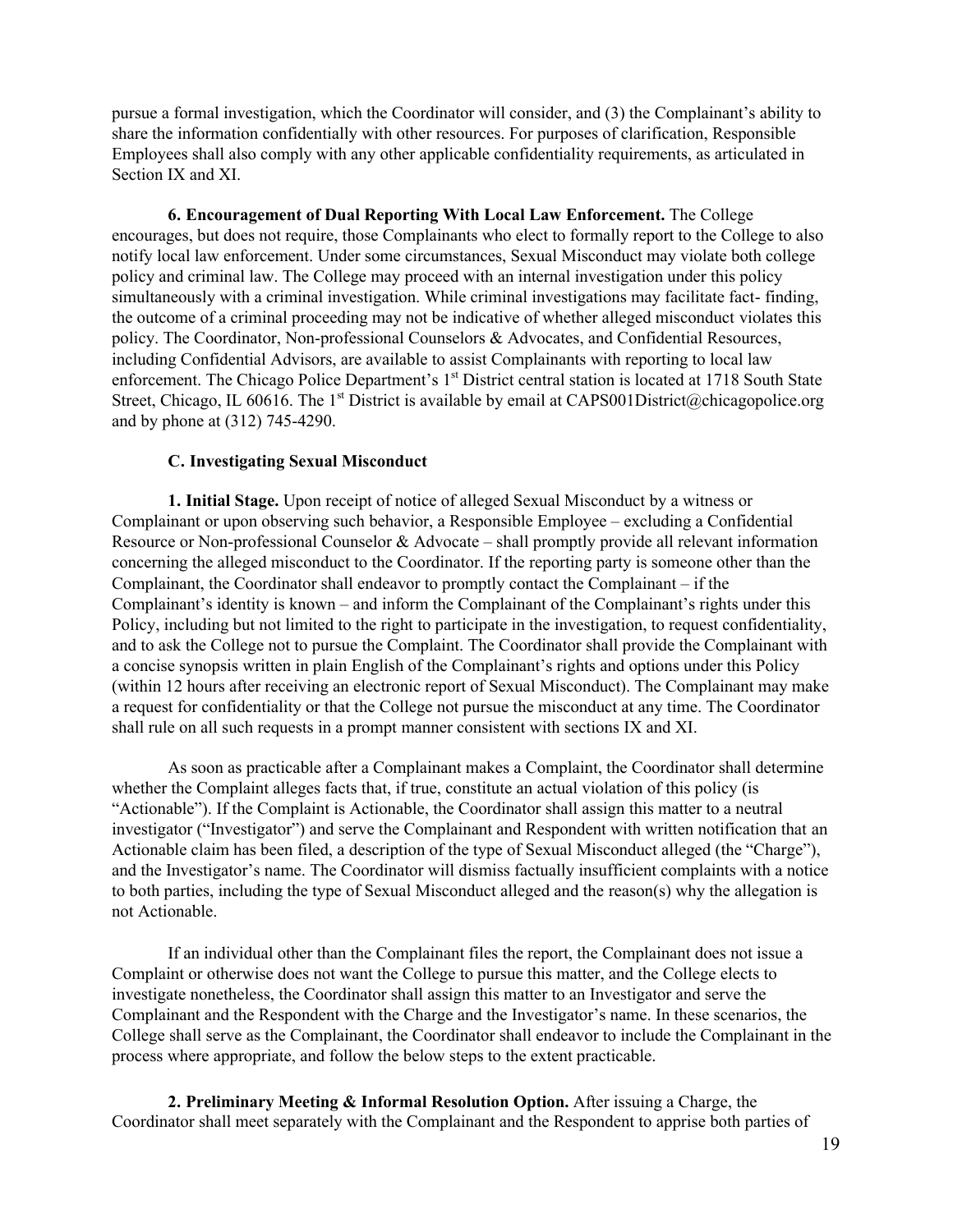their rights under this Policy and to address questions related to these Grievance Procedures. The Coordinator shall also provide both parties with notice of the types of information that likely will be disclosed during the investigation, the recipients of this information, and the reasons for any disclosures. During this meeting, either party may request that the College devise a plan to resolve this matter informally without a full investigation and adjudication.

The College will initiate informal measures (which may, without limitation, include mediation and restorative justice) only when: (A) one party requests this approach in writing, (B) the other party consents in writing, and (C) the Coordinator determines, in the Coordinator's sole discretion, that the College has adequate information regarding the scope of the alleged misconduct and that an informal resolution will enable the College to promptly and equitably address the Complaint. The informal resolution process is completely voluntary. The Coordinator may postpone deciding the suitability of the informal approach until the below fact gathering is complete. During the pendency of the informal resolution process, the investigation and adjudication processes that would otherwise occur are stayed and all related deadlines are suspended. The Coordinator or any party (upon notice to the Coordinator) may end the informal process at any time, provided the informal resolution process shall not exceed twenty-one (21) days. Termination of this process will reconvene the formal investigation and hearing procedures.

Agreed-upon resolutions reached through the informal resolution process may include – without limitation – educational programs or training, making permanent an interim measure or measures listed in section  $XIV(A)(7)$ , or disciplinary sanctions (such as suspension and expulsion).

**3. Fact Gathering and Procedural Equality.** Unless the parties are presently proceeding with an informal approach, the assigned Investigator will broadly examine all relevant facts and circumstances of a claim. The Investigator will meet with the parties, identify and interview witnesses, and visit relevant locations. As soon as practicable after beginning an investigation, the Investigator shall meet with each party individually to schedule a timeframe for submitting relevant evidence and identifying witnesses. Submission deadlines and other restrictions on the presentation of evidence shall apply equally to both parties. Each party will be given a copy of the opposing party's submissions and a standard amount of time to issue a response. The Investigator will endeavor to never hold a meeting with one party without subsequently holding a substantially similar meeting with the other party. During the fact gathering stage, the Coordinator shall provide the Complainant and Respondent with periodic updates of the status of the investigation.

**4. The Investigation Report.** After inquiry into the alleged misconduct, the Investigator shall submit a report of the Investigator's findings (the "Investigation Report") to the Coordinator. The Investigation Report should include a summary of the issues presented and a detailed explanation of factual findings. The Investigator shall neither make any credibility assessments nor assign responsibility.

**5. The Investigation Report Review & Merit Determination.** The Coordinator will review the Investigation Report and determine whether a reasonable Hearing Panel could conclude that, by a preponderance of the evidence (a "more likely than not" standard), the Respondent committed the alleged Sexual Misconduct. If the evidence is inadequate to sustain such a finding, the Coordinator will dismiss the charge with written notice to both parties. If the Coordinator determines that the Hearing Panel could reasonably find a violation of this Policy under that evidentiary standard, the Coordinator shall provide a "Notice of Hearing" letter to both parties with the determination and a synopsis of the evidentiary support.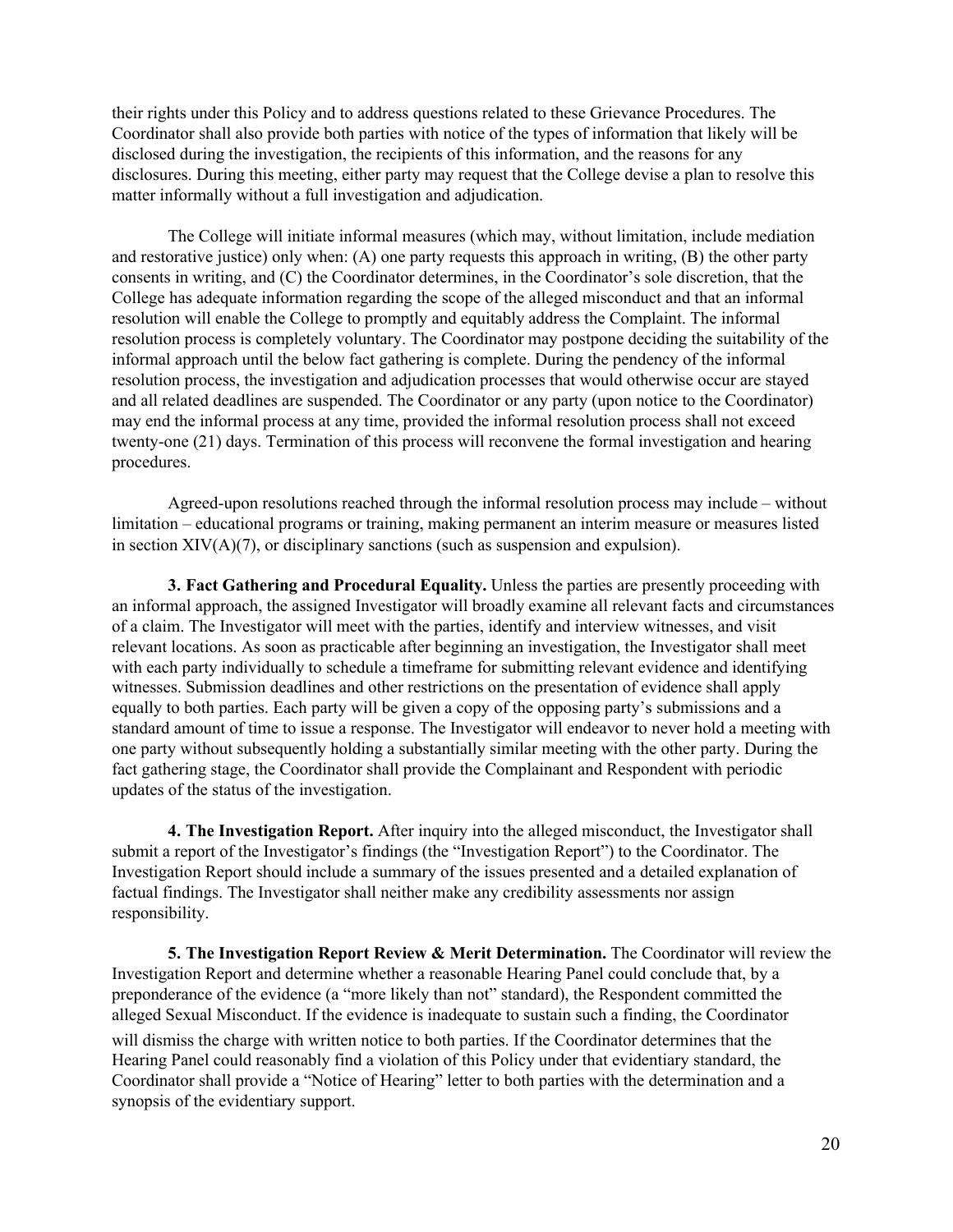**6. Admission.** Within five (5) days of receiving the Notice of Hearing letter, the Respondent may notify the Coordinator that the Respondent accepts responsibility for the alleged misconduct or rejects the finding. If the Respondent accepts responsibility, the Coordinator will, in consultation with the Dean of Students [as explained in section XIV(D)(7)], impose sanctions and/or remedies and provide notice as required under XIV(D)(8). The Respondent may appeal the sanctions under section XIV(E)(2).

## D. **The Hearing**.

**1. When Convened.** If the Coordinator issues a Notice of Hearing and the Respondent rejects the Charge, the Coordinator shall arrange for a hearing to conclude whether the Respondent is responsible for the alleged Sexual Misconduct. Within five days after issuance of the Notice of Hearing Letter, the Coordinator will inform the parties of the campus location, date, and time of the Hearing, and the Hearing Panel's composition. Unless the parties agree to an expedited schedule, the Coordinator shall provide at least fifteen (15) days' notice before the hearing date. A party shall promptly inform the Coordinator of any conflict on the scheduled date; the Coordinator may propose an alternative hearing date but is not obligated to do so.

**2. Hearing Panel Composition.** The Hearing Panel consists of a lead Hearing officer (the "Lead") and two Hearing officers. The Lead and each of the Hearing Officers shall be College employees or other individuals trained to perform these roles.

**3. Pre-Hearing Review of Documents.** Subject to restrictions imposed by federal and state privacy laws, each party shall be able to review all investigation materials at least ten (10) days before the Hearing. The investigation materials may include but are not limited to: the Investigation Report, witness statements, and other documentation. The Coordinator, in the Coordinator's sole discretion, may redact portions of this material that the Coordinator believes are unduly prejudicial (compared to its probative value), immaterial, irrelevant, or are the Investigator's opinion.

**4. Witnesses.** The Hearing Panel will determine which witnesses to examine during the Hearing. A Party may request that the Panel question a particular individual by providing the following information regarding that individual to the Lead at least five (5) days before the Hearing: (a) name, (b) a synopsis of what that individual witnessed or the circumstance to which that person could speak, and (c) the witness' usefulness at the Hearing.

## **5. General Hearing Rules.**

- The Lead shall endeavor to conduct the hearing in an orderly, non-adversarial manner; the Lead will explain the Charge(s), articulate the Hearing procedures, call and lead the examination of all witnesses and parties, and determine when to take a recess or adjourn.
- The Panel shall endeavor to conduct the Hearing in a manner that does not inflict trauma on either party.
- Only the hearing officers may ask questions of either party or a party's witnesses.
- To the extent feasible, the Lead will give both parties substantially similar access to all hearing documents and opportunities to present evidence.
- Federal or state rules of evidence do not apply; the Lead, in the Lead's sole discretion, shall rule on the admissibility of all evidence and testimony. The Lead shall consider the relevance and possible prejudicial effect of proffered material.
- A party may not directly question the other party or any witness. However, before the hearing or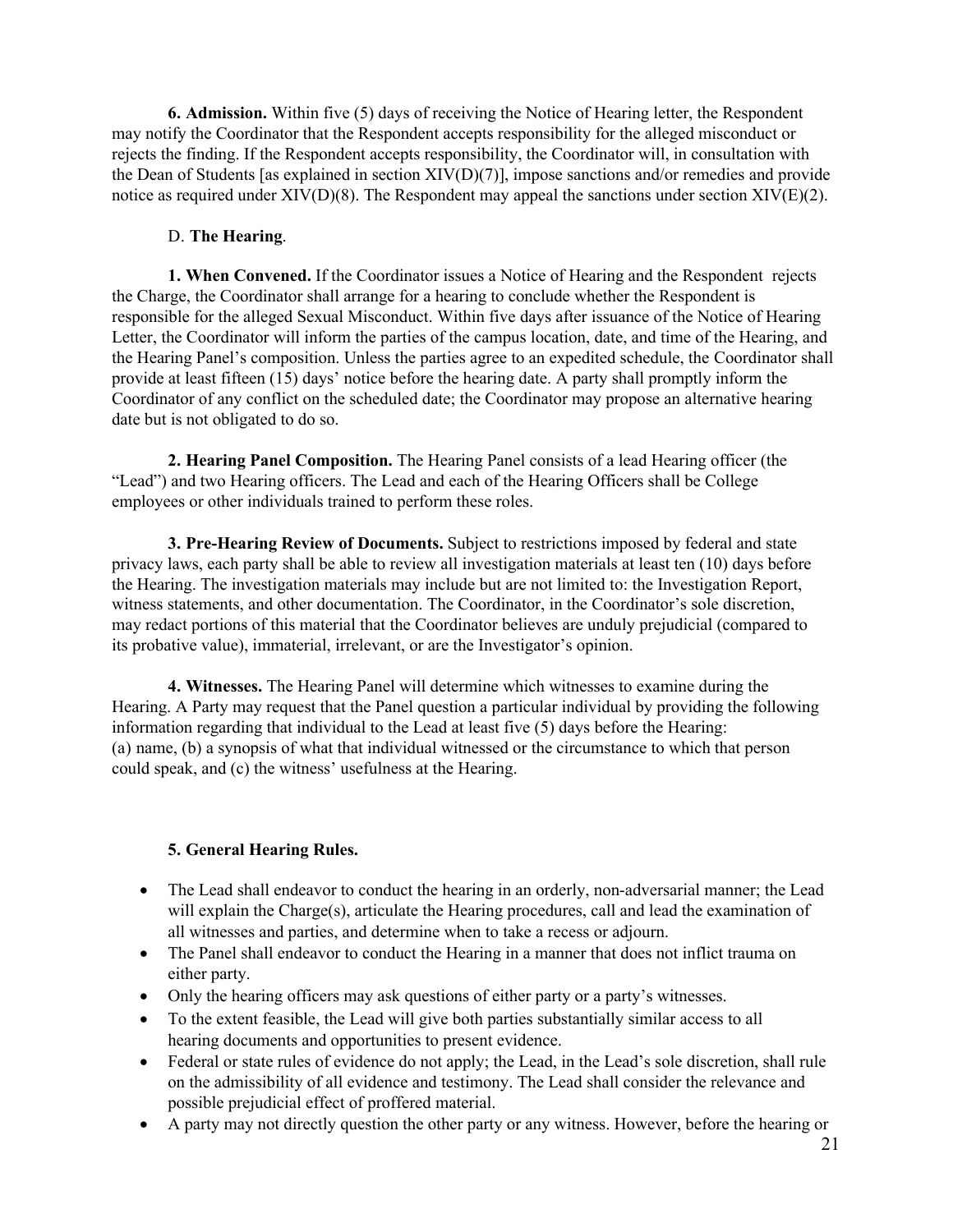during a recess, the parties shall be able to submit proposed questions or comments to the Lead. The Panel, in its sole discretion, may ask those submitted questions that it deems appropriate and relevant.

- The Lead may request that Columbia students, staff, and faculty members give relevant testimony at the Hearing. If a non-party individual cannot attend, the Lead may – in the Lead's sole discretion – allow that individual to submit a written statement.
- Upon request, the College shall allow either party to testify, otherwise participate, or appear at the Hearing in a different room than the other party. To that end, the College may use Skype, Zoom, or other means.
- Hearings are not open to the public. Only the parties, the Coordinator, each party's support person, the Hearing Panel, witnesses, and certain College employees as determined by the Coordinator may attend. Witnesses may only be present in the Hearing Room for their own testimony.
- Questioning about the Complainant's sexual history with anyone other than the Respondent is prohibited.
- Except during recesses or periods when the Panel breaks to convene or deliberate in private, the parties and their support persons are entitled to attend the entire hearing, if they so desire.
- Parties and witnesses should answer questions to the best of their knowledge. Knowingly providing false information is a violation of this Policy and may result in discipline.
- The College strongly encourages both parties to attend the hearing. If one party elects not to participate, the Hearing will proceed without that party, and the absent party will be unable to submit additional evidence for the Hearing Panel's review.

**6. Evidentiary Standard & Determination.** The Hearing Panel shall examine all evidence received through the course of the investigation and hearing, and determine whether it is more likely than not that the Respondent engaged in the misconduct alleged (a "preponderance of the evidence" standard). Evidence of a prior consensual dating or sexual relationship between the parties by itself does not imply consent or preclude a finding of Sexual Misconduct. Within five days of the Hearing's conclusion, the Hearing Panel shall submit a written report of its determination and rationale to the Coordinator.

**7. Sanctions & Remedies.** If the Panel finds a violation of this Policy, the Coordinator shall forward the aforementioned panel report to the Office of the Dean of Students for a determination of the appropriate sanctions or other remedies. Sanctions include: mandatory apologies, verbal reprimands, written warnings, behavioral contracts, loss of privileges, required College service or participation, restitution, learning activities, change or residence, probation, restricted access, suspension, and expulsion. Additionally, at its discretion, the College may provide permanent remedies or other accommodations for the Complainant or other members of the community, including but not limited to:

- Making permanent those steps that were administered on an interim basis;
- Providing comprehensive, holistic victim services including on-campus health center, oncampus counseling, and academic support services, such as tutoring;
- Arranging for the Complainant to have extra time to complete or re-take a class or withdraw from a class without an academic or financial penalty;
- Reviewing any past disciplinary action against the Complainant to evaluate whether there was a causal connection between the Respondent's Sexual Misconduct and the misconduct that resulted in the College disciplining the Complainant; and
- The Provision of additional education and/or support services for the entire Community.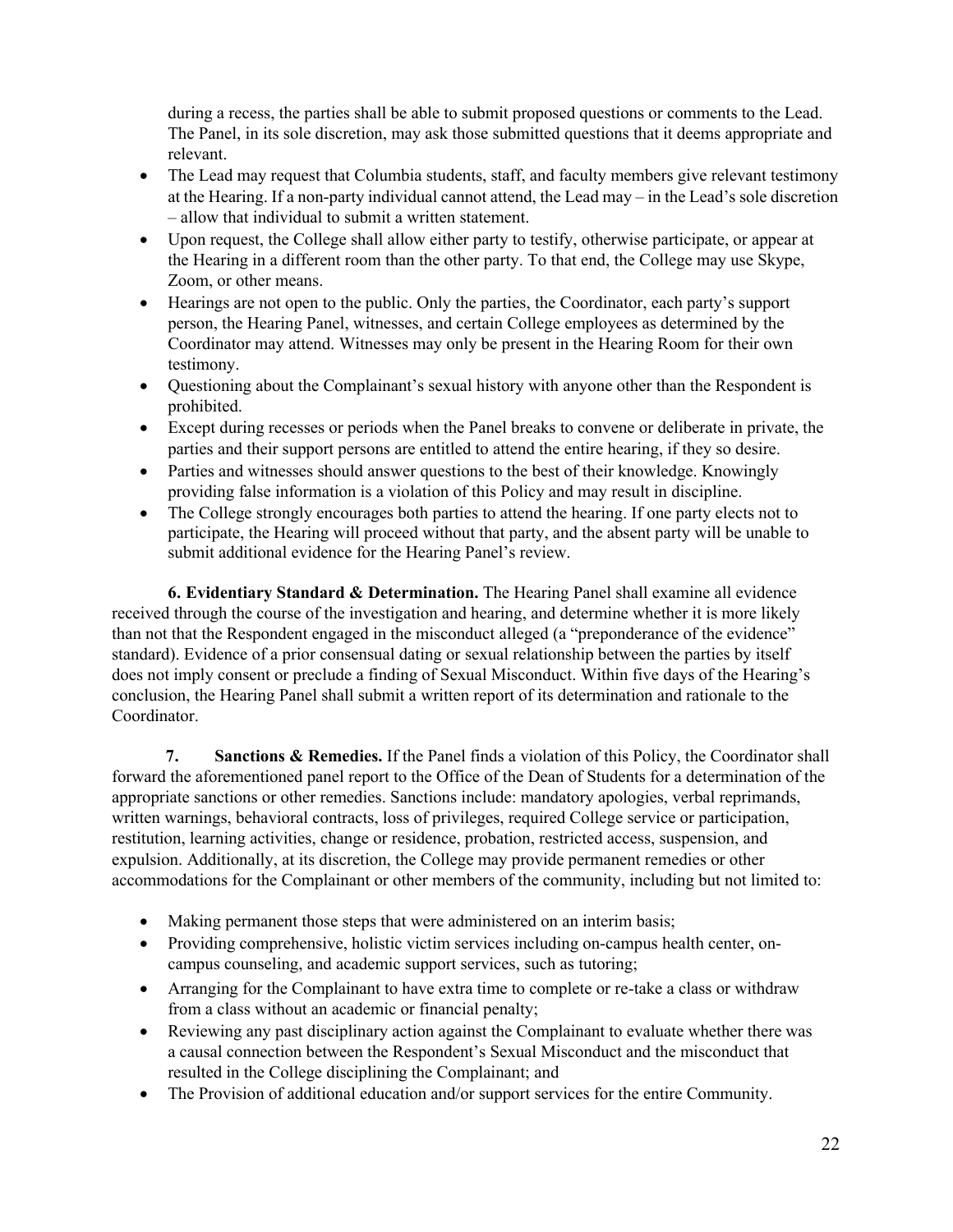The College will take such action to prevent the recurrence of the Sexual Misconduct and to address any discriminatory effects on the Complainant and others. When determining sanctions or remedies, the Office of the Dean of Students may consider aggravating and mitigating factors, including but not limited to: (a) whether the Respondent has engaged in Sexual Misconduct in the past, (b) the nature of such past violations, if any, (c) the extent to which the conduct at issue here was premeditated, (d) the impact of the behavior on Complainant and/or the Columbia community, (e) whether the Respondent is apologetic or has otherwise accepted responsibility, (f) deterrence considerations, (g) the probability that Respondent will engage in another violation of a College policy, and (h) Respondent's involvement in the Columbia community.

**8. Simultaneous Written Notice of the Outcome & Sanctions.** Within seven (7) days of the Hearing's Conclusion, the Coordinator shall provide both parties with simultaneous written notice of: (1) the Panel's decision regarding whether or not the alleged misconduct occurred, (2) the rationale for such decision, and (3) the process and applicable deadlines for submitting an appeal, including the name of the Appeals Officer. In this notice to the Respondent, the Coordinator shall also inform the Respondent of any sanctions imposed against the Respondent and the rationale for such sanctions. In the notice to the Complainant, the Coordinator shall additionally disclose any offered remedies or accommodations for the Complainant, and any sanctions imposed on the Respondent that relate directly to the Complainant and the reasons for such sanctions (all sanctions and the rationale for such sanctions, as required by the Clery Act, if the Sexual Misconduct is Sexual Violence), and any other steps that the College has taken or will take to eliminate the hostile environment, if the College finds one to exist, and to prevent its recurrence. The College will not inform the Respondent of the individual remedies or accommodations that it is providing to the Complainant. The College will not require a party to abide by a nondisclosure agreement, in writing or otherwise, that would prevent the redisclosure of information related to the outcome of the proceedings.

## **E. The Appeal.**

**1. Post Hearing Appeal Rights.** Either party may send a written appeal to the Coordinator within ten (10) days of receiving formal notice of the Hearing Panel's decision. To constitute a valid appeal, the appeal must assert at least one of the three following grounds: (1) the College's investigation did not comply with this Policy and this failure resulted in a decision adverse to the appealing party, (2) there is previously unavailable evidence that could have significantly impacted the outcome of this complaint, or (3) the sanctions are disproportionate to the misconduct. A party shall submit a clear and detailed explanation of the basis for the appeal with any available documentation. The appeal must be limited to the scope of the initial charge.

If the Coordinator determines that the appeal is valid, the Coordinator will serve the opposing party with a copy and – with notice to both parties – assign the appeal to an Appeals Officer. The opposing party may issue a formal response within ten (10) days of receiving a copy of the appeal. Upon the expiration of this ten-day window or receipt of the opposing party's response, the Appeals Officer will then have seven (7) days to consult with the Coordinator and issue a final decision to the parties – either upholding the finding and sanctions or imposing a revision to such orders. The Appeals Officer may implement a procedural remedy, including but not limited to remanding for a new hearing. The Appeals Officer, in the Appeals Officer's sole discretion, may provide both parties with an opportunity to speak to the merits of the appeal in person, through video-conference, or over the phone. This Appeals Officer shall render a decision on the appeal, with simultaneous, written notice to both parties. This decision binds both parties and is not subject to subsequent appeal by either party.

**2. Appeals Under Section XIV(C)(6)**. After accepting responsibility for a Charge, as